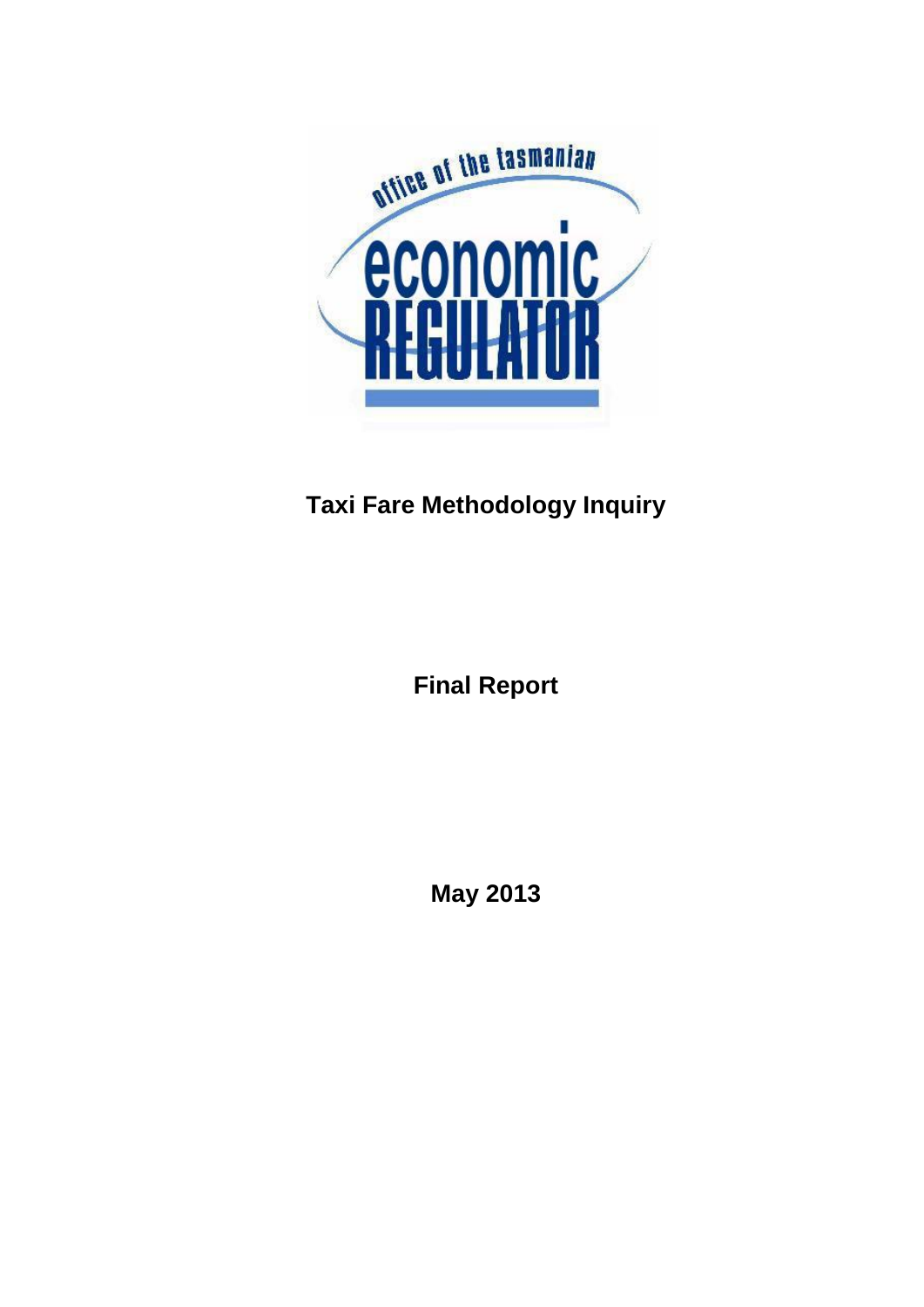# **CONTACT DETAILS**

Office of the Tasmanian Economic Regulator

| Office hours:   | 8.45am to 5.00pm, Monday to Friday<br>(except public holidays)     |
|-----------------|--------------------------------------------------------------------|
| Street address: | 5 <sup>th</sup> Floor, 111 Macquarie Street, Hobart, Tasmania 7000 |
| Postal address: | GPO Box 770, Hobart, Tasmania 7001                                 |
| Telephone:      | (03) 6233 6323 or international +61 3 6233 6323                    |
| Facsimile:      | (03) 6233 5666 or international +61 3 6233 5666                    |
| Email:          | office@economicregulator.tas.gov.au                                |
| Website:        | www.economicregulator.tas.gov.au                                   |

Printed May 2013 Office of the Tasmanian Economic Regulator

ISBN 978-0-7246-5222-8

Copyright © Office of the Tasmanian Economic Regulator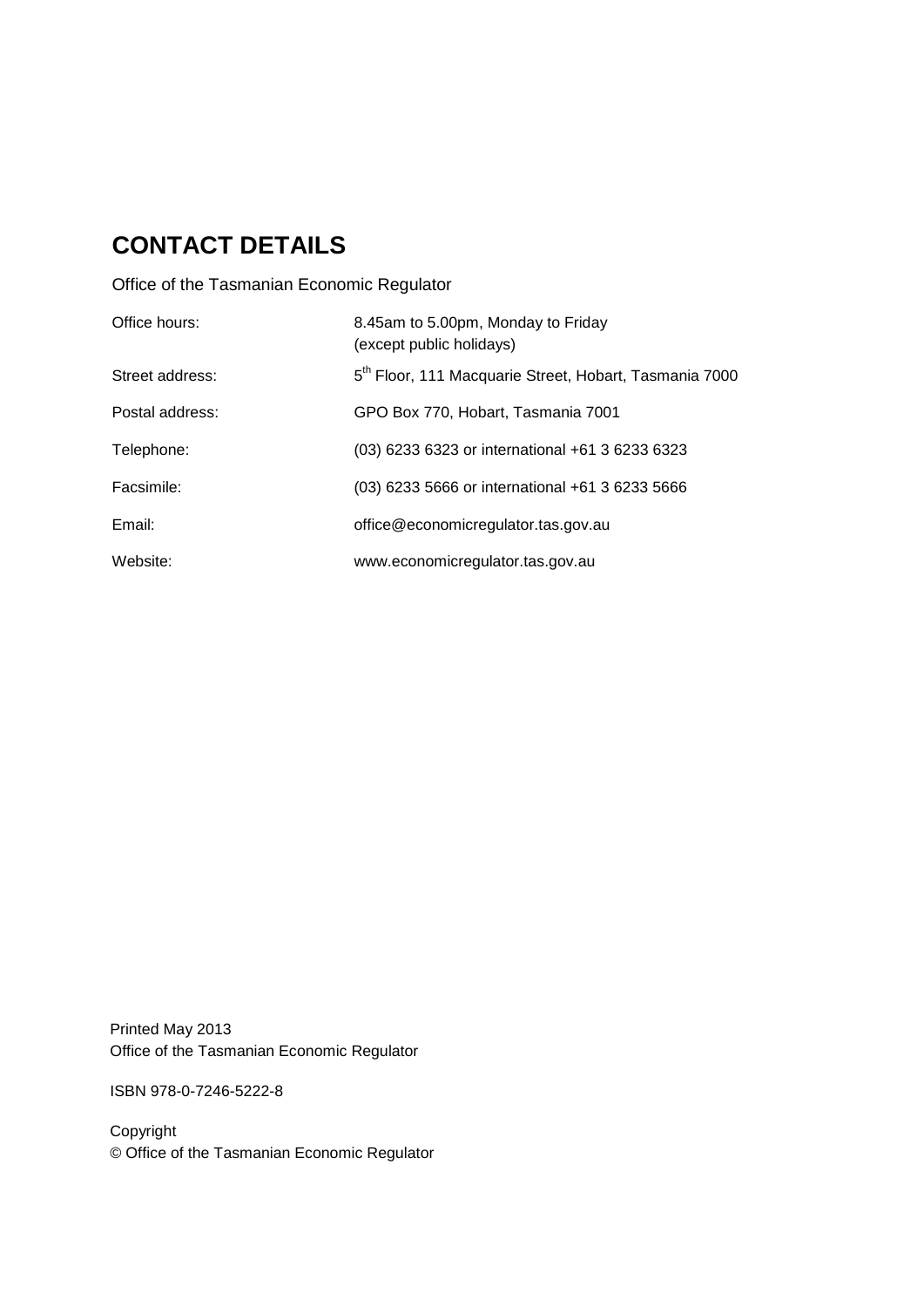# **TABLE OF CONTENTS**

| 1              |               |                                                            |  |
|----------------|---------------|------------------------------------------------------------|--|
|                | 1.1           |                                                            |  |
|                | 1.2           |                                                            |  |
|                | 1.3           |                                                            |  |
| $\overline{2}$ |               |                                                            |  |
|                | 2.1           |                                                            |  |
|                | $2.2^{\circ}$ |                                                            |  |
| 3              |               |                                                            |  |
| 4              |               |                                                            |  |
|                | 4.1           |                                                            |  |
|                | 4.2           |                                                            |  |
|                | 4.3           |                                                            |  |
|                | 4.4           |                                                            |  |
|                | 4.5           |                                                            |  |
|                | 4.6           |                                                            |  |
|                | 4.7           | APPLICATION OF FARES INCREASES TO FARE COMPONENTS  25      |  |
|                | 4.8           | INFORMATION REQUIREMENTS FOR CONSIDERATION OF A FARE       |  |
| 5              |               |                                                            |  |
|                | 5.1           | WHAT SHOULD BE INCLUDED IN THE TAXI COST MODEL?  29        |  |
|                | 5.2           | HOW SHOULD THE TAXI COST MODEL COMPONENTS BE WEIGHTED?  31 |  |
| 6              |               | <b>INDEXATION, PLATE LEASES AND PRODUCTIVITY</b>           |  |
|                | 6.1           |                                                            |  |
|                | 6.2           |                                                            |  |
|                | 6.3           |                                                            |  |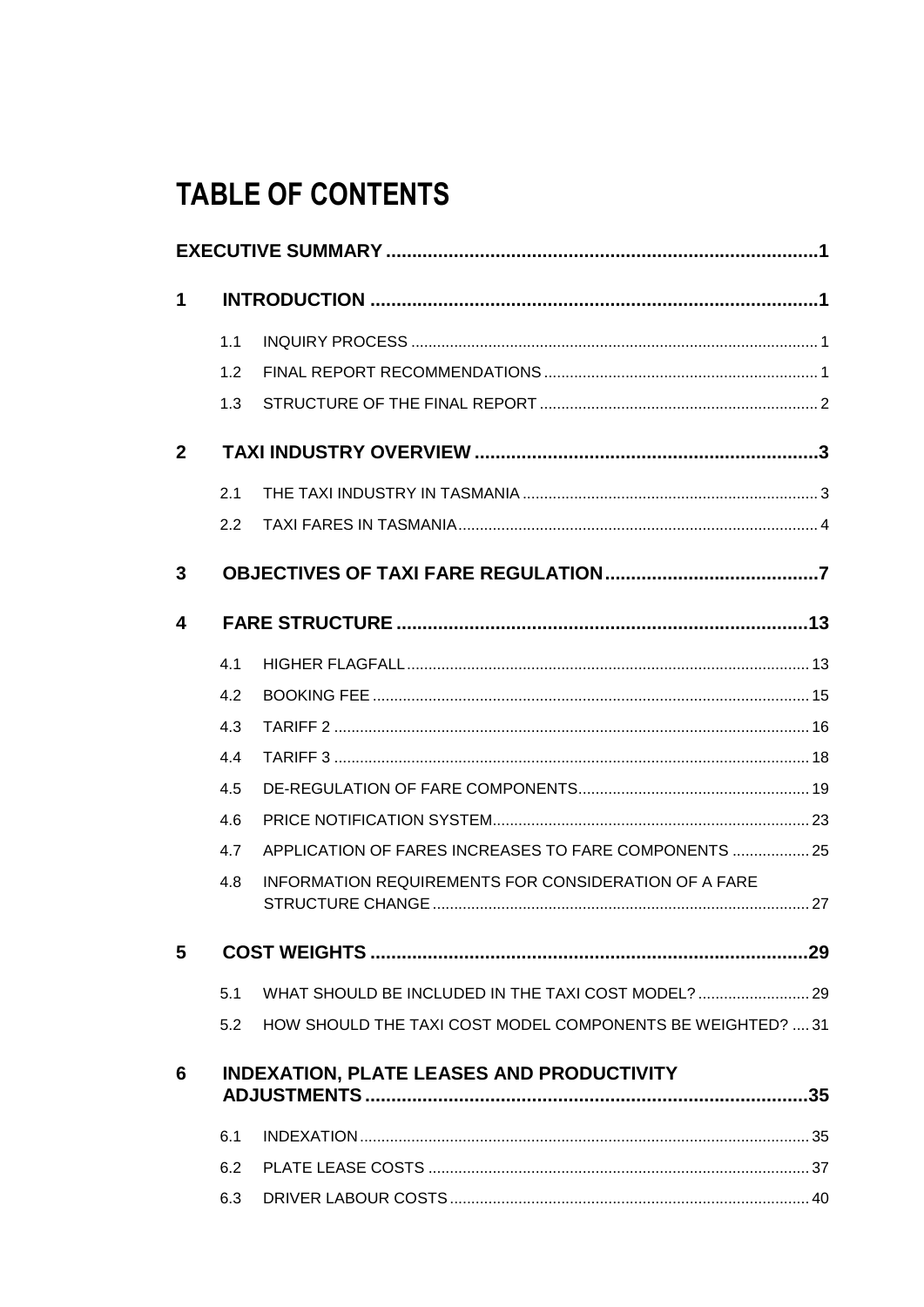|   | 6.4 |                                                      |  |
|---|-----|------------------------------------------------------|--|
| 7 |     |                                                      |  |
|   | 71  |                                                      |  |
|   | 7.2 |                                                      |  |
|   | 7.3 |                                                      |  |
|   | 7.4 |                                                      |  |
|   | 7.5 |                                                      |  |
|   | 7.6 |                                                      |  |
| 8 |     |                                                      |  |
| 9 |     | <b>APPENDIX B: TREATMENT OF PLATE LEASE COSTS IN</b> |  |
|   | 9.1 |                                                      |  |
|   | 92  |                                                      |  |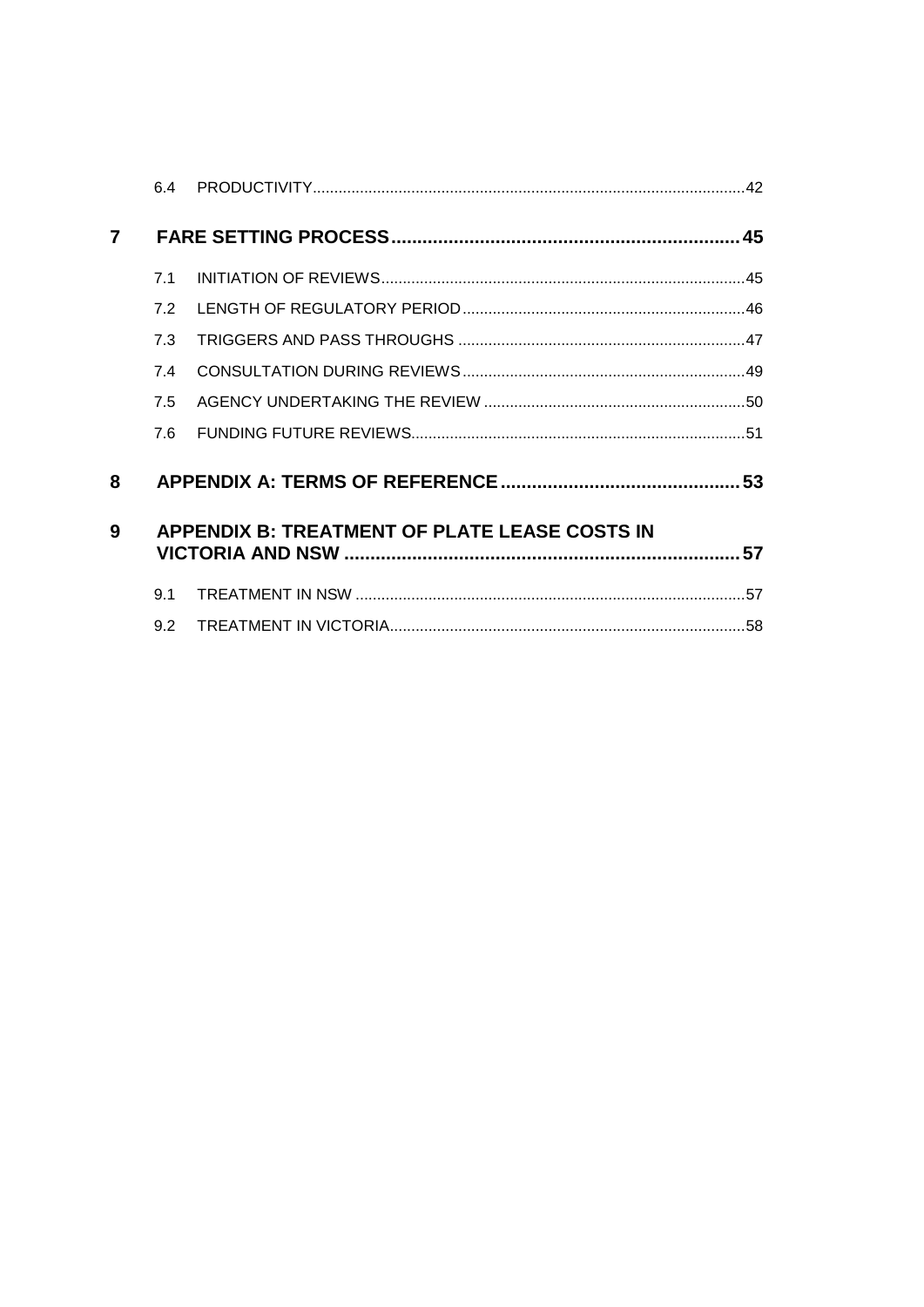# <span id="page-4-0"></span>**EXECUTIVE SUMMARY**

The Regulator was requested by the Minister of Finance and the Transport Commission to consider the method for setting fares, the indexation of fares and the relative weighting of fare related components. The full terms of reference can be found at Attachment A.

To assist in the inquiry, the Regulator engaged the services of the consultancy firm the Centre for International Economics (CIE). The CIE has prepared a final report which accompanies this Final Report.

In preparing the Final Report, the Regulator took into consideration the CIE's final report, input from stakeholders through consultation and OTTER staff research. The release of this Final Report and the CIE's final report signifies the completion of this inquiry.

The Regulator has made a number of recommendations aimed at improving the taxi fare setting process which at present the Regulator considers is characterised by inconsistencies in its application and based on incomplete information. <sup>1</sup> The Regulator notes that there appear to have been multiple reviews undertaken into the taxi industry over the past decade but with respect to fare setting limited improvements appear to have been made.

In this light, the Regulator is recommending a staged approach to implementing its recommendations to assist in facilitating meaningful progress for the benefit of passengers and the industry.

#### **Stage 1: Adoption of new taxi cost indices and a consistent transparent process**

Stage 1 involves moving to a new model for fare setting and adopting a regular and transparent process for fare reviews and adjustments.

In terms of the model to be adopted, the Regulator recommends:

- new taxi cost indices be adopted as outlined in [Table 1](#page-6-0) separately for Hobart, Launceston and other areas of Tasmania;
- that the cost weights in the models be inflated each year by independent publicly available estimates for inflators as outlined in [Table 1;](#page-6-0) and
- that the final output from the cost model be adjusted for productivity based on a gross output measure of multi-factor productivity using a 10 year average.

 $1$  See the CIE (2013) "Setting taxi fares in Tasmania" Final Report, p.25.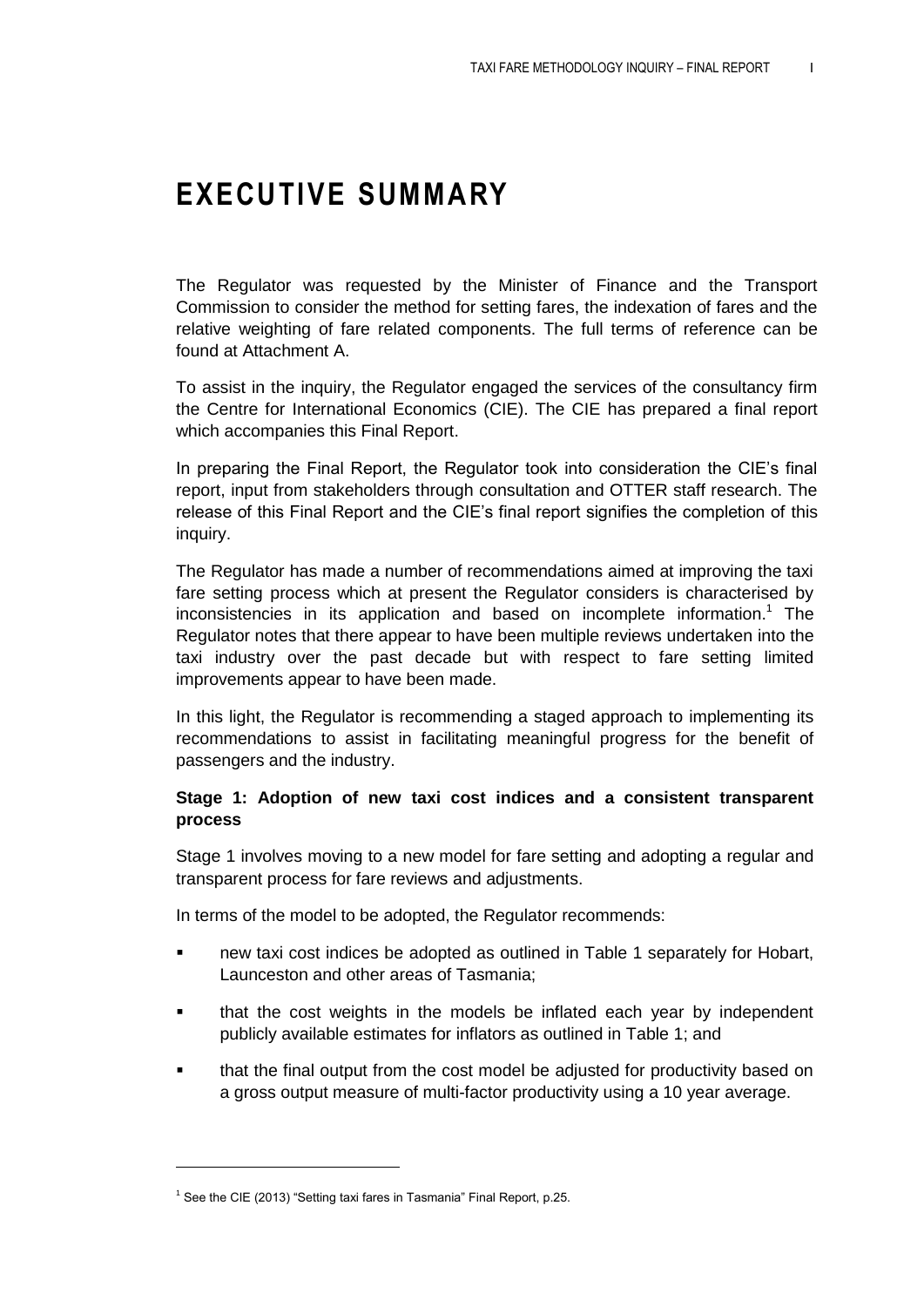In terms of the process for undertaking fare reviews, the Regulator recommends:

- consistent periodic reviews of fares be undertaken (as opposed to the current ad hoc approach);
- **Fares should be adjusted annually in line with movements in the taxi cost** indices and productivity adjustments;
- **EXED** major reviews should occur every four years that re-examine the cost weights in the model;
- taxation and regulatory changes outside of the model should be passed through fares to the taxi industry;
- fuel prices should be monitored six-monthly with fares adjusted should fuel price movements lead to an overall cost change of more than three per cent between annual reviews;
- up to two rounds of consultation be undertaken during major reviews with no consultation undertaken during annual reviews when the mechanical cost indices are updated;
- an independent body should undertake all future taxi fare reviews including major four-yearly reviews, annual indexation adjustments and six-monthly fuel monitoring; and
- **EXEDENT I** licence fees should be adjusted as necessary to fund this new fare setting process.

The Regulator considers that these recommendations can be readily implemented by the Government and considers it prudent to expedite the implementation of these recommendations.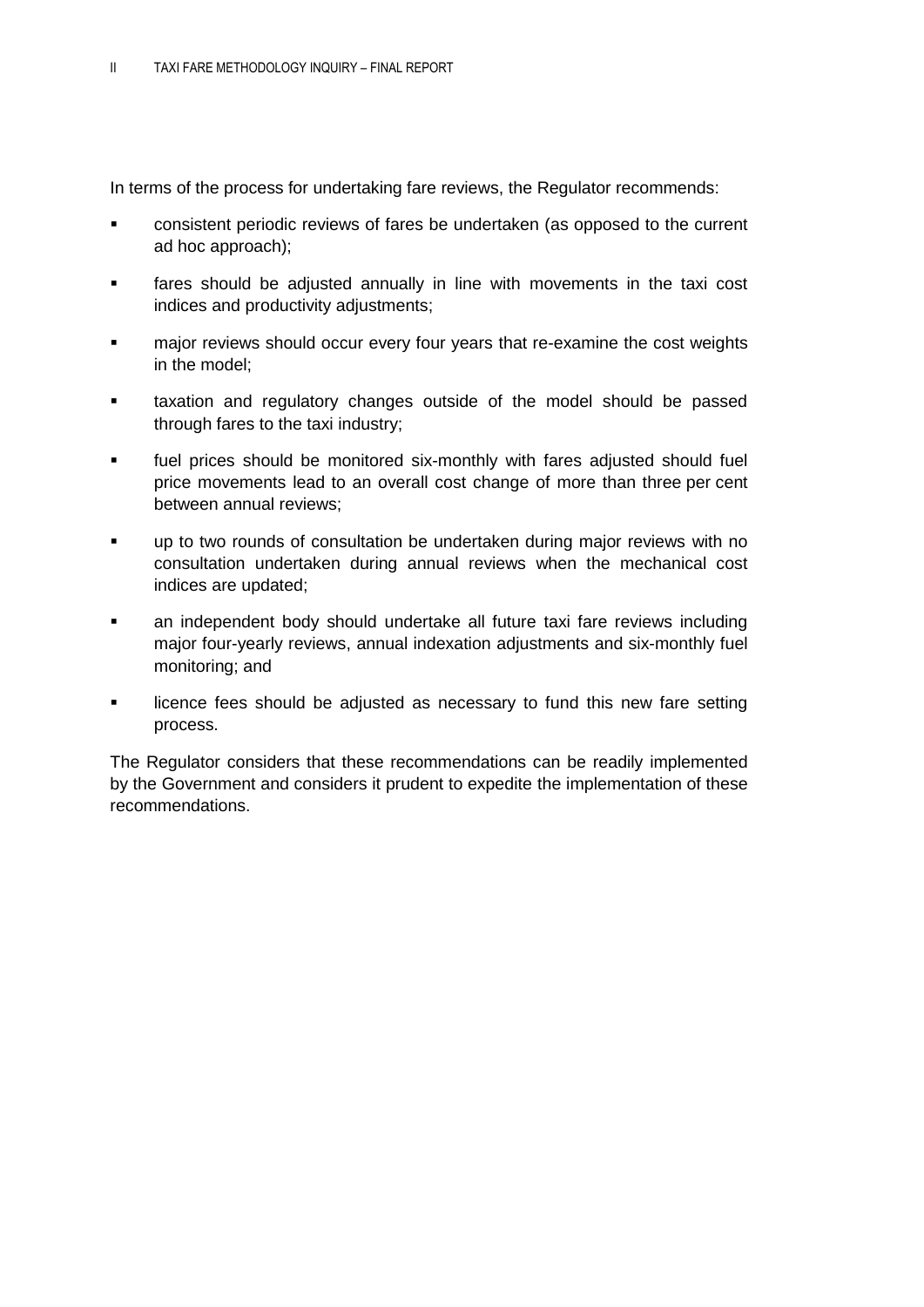| Cost                                     | <b>Cost Shares</b> |            | <b>Indexation factor</b> |                                                                                              |
|------------------------------------------|--------------------|------------|--------------------------|----------------------------------------------------------------------------------------------|
|                                          | <b>Hobart</b>      | Launceston | Other                    | All                                                                                          |
|                                          | Per cent           | Per cent   | Per cent                 |                                                                                              |
| Radio room costs                         | 6.0                | 6.9        | 15.6                     | ABS CPI, Communications for<br>Hobart                                                        |
| Vehicle costs<br>(including fit out)     | 4.0                | 4.5        | 5.7                      | ABS CPI Motor Vehicles Hobart<br>and RBA small business indicator<br>rate for variable loans |
| Servicing,<br>maintenance and<br>repairs | 6.3                | 6.7        | 6.8                      | ABS Consumer Price Index for<br>maintenance and repair, Hobart                               |
| Insurance                                | 4.0                | 4.2        | 4.3                      | ABS CPI, Insurance for Hobart                                                                |
| Registration                             | 1.1                | 1.2        | 1.7                      | Government regulated fees <sup>2</sup>                                                       |
| Operator labour                          | 4.1                | 4.3        | 4.4                      | ABS Wage Price Index for<br>Tasmania (Public and Private)                                    |
| Plate leases                             | 11.0               | 8.1        | 4.5                      | 0 per cent                                                                                   |
| Driver labour                            | 50.0               | 50.0       | 42.5                     | ABS Wage Price Index for<br>Tasmania (Public and Private)                                    |
| Fuel                                     | 13.5               | 14.1       | 14.5                     | Average annual percentage<br>change in fuel costs for Hobart<br>from Fueltrac                |
| Total                                    | 100.0              | 100.0      | 100.0                    |                                                                                              |

#### <span id="page-6-0"></span>**Table 1: Recommended cost weights and indexation factors**

Source: The CIE.

#### **Stage 2: Adjustments to fare structure and de-regulation**

The Regulator considered the adequacy of the current fare structure and proposals for fare structure changes made by the industry. These considerations primarily surrounded:

- whether the flagfall should be raised and the distance rate lowered to incentivise more drivers to undertake shorter trips;
- whether a tariff three should be implemented for late nights shifts between 11 pm and 6 am;
- whether a separate surcharge should be applied on special event days outside of Hobart and Launceston; and
- whether the fare setting process should be partially de-regulated using a weighted average price cap.

<sup>2</sup> The change in cost for this item will be observed based on the regulated fees set by DIER and the MAIB. See [http://www.transport.tas.gov.au/fees/calculation\\_of\\_fees\\_-\\_class\\_a\\_vehicles](http://www.transport.tas.gov.au/fees/calculation_of_fees_-_class_a_vehicles) and [http://www.maib.com.au/premiums.](http://www.maib.com.au/premiums)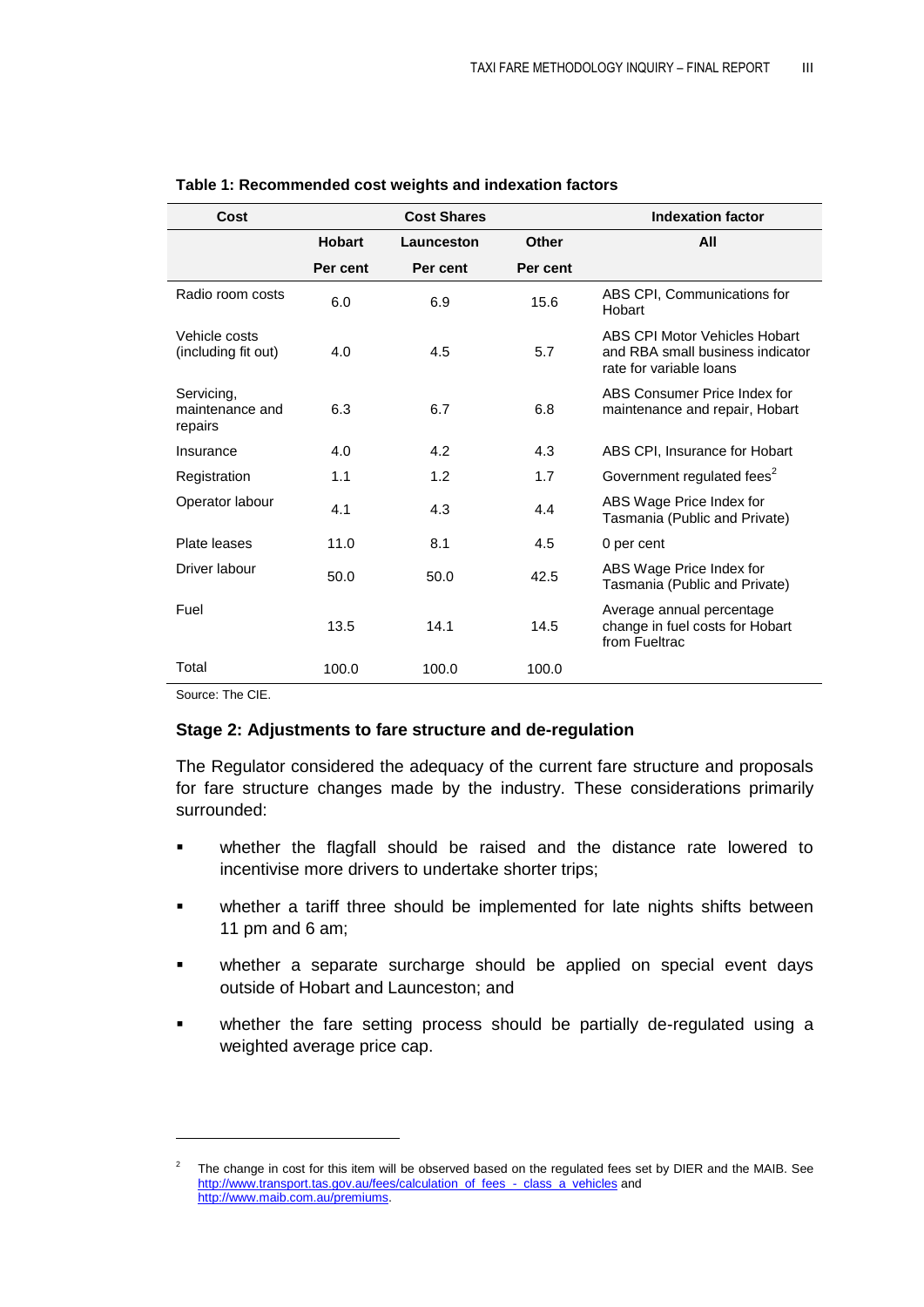The Regulator considers that there is merit in applying a surcharge on special events days, consistent with the late night surcharge in the *Taxi Industry Regulations 2008*. This would assist taxi operators with the higher cost per trip associated with special event days that may prevent operators sharing more fare revenue on these days to attract drivers.

However, with respect to other fare structure changes, the Regulator considers that it has insufficient information at present to assess and make changes to the current fare structure. The Regulator considers that de-regulation via the use of a weighted average price cap may be an appropriate consideration in the future because the taxi industry understands its industry conditions and client base best and may be in a better position to adjust fares to its benefit, subject to constraints placed on it by the Regulator to protect consumers and promote efficient outcomes. However, at present the taxi industry would prefer that fares remain fully regulated. Furthermore, the Regulator does not consider it has sufficient information on the length of the average taxi journey during different times of the day to adopt this approach at this stage.

One difficulty with receiving data is that the Tasmanian taxi industry currently is not represented by an industry body. Given this, the Regulator has received some limited information from a few operators but does not consider it has an accurate enough picture of the overall industry to make such fare structure changes.

In order to consider a fare structure change in the future, the Regulator considers that more detailed data would be required from a broader array of stakeholders across the industry. This data may include the number of trips, average distance travelled and revenue earned by time of day, day of the week and by taxi area, waiting times and missed trips.

The Regulator considers that if this were to occur, it would be in a much better position at the next taxi fare review to consider what adjustments to the fare structure should occur to the benefit of passengers and the industry.

#### **Stage 3: Treatment of plate lease costs**

The Regulator has outlined in this Final Report its concerns about how plate lease costs are currently treated and how the Regulator considers they should be treated in the models.

The Regulator considers that when regulating prices for any industry these prices should be based on the efficient economic cost of providing a good or service. This usually involves setting prices that allows a regulated entity to earn a reasonable rate of return and be financially viable.

The difficulty with the taxi industry is that fares currently recover efficient economic costs plus a financial cost in terms of rental payment to plate lease owners. Lease costs are not an efficient economic cost rather the lease cost represents the financial value of plate leases that arises due to restrictions on the supply of lease plates, known as an "economic rent". In other regulated industries, regulators keep a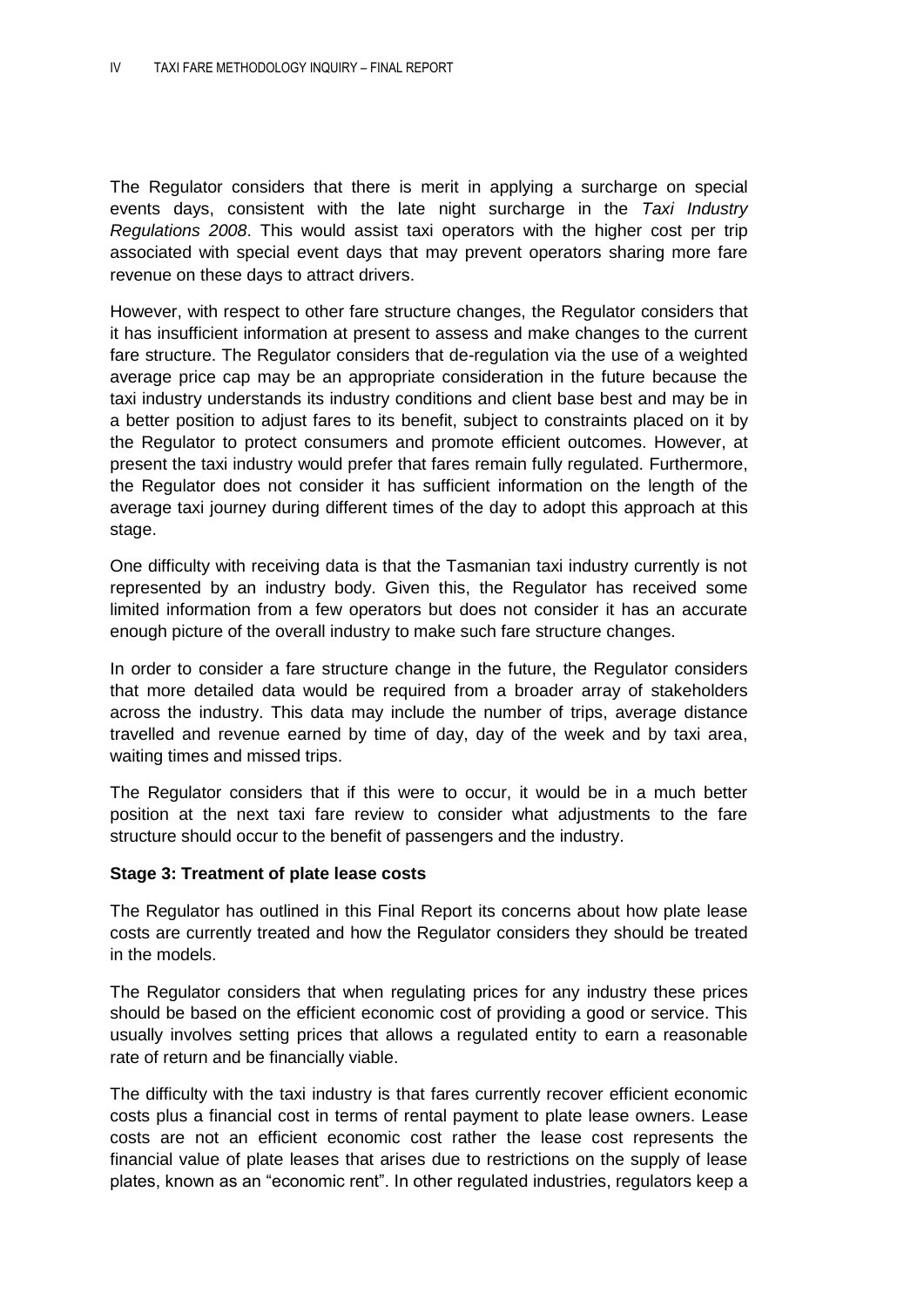check on potential economic rents by only allowing for efficient economic costs to be included when determining prices.

The further difficulty in the taxi industry is that this economic rent has largely been created by successive governments restricting the supply of licences. This has created a market for individuals to purchase and own lease plates as an investment but not operate taxis themselves. As with any investment, investors expect a rate of return on that investment (and funds to assist in paying off loans that may have funded that investment), which is provided through the lease payments paid by operators. This cost though is funded by consumers through higher fares.

If the Regulator were to adopt a normal economic and regulatory approach, it would lead to a deflation in the value of plate leases and may place some plate lease owners under financial duress. The Regulator notes that this particular issue has received considerable attention in recent years following taxi reviews in both NSW and Victoria.

Balancing these concerns, the Regulator recommends that the inflationary factor applied to plate lease costs in the taxi cost indices should be set at zero per cent for the next four years until the next major review. Adopting this method would ensure that any increase in the value of licences would not be passed through fares to consumers. Furthermore, fare regulation would not directly impact the nominal value of licences (in real terms this approach will lead to a decline in real value because additional revenue is not provided to allow for an increase in the nominal value of licences).

However, in the longer-term the Regulator considers that the Government needs to give strong consideration to its position on this issue and provide direction for both fare regulation and licence releases for the next major fare review. DIER has indicated that its policy position is to take into account the interests of consumers on this issue and that lease costs should be deflated in the taxi cost index over time. However, as outlined in this report, the Regulator considers that, to date, there does not seem to have been any apparent correlation between the policies relating to fare regulation and licence releases and DIER's position with respect to consumers. Given this, and without knowing what the Government's policy will be following the completion of DIER's current licence release review, the Regulator considers it prudent to apply a zero per cent inflator until further direction is provided by government.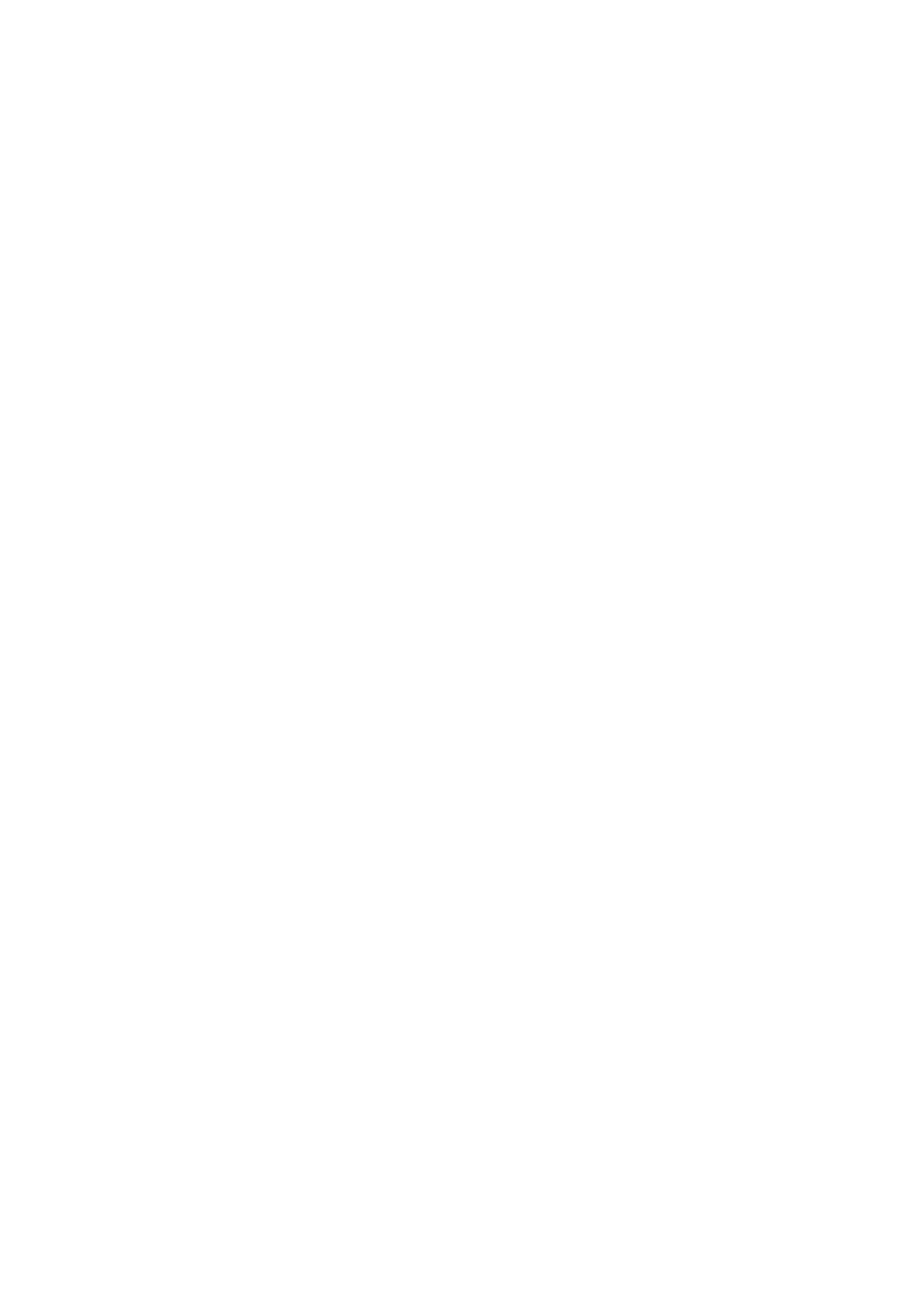# <span id="page-10-0"></span>**1 INTRODUCTION**

## <span id="page-10-1"></span>**1.1 Inquiry process**

The Regulator received an official request from the Minister for Finance on 31 August 2012 to undertake a taxi fare methodology inquiry. The inquiry has been requested by the Transport Commission and has been endorsed by the Minister for Sustainable Transport. The Regulator was requested to consider the method for setting fares, the indexation of fares and the relative weighting of fare related components. The full terms of reference can be found at Attachment A.

To assist in the inquiry, the Regulator engaged the services of the consultancy firm the Centre for International Economics (CIE). The CIE has prepared a final report which accompanies this Final Report.

In preparing the Final Report, the Regulator took into consideration the CIE's final report, input from stakeholders through consultation and OTTER staff research. The release of this Final Report and the CIE's final report signifies the completion of this inquiry, as highlighted in the table below.

| <b>Milestone</b>                                                                                                                | Date             |
|---------------------------------------------------------------------------------------------------------------------------------|------------------|
| Release of Terms of Reference                                                                                                   | 31 August 2012   |
| Engage the CIE                                                                                                                  | 1 October 2012   |
| Initial consultation                                                                                                            | November 2012    |
| Receipt of the CIE's draft report                                                                                               | December 2012    |
| Release of the Regulator's Consultation Paper and<br>the CIE's draft report                                                     | 15 February 2013 |
| Submissions due                                                                                                                 | 3 April 2013     |
| The Regulator's report submitted to the Transport<br>Commission, Minister for Finance and Minister for<br>Sustainable Transport | 31 May 2013      |

## <span id="page-10-2"></span>**1.2 Final Report Recommendations**

The Final Report makes a number of recommendations aimed at improving the process for taxi fare regulation. This includes a number of recommendations that the Regulator considers should be implemented immediately followed by a number of other recommendations that require government policy input and future data and input from the taxi industry. The Regulator suggests these other recommendations should be further investigated at the time of the next major review, notionally suggested to be in four years time.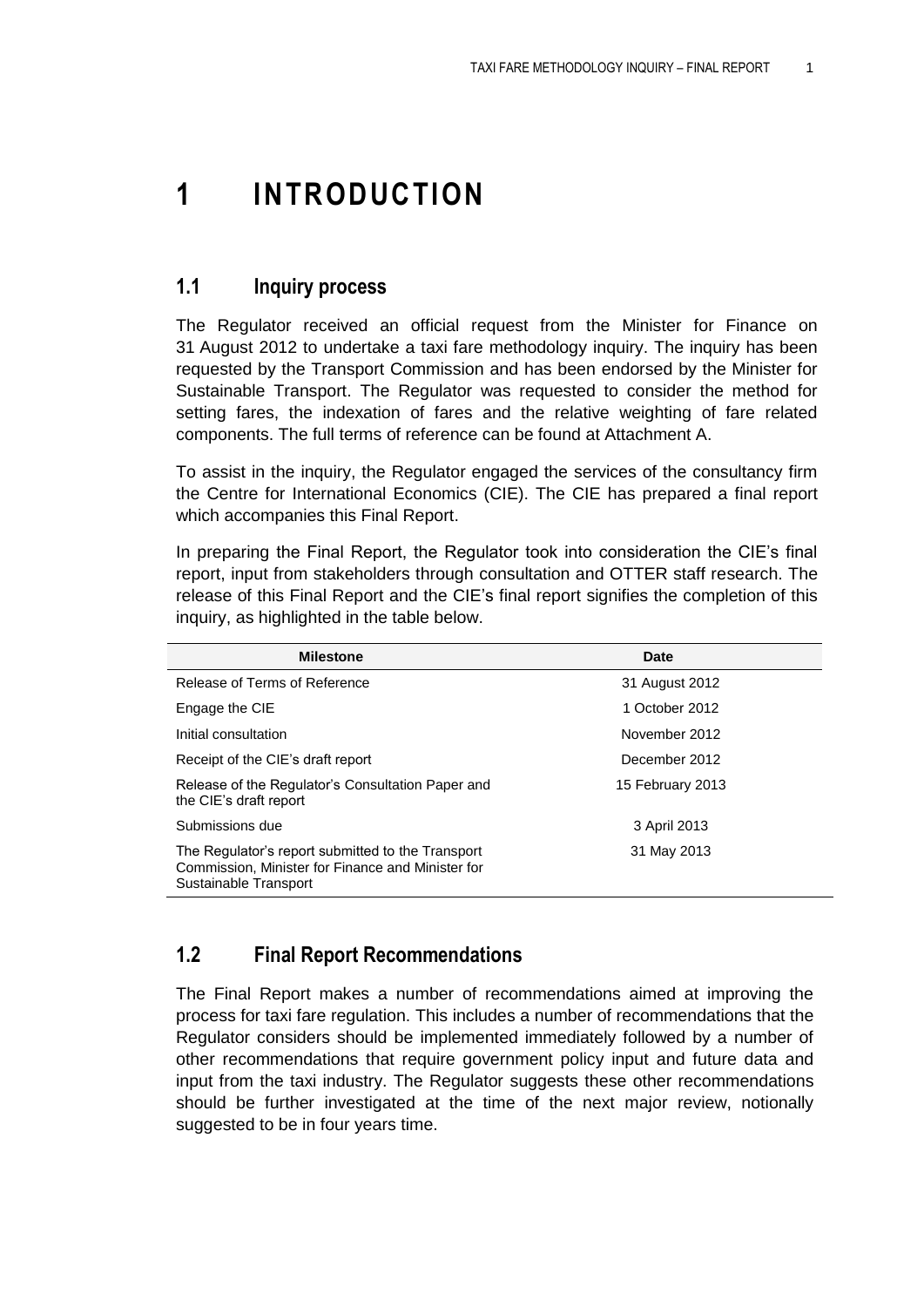## <span id="page-11-0"></span>**1.3 Structure of the Final Report**

This Final Report has been prepared to assist the government in considering an improved process for regulating taxi fares. The paper is structured as follows:

- Chapter 2 provides an overview of the taxi industry and the current fare setting arrangements;
- Chapter 3 discusses the objectives of setting taxi fares in Tasmania;
- Chapter 4 discusses the current fare structure and options for possible improvement;
- Chapter 5 discusses what should be included in a model for fare setting and presents proposed weights for cost indices for a representative taxi for specific areas in Tasmania;
- Chapter 6 discusses possible methods for indexing cost items in the cost indices, including the specific items of plate leases, driver labour costs and a productivity adjustment; and
- Chapter 7 discusses possible future arrangements for setting fares.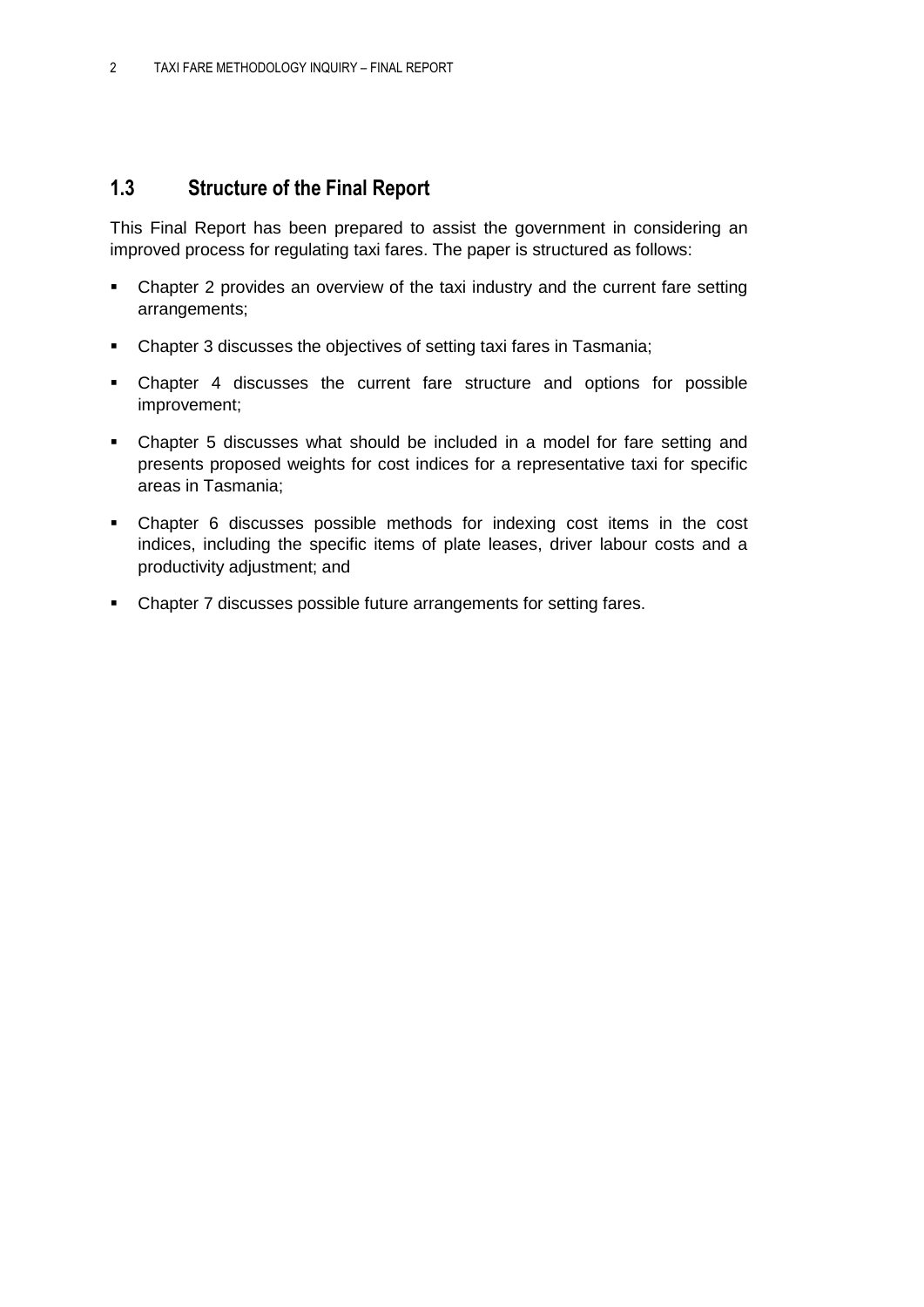# <span id="page-12-0"></span>**2 TAXI INDUSTRY OVERVIEW<sup>3</sup>**

This section provides a brief overview of the taxi industry in Tasmania including the structure of current fares.

## <span id="page-12-1"></span>**2.1 The taxi industry in Tasmania**

The Tasmanian taxi industry involves many players and the relationships between these players can be complex. In some cases a single organisation (or individual) can be involved in multiple parts of the supply chain, whilst in others it is separated out into distinct components. The relationship between taxi industry players is summarised in [Figure 2.1.](#page-12-2)



<span id="page-12-2"></span>

Source: The CIE

Taxi operators are required to hold a licence plate issued by the Department of Infrastructure Energy and Resources (DIER). There are four different types of licences:

- a perpetual taxi licence, which as the name suggests, continues indefinitely;
- an owner-operator taxi licence that must be operated by the person owning the licence and hence the owner must be an accredited operator;
- a wheelchair accessible taxi (WAT) licence; and

<sup>3</sup> This chapter has been recreated from the CIE's final report.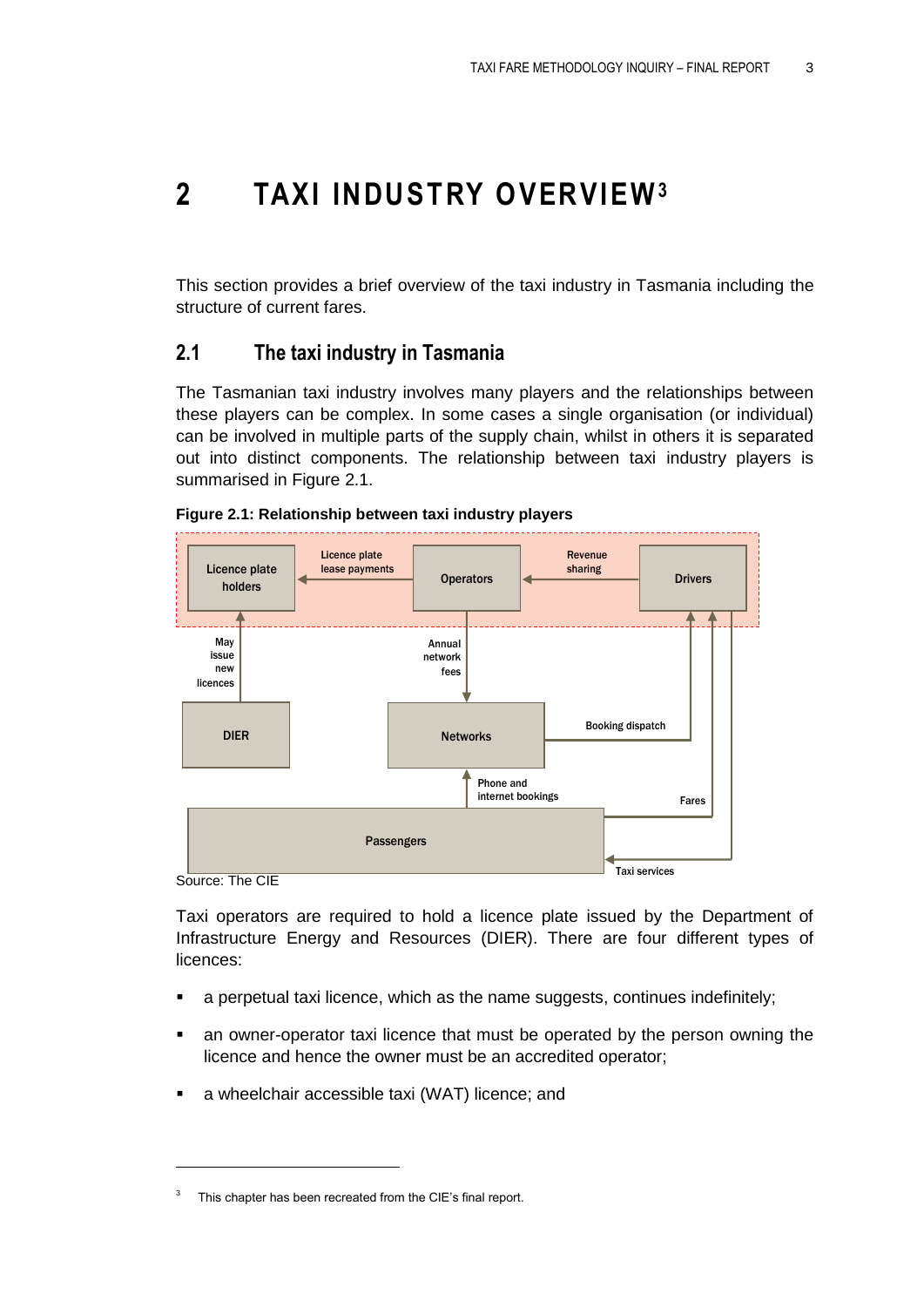a temporary taxi licence, which expires after a period of time, cannot be traded and can only be issued to an accredited operator.

Taxi licences also apply to specific taxi areas, of which there are 24 in Tasmania.

Perpetual licence plate holders can either operate a taxi themselves or earn a rate of return on their asset by leasing the licence plate (known as a plate lease) to a separate operator, depending on the type of licence. Operators are responsible for various costs associated with operating a taxi, including purchasing or leasing the vehicle, vehicle maintenance, insurance and network fees. Operators can drive the taxi themselves or hire a driver (or both).

The Regulator understands that there are currently 567 licences in Tasmania comprising:

- 448 perpetual licences;
- 56 owner operator licences; and
- 63 WAT licences.

Furthermore, there are four networks in Hobart and one in Launceston whilst co-op arrangements exist in other areas of Tasmania.

In Tasmania, fare revenue is generally split between the operator and the driver based on an agreed percentage (normally on a 50:50 basis). The Regulator understands that these arrangements are not regulated. Consultation suggests that the share of revenue returned to taxi drivers can be as low as 40 per cent.

The arrangements for supplying taxi services can vary considerably. In some cases, the licence plate holder, the operator and the driver may be the same person. In other cases they may be completely separate.

Passengers can obtain a cab from either:

- $\blacksquare$  a taxi rank;
- by hailing one down on the street; or
- by booking over the telephone, via the internet with an authorised taxi network or through smart phone applications.

In Tasmania, based on information provided during the initial consultation phase, the Regulator understands that as much as 80 per cent of taxi services are provided through bookings.

## <span id="page-13-0"></span>**2.2 Taxi fares in Tasmania**

The 24 licence areas fit into three different fares bands:

- (a) Hobart, Launceston, Devonport, Burnie, West Tamar, Ulverstone and Perth;
- (b) King Island and Flinders Island; and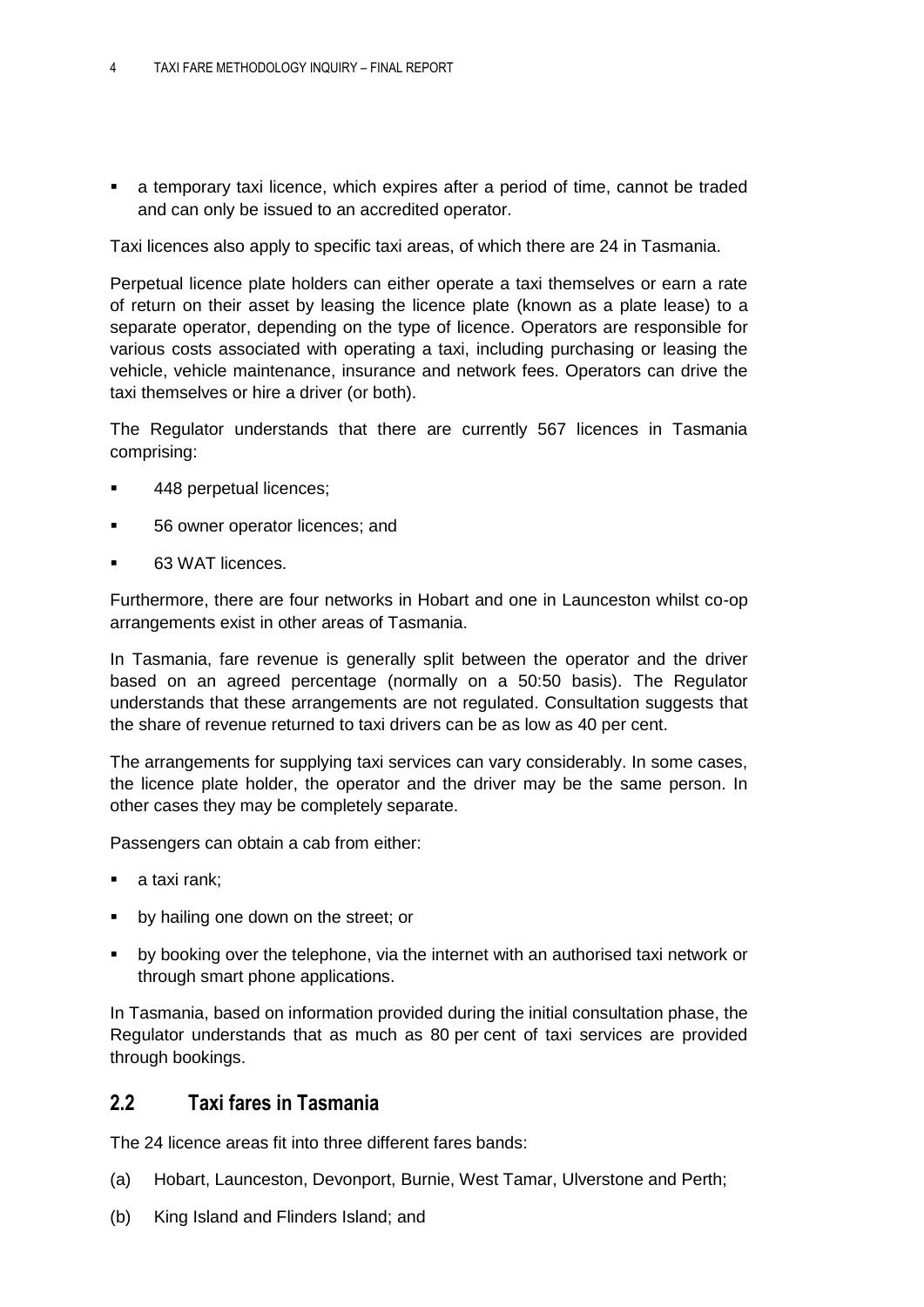(c) other areas not listed in (a) and (b).

WATs can also charge different fares for passengers that require wheelchair accessibility, although this is currently being reviewed, separately by DIER.

Current taxi fares are set out in [Table 2.1.](#page-14-0)

<span id="page-14-0"></span>

|  |  | Table 2.1: Current taxi fares |  |  |
|--|--|-------------------------------|--|--|
|--|--|-------------------------------|--|--|

| <b>Fare component</b>   | Major areas <sup>a</sup> | Other | <b>King/Flinders Island</b> |
|-------------------------|--------------------------|-------|-----------------------------|
|                         | \$                       | \$    | \$                          |
| Flagfall                | 3.40                     | 3.40  | 4.90                        |
| Tariff 1 (per km)       | 1.84                     | 1.81  | 2.05                        |
| Tariff 2 (per km)       | 2.20                     | 2.17  | 2.46                        |
| Waiting time (per hour) | 36.26                    | 35.31 | 41.49                       |

<sup>a</sup> Hobart, Launceston, Devonport, Burnie, West Tamar, Ulverstone and Perth Source: DIER

The process for setting taxi fares currently takes the existing level and structure of fares and focuses on the change that should be applied to this. The change in fares has been made using either the CPI or a cost index since 2003. More details about the current arrangements are outlined in Chapter 3 of the CIE's final report.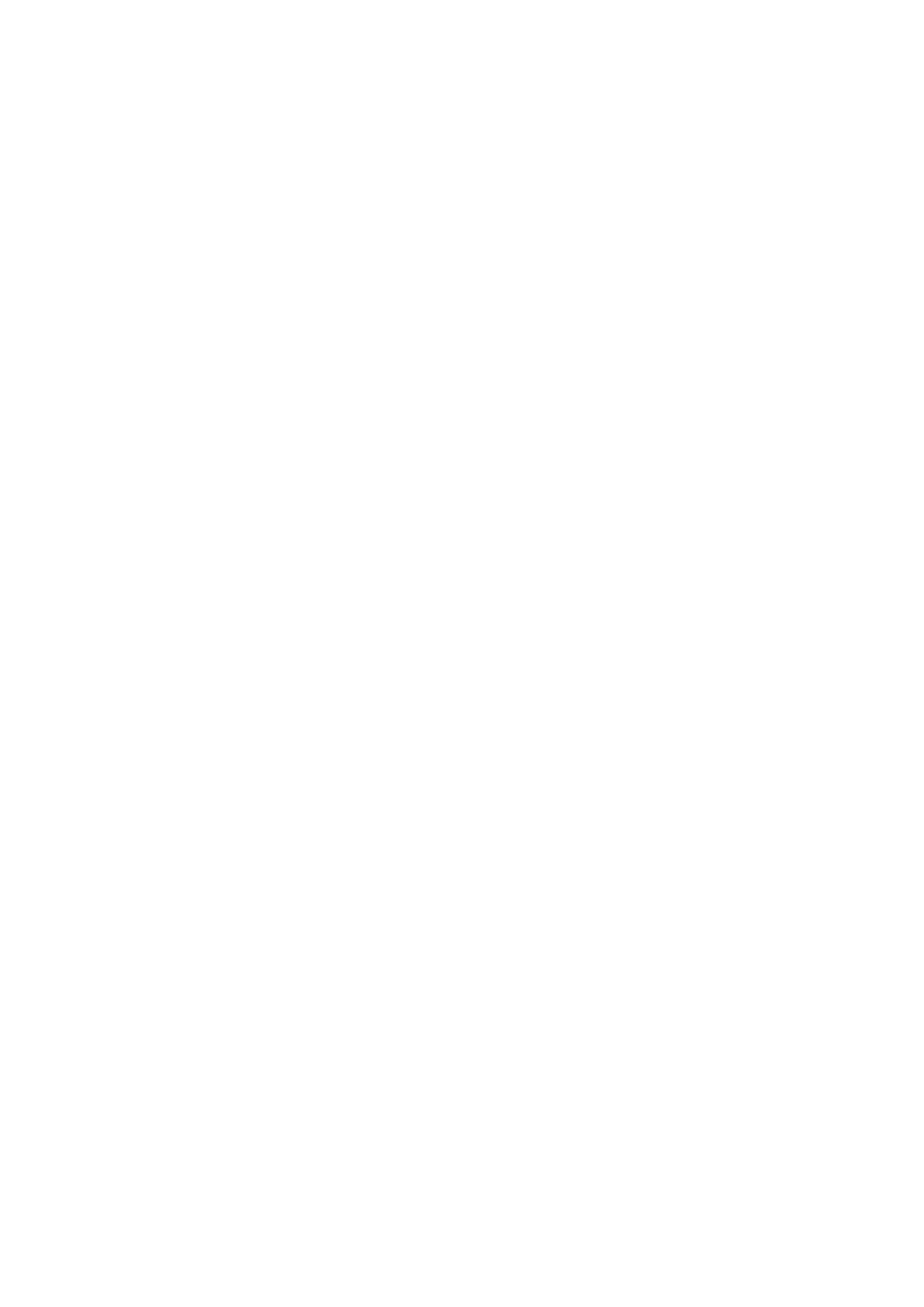# <span id="page-16-0"></span>**3 OBJECTIVES OF TAXI FARE REGULATION**

This section discusses the objectives of taxi fare regulation which is an important preliminary step in determining a methodology for setting fares. Without clear objectives, there is a greater risk of incurring unintended outcomes not desired by policy makers and stakeholders. Thus clear objectives are required to ensured a methodology is developed with the aim of achieving those objectives.

The CIE in their final report considered the objectives of taxi fare setting regulation in general and specifically in the Tasmanian context. In reviewing these objectives, the CIE concluded that in Tasmania:

―There is a lack of clear objectives and process in the fare setting process‖.

In considering possible objectives for the Tasmanian taxi industry, the CIE reviewed:

- international and Australian best practice guidelines for regulation including from the OECD, COAG, the ACCC and the UK Department for Business Innovation and Skills;
- **•** pricing principles specific to the taxi industry with reference to NSW;
- the intent of the *Taxi and Luxury Hire Car Industries Act 2008<sup>4</sup> ;* and
- undertook initial consultation with government stakeholders and industry in Tasmania.

Based on this review the CIE suggested that the objectives of taxi fare regulation in Tasmania should be as follows:

―The objectives of taxi fare regulation should reflect the interests of consumers. This is consistent with the principles of economic regulation more generally and with the intent of the *Taxi and Luxury Hire Car Industries Act 2008*. Fare regulation should:

- aim to set fares that are economically efficient, both in terms of level and structure. Specifically, the regulated fares should seek to:
	- o reflect the efficient cost of providing the service;

 $\overline{a}$ 

- o protect consumers from the abuse of market power;
- $\circ$  ensure that there are no cross-subsidies between groups of customers;

<sup>4</sup> The intent of this Act is, in respect of taxi services, to ensure the provision of a safe, demand responsive, taxi transport system in Tasmania that adequately meets the needs of consumers.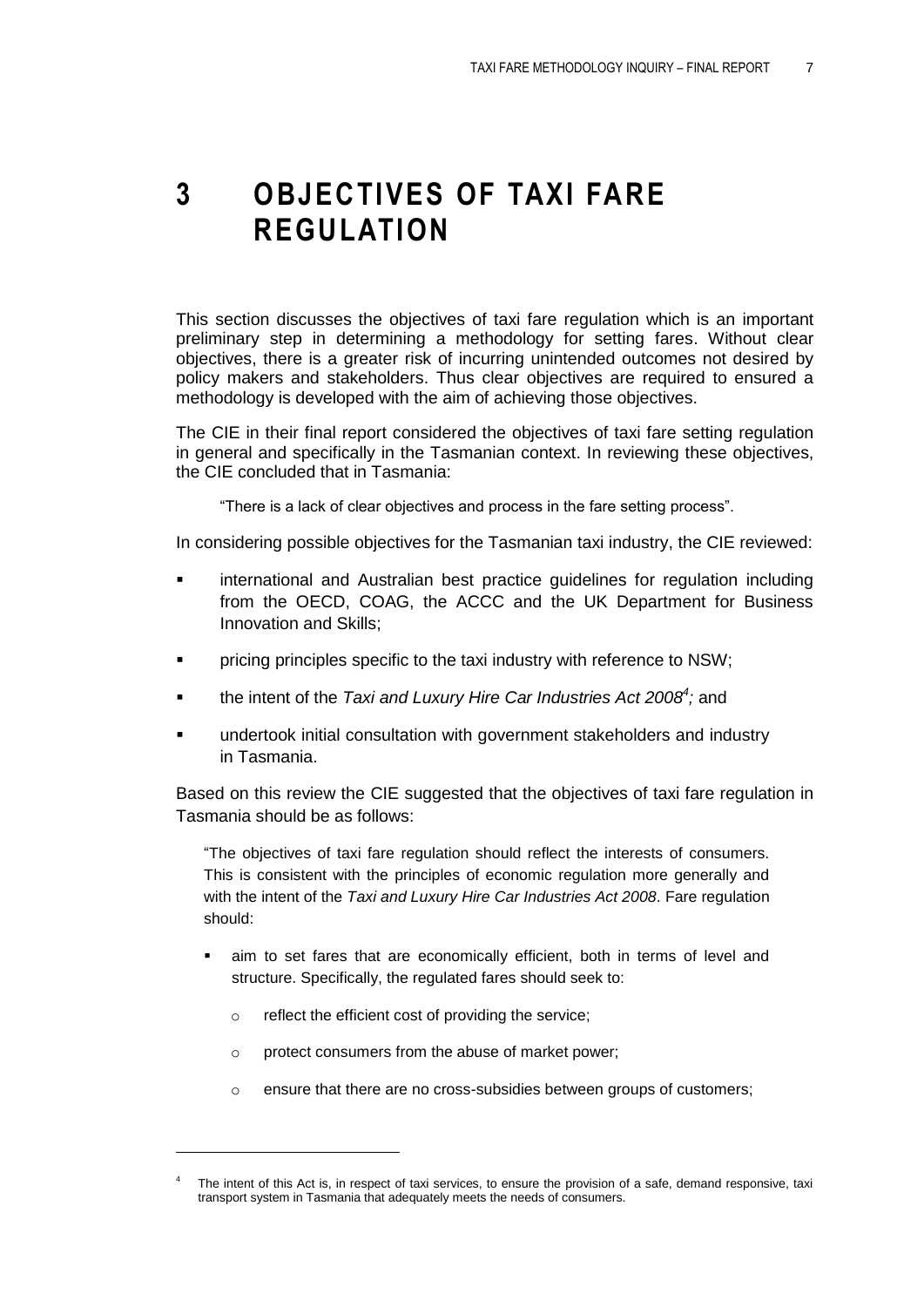- allow a standard of service, including availability and safety, that consumers are willing to pay for; and
- **•** provide incentives for the industry to improve efficiency."

The above objectives focus on the consumer of taxi services.

Another common objective in economic regulation is the viability of the industry that is being regulated. In this light, Section 31 of the *Economic Regulator Act 2009*  outlines matters to be considered by the Regulator when undertaking investigations of monopoly providers. Section 31 of the Economic Regulator Act notes that in a monopoly provider investigation, the Regulator is to consider the following matters:

- if appropriate, the need for a reasonable return (including the payment of dividends) on the assets of a monopoly provider (Section 31 (d)); and
- the need for the monopoly provider to be financially viable (Section 31 (g)).

These matters are to be considered in conjunction with other matters related to protecting consumers from the adverse effects of the exercise of monopoly power. The intention of the above clauses is generally to ensure prices are not set so low that they may compromise the ability of the industry to continue to provide reasonable services.

Through the initial consultation with stakeholders, industry viability was a matter raised by stakeholders.

The CIE considered that industry viability was important "only insofar as it ensures that customers receive a service that meets their needs".<sup>5</sup>

This view is generally consistent with broader regulatory precedent (and the matters noted above in the Economic Regulator Act). This is because if prices are regulated to recover efficient costs then:

- industry will cover all of its costs;
- **EXED** industry will obtain a return commensurate with a competitive market outcome; and
- industry will be financially viable.

The difficulty with the taxi industry is that by setting a price that recovers the efficient cost of providing services this may put at risk the financial viability of some players in the industry.

This is because taxi fare revenue is currently used to recover more than the efficient cost of operating a taxi. Taxi fare revenue currently is used to pay rental payments to lease plate owners. However this plate lease cost is not an efficient economic cost. Rather, the plate lease cost represents the financial value of plate leases that

 $5$  See The CIE (2012) "Setting taxi fares in Tasmania" final Report, p.19.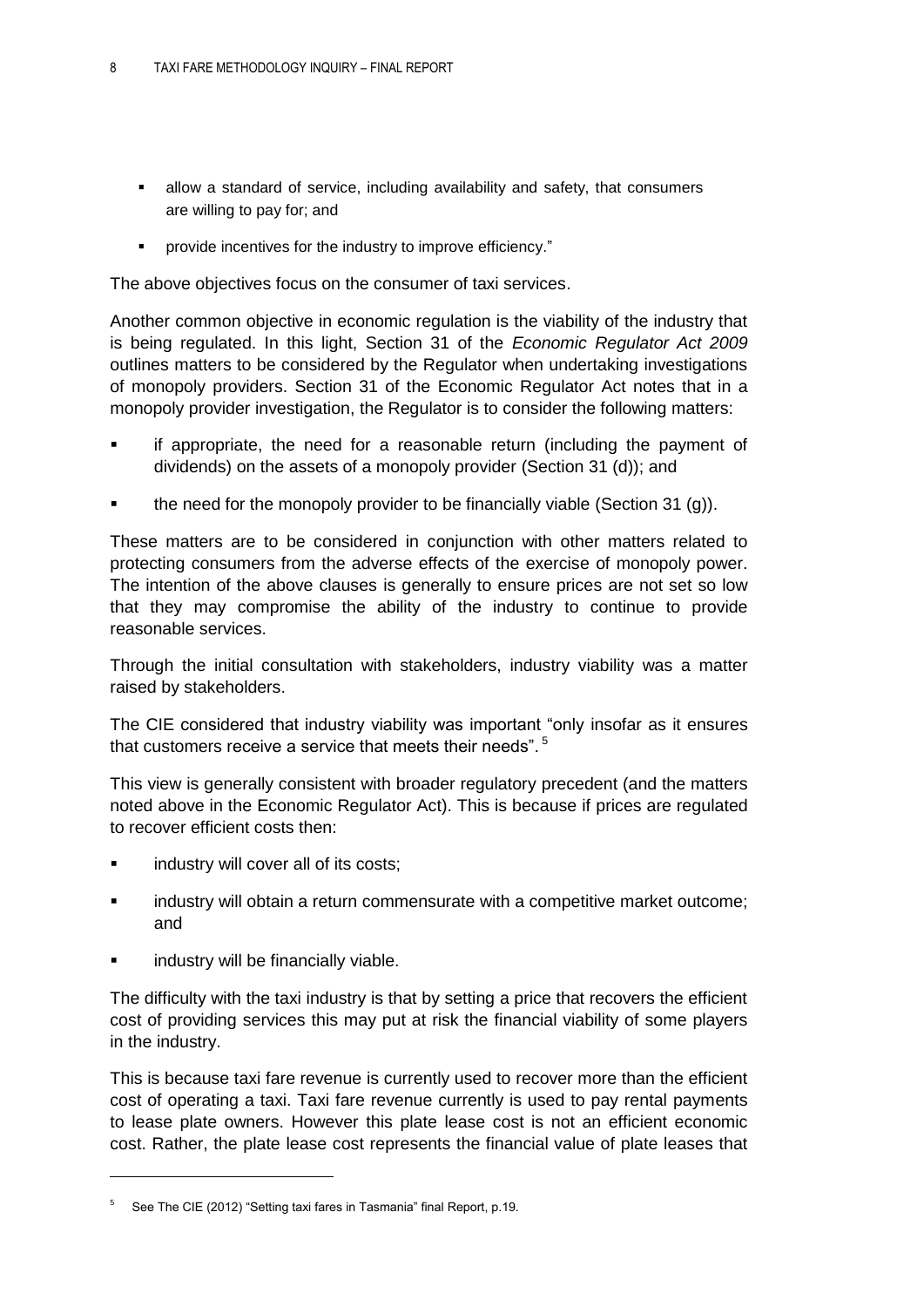arises due to restrictions on the supply of lease plates, known as an "economic rent". If the market for lease plates was competitive and there were no restrictions on supply, new entrants would enter the market thereby reducing the value of lease plates, lease costs to operators and ultimately fares. In other industries, regulators keep a check on potential economic rents by only allowing for efficient economic costs to be included when determining prices.

The difficulty in the taxi industry is that this economic rent has largely been created by governments by restricting the supply of licences. This has created a market for individuals to purchase and own lease plates as an investment but not operate taxis themselves. As with any investment, investors expect a rate of return on that investment (and funds to assist in paying off loans that may have funded that investment), which is provided through the lease payments paid by operators. This cost though is funded by consumers through higher fares.

The Regulator recognises that this is a difficult issue and one which has received considerable attention in NSW and Victoria over the past year. <sup>6</sup> Possible ways of addressing this issue are discussed in Section [6.2](#page-46-0) but a decision on how to address it will be impacted by the objective taken with respect to plate lease.

#### **Consultation**

The Regulator invited submissions on the following matters with respect to the objectives of taxi fare regulation:

- stakeholder comments on the CIEs suggested objectives of taxi fare regulation in Tasmania; and
- should maintaining the value of taxi plates, and in turn the value of lease payments in relation to those plates, be included as an objective in setting taxi fares?

#### **Submissions**

All submissions endorsed the CIE's recommended objectives, however there were mixed views concerning the treatment of lease payments and taxi plate values.

The Department Infrastructure, Energy and Resources (DIER) considered that it is not appropriate for a regulator to have a role in underpinning the value of taxi licences. DIER stated that under current legislation the Transport Commission is obliged to offer additional licences for sale each year. As such, the long term maintenance of the scarcity value of taxi licences is not an objective of the licensing regime. Thus in DIER's view the introduction of plate value maintenance as part of the fare setting process would be directly contradictory to the objectives of the broader licensing scheme. DIER considered that only an appropriate return to an

 $6$  See IPART (2012) "Review of Taxi Fares in NSW, Maximum Fares from July 2012 Final Report", IPART (2012) ―Annual Taxi Licence Release for Sydney 2013/14 Draft Report‖ and Taxi Service Commission (Victoria) (2012) ―Customer First: Safety, Service, Choice – Taxi Industry Inquiry Final Report‖, December 2012.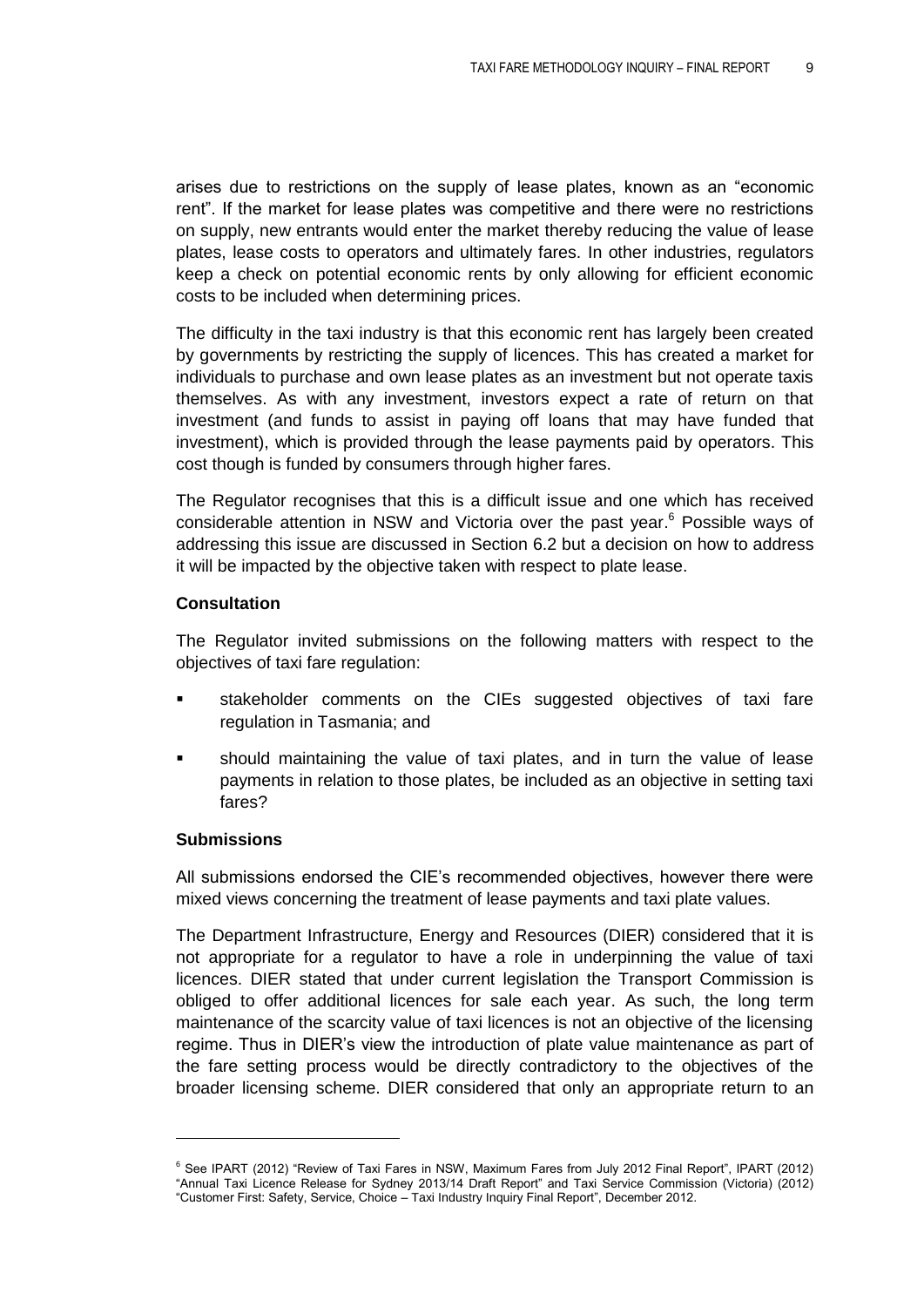efficient operator should be allowed. Whilst DIER do not define what an appropriate return is, it indicated that it is not one that includes rents based on scarcity value.

Yellow Cabs in Hobart and Taxis Combined in Launceston both consider that the direct costs associated with plate leases (weekly rental arrangement) should be taken into account when setting fares. They consider that the market should be allowed to dictate the value of a Perpetual Licence and in turn the weekly rental payment.

This view is supported by a stakeholder in the Burnie/Wynyard taxi area who considers that the investor takes a risk when investing and the value of the asset should be determined solely by market forces. This stakeholder does not consider maintaining the value of taxi plates or lease payments should be an objective in setting taxi fares, however maintaining a viable taxi industry should be an objective.

Finally, Yellow Cabs in Hobart and Taxis Combined in Launceston both consider that if a change was made that impacted directly on the owner of a Perpetual Taxi Licence owner and the plate lease cost the Government should provide compensation accordingly. They point to the experience in the Northern Territory where plates were bought back by the government and leased back to the industry for a small fee.

#### **Regulator's conclusion**

The Regulator considers that this is a material issue that requires policy direction from government.

If the Regulator was asked to undertake taxi fare regulation, it would be guided by the rules put in place by government to guide any review. These rules would normally be outlined in the relevant Act and/or terms of reference provided by the government. In the absence of such instruction, it would be left to the Regulator to consider the appropriate objectives and balance the views of competing stakeholders. If the Regulator were to follow a similar approach as adopted with the other industries it regulates, this may mean reducing the impact of weekly lease payments on fares over time.

The Regulator considers that, to date, there does not seem to have been any apparent correlation between the policies relating to fare regulation and licence releases and DIER's position with respect to consumers.

The Regulator considers that the current method of taxi fare regulation, which excludes plate leases from the model, inadvertently contributes to the increase in the value of licences. This is discussed in more detail in Section [5.1.](#page-38-1)

Furthermore, the Regulator does not agree that the on-going annual release of licences is necessarily inconsistent with the long term maintenance of the scarcity value of taxi licences. Whilst the Regulator agrees that maintaining the value of licences has not necessarily been the goal of the Transport Commission, perpetual licences have increased in value as outlined in Figure 9.4 in the CIE's final report and reproduced below. The Regulator understands that a larger number of licences were released between 2007 and the present which has stemmed the increase in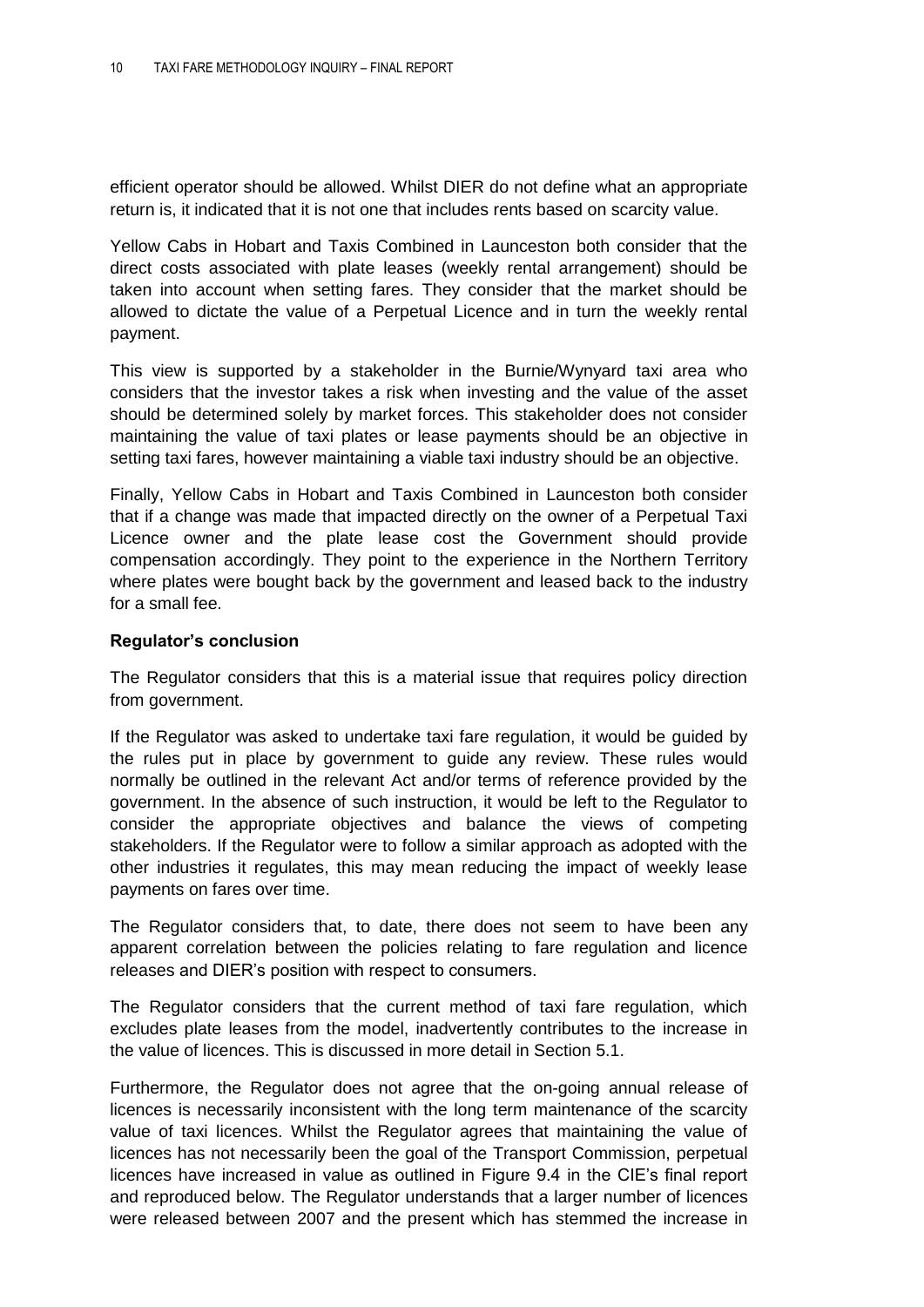licence values, but licence values have not fallen. Recent licence releases may therefore be considered maintenance releases that keep up with on-going demand without addressing the issue of scarcity value.



<span id="page-20-0"></span>**Figure 3.1: Licence sale prices by jurisdiction**

This issue is difficult to resolve without a policy setting in place by government on the value of licences. It is acknowledged that DIER is currently undertaking a review of licence releases and that the outcomes of the review may provide clarity on the policy objectives in relation to lease plate value.

Source: Tasmanian Department of Infrastructure, Energy and Resources.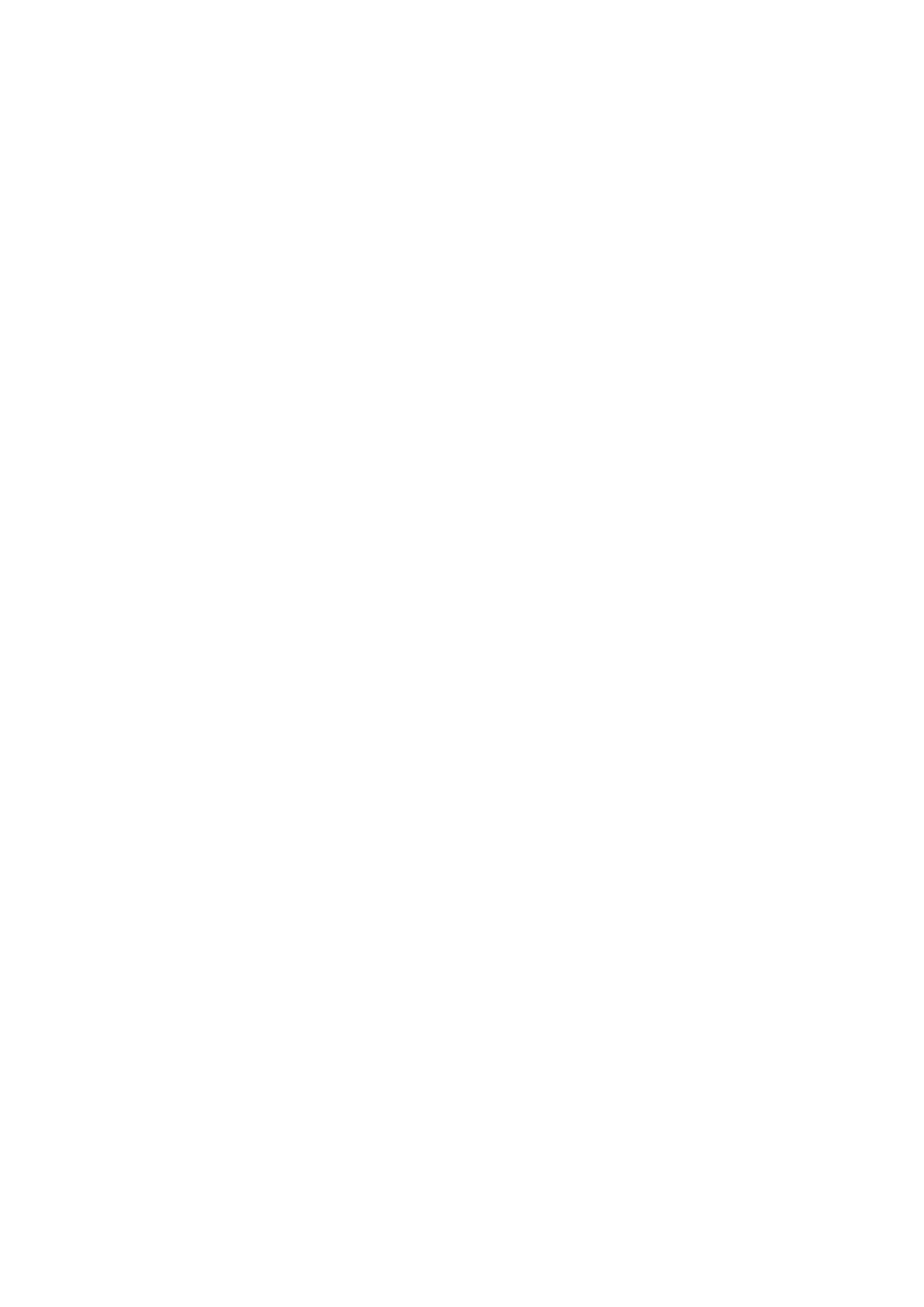# <span id="page-22-0"></span>**4 FARE STRUCTURE**

This section discusses options for structuring taxi fares including how cost increases may be applied to the components of fare increases.

The current fare structure splits charges between the following items:

- Flagfall which is the amount on the meter when the taxi is hired;
- Distance rate a kilometre based charge for the distance travelled in a taxi. There are two kilometre based charges for different times of the day (one between 6am and 8pm and, a second higher charge, between 8pm and 6am); and
- Waiting time which is added to the fare instead of the distance rate when the taxi is stopped, or travelling at less than a particular speed.

While there are slightly higher charges between the different taxi zones of Tasmania and for WATs, the charging structure remains the same.

Initial consultation with the taxi industry suggested that the majority of the industry may be satisfied with the existing structure of fares.

However, the CIE noted some alternative options to consider in structuring fares. These are discussed in more detail below.

## <span id="page-22-1"></span>**4.1 Higher flagfall**

From the initial consultation with industry the Regulator understands that it may be difficult to access a taxi in certain suburban areas. Drivers may be discouraged from pick-ups in suburban areas for a number of reasons including that the value of fares in such areas is too low. This is because many passengers may only want a short trip within a suburban area which would attract a low distance based charged. As such, drivers received a small return for their work within suburban areas and may wish to remain in busy city areas or at the airport where than can attract a higher fare.

A possible solution to this problem is to increase the flagfall relative to the distance based charge to provide for a greater return on short trips. In theory this may provide for greater access of taxis in suburban areas that attract smaller trips.

However, the Regulator also understands that many taxi users in suburban areas are pensioners and low income earners. Given this, many of these users may not be able to afford the higher fares that would result from this fare structure. Furthermore, the Regulator appreciates that some low income customers such as pensioners may prefer the certainty of lower fixed fees. Thus whilst a higher flagfall may provide for greater supply of taxis in suburban areas, demand for taxis may fall.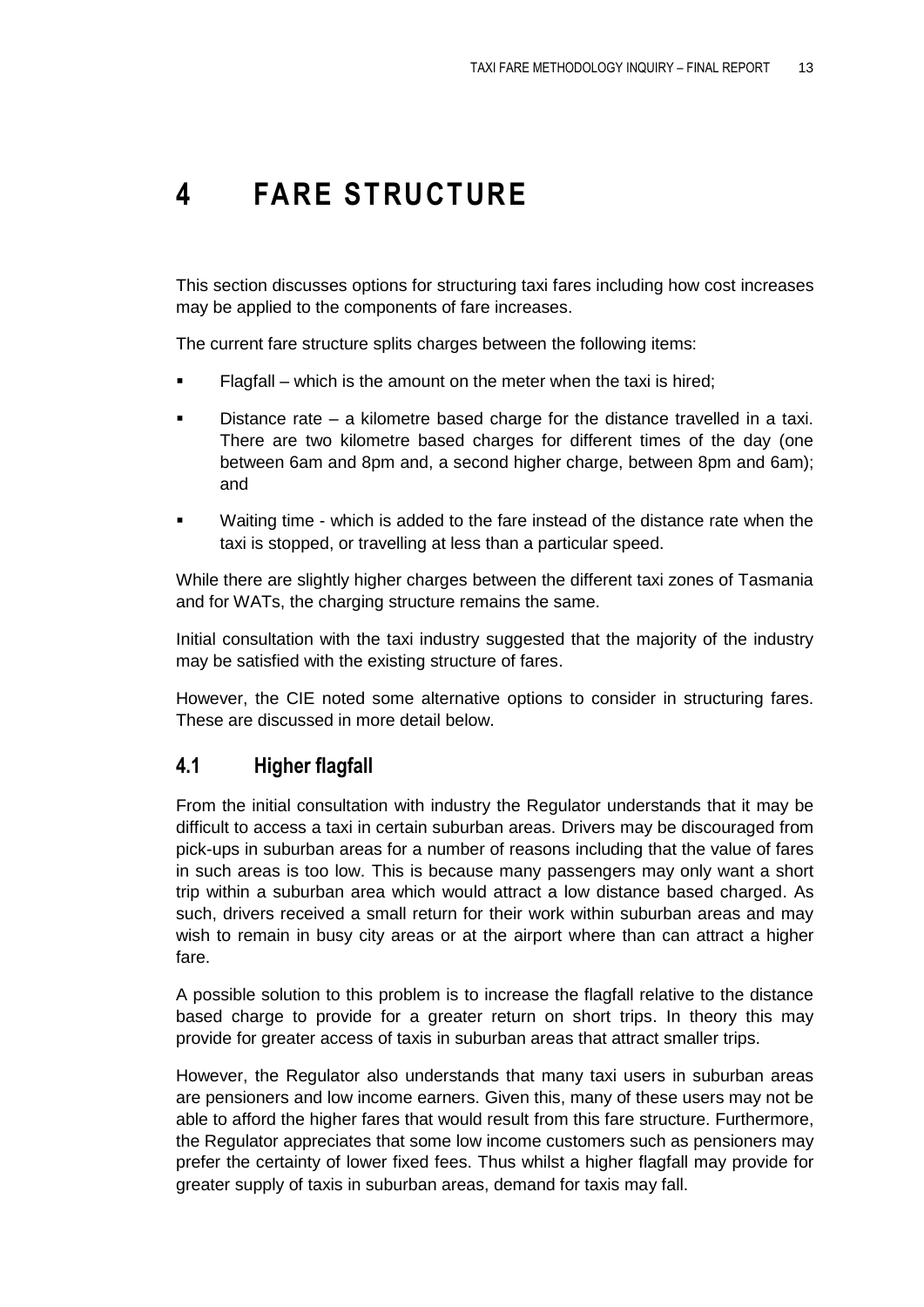Setting the appropriate flagfall level would therefore appear to be about balancing accessibility of taxis with affordability for lower income earners.

#### **Consultation**

With respect to the flagfall, the Regulator asked stakeholders:

- is access to taxis within suburban areas an issue; and
- should the flagfall charge be raised (and the distance based charge reduced in proportion) to encourage more drivers to operate within suburban areas?

#### **Submission**

Stakeholders had mixed views on this issue.

Yellow Cabs and Taxis Combined Launceston considered that the flagfall should be raised to attract drivers to undertake shorter trips. Yellow Cabs and Taxis Combined noted that both the relatively low revenue received from short suburban trips and the less chance of receiving a return trip both act as a disincentive for drivers. These entities consider that the flagfall should be raised to \$4 to compensate for this. Furthermore, they consider it should be raised by any extra two dollars for late night shifts to compensate for working during less desirable and more dangerous periods (see Section [4.4](#page-27-0) for further discussion).

However, another stakeholder in the Burnie/Wynyard area considered that attracting drivers to shorter trips was not an issue in their licence area. This stakeholder considered that the current level for the flagfall was reasonable.

#### **Regulator's conclusion**

The Regulator considers that there is insufficient evidence and support from the industry to increase the flagfall at this stage. This is because:

- direct support for increasing the flagfall was only expressed by one network in Hobart and one in Launceston;
- data is limited on what any increase in flagfall should be and simultaneous decrease in the distance charge to maintain the current revenue level based on current demand;
- it is unclear whether increasing the flagfall would lead to a more economically efficient; and
- through initial consultation concerns were expressed to the Regulator by TasCOSS (who represent low/fixed income groups) about undertaking such an approach.

That said, the Regulator encourages the taxi industry to collate and provide more detailed information for consideration at the next major review. This is discussed in more detail in Section [4.8.](#page-36-0)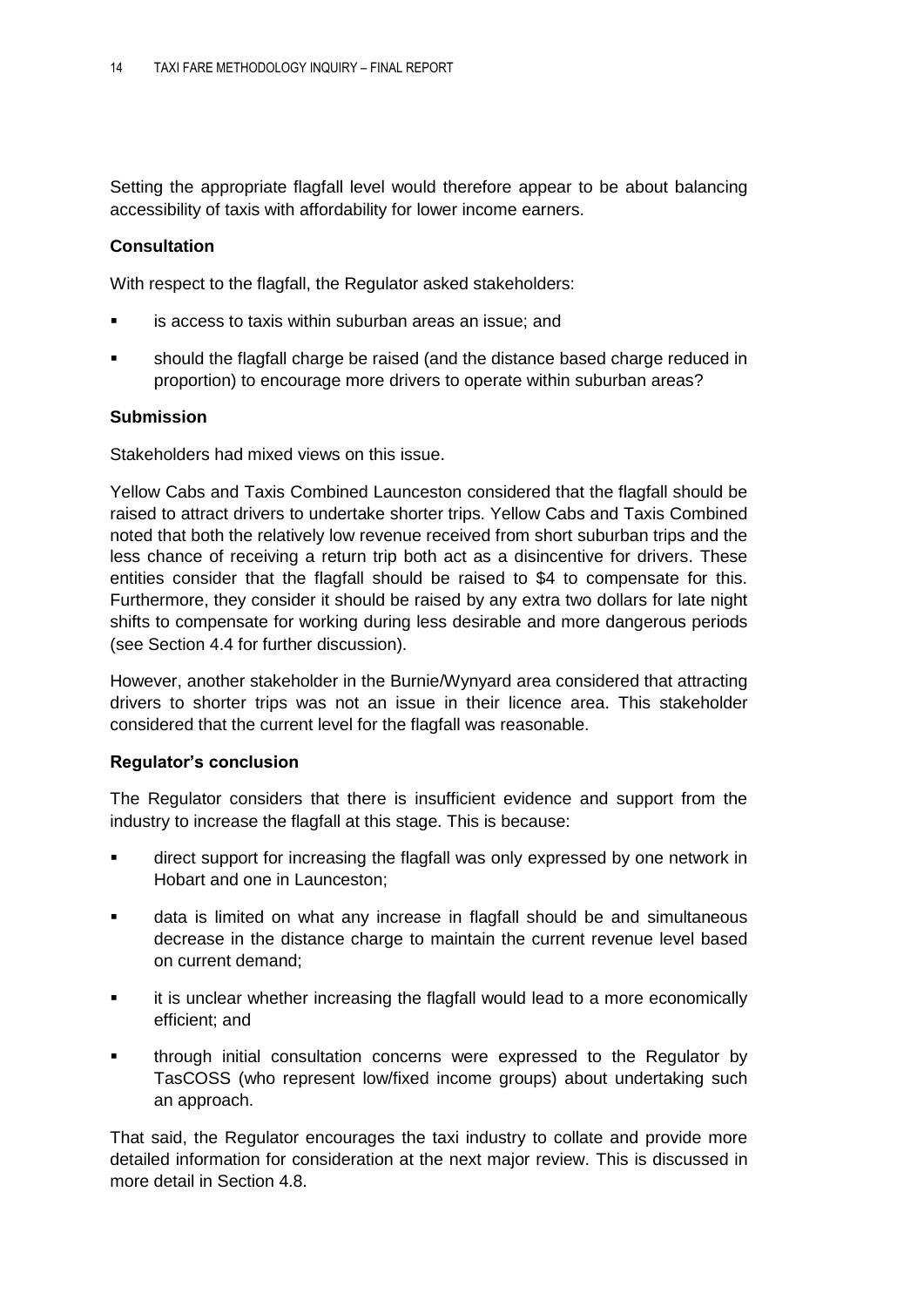## <span id="page-24-0"></span>**4.2 Booking fee**

In many other jurisdictions customers who pre-book a taxi are charged a booking fee. The rationale for the booking fee is to compensate the driver for the costs involved in getting to the passenger. A booking fee may also assist some customers that may find it difficult to obtain a taxi perhaps due to their location or those customers seeking a short trip only.

However, there are complications in setting the booking fee because the costs involved in travelling to pick up passengers will vary depending on their location. Furthermore, the Regulator understands that up to 80 per cent of fares are currently booked in Tasmania. The CIE notes that since most passenger trips are booked through the network, the distinction between implementing a booking fee and raising the flagfall is diminished.<sup>7</sup> Indeed, if a booking fee was introduced, it would need to be off-set by reductions in other fare components such that it did not increase the overall fare level.

#### **Consultation**

The Regulator asked stakeholders if they saw the need for a booking fee.

#### **Submission**

Stakeholders again had mixed views on this issue. Yellow cabs and Taxis combined Launceston considered that there may be merit in introducing a booking fee to attract drivers to suburban trips. However, another stakeholder in the Burnie/Wynyard area considered the cost of administering a booking fee does not warrant its introduction and with about 80 per cent of jobs coming through the taxi base a more efficient response would be to incorporate any cost into the flagfall.

#### **Regulator's conclusion**

The Regulator considers that a booking fee is unnecessary due to:

- the link between the booking fee and the flagfall in markets with a relatively large amount of bookings;
- limited support at present from the industry; and
- the introduction of a booking fee would increase the complexity of the fare structure and consideration would need to be given on how best to reduce the other fare components to ensure that the taxi industry receives the same amount of revenue on average. The Regulator does not consider that it has sufficiently robust information to undertake this analysis at this time.

 $7$  See The CIE (2012) "Setting taxi fares in Tasmania" Final Report, p.45.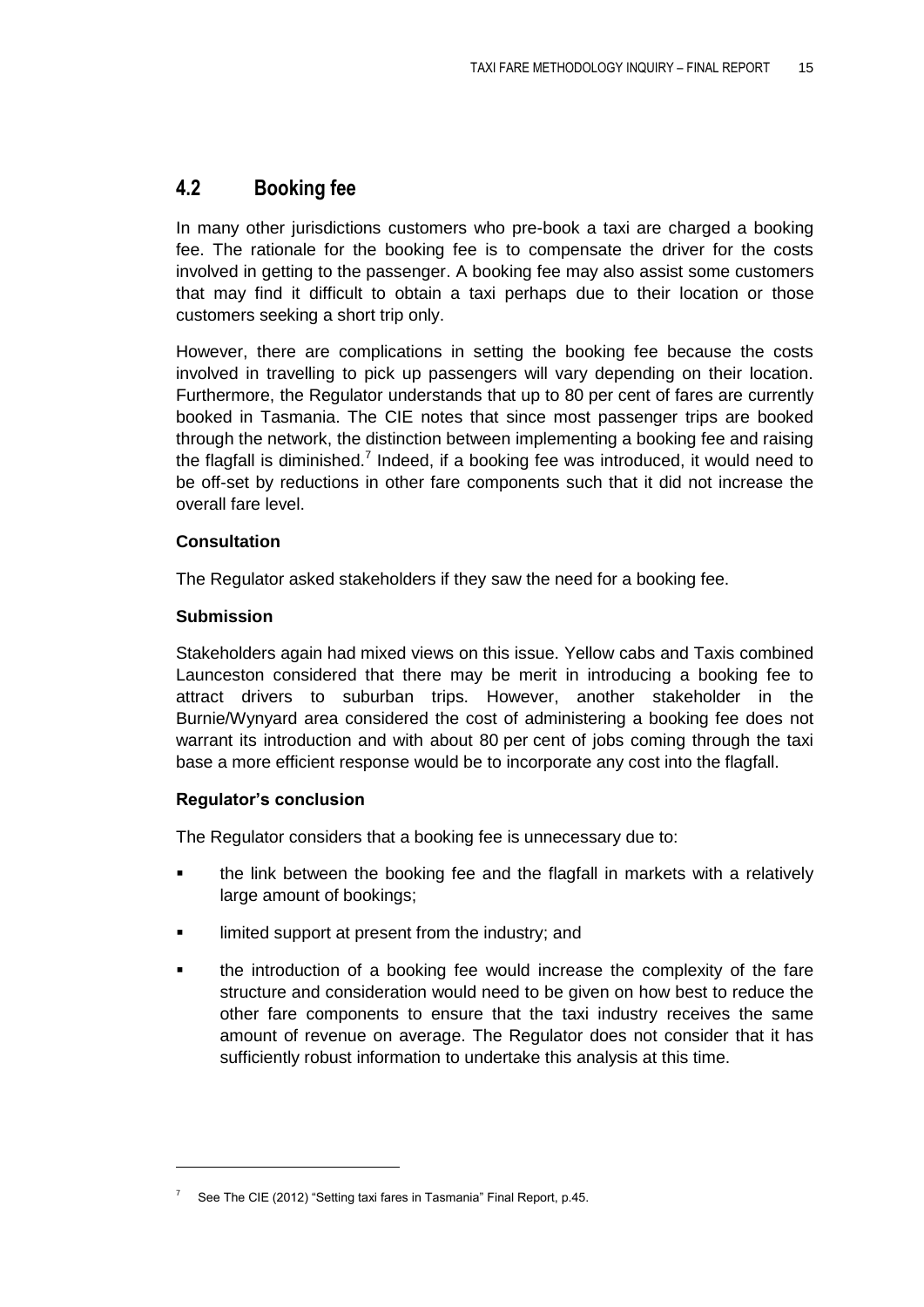## <span id="page-25-0"></span>**4.3 Tariff 2**

In Tasmania a higher distance based charge (Tariff 2) is charged between 8pm and 6am on weekdays and all day on weekends and public holidays. This charge is approximately 20 per cent higher than Tariff 1. DIER notes that "This increase in fares leads to a corresponding increase in driver revenue, which may serve to offset the negative aspects of working at less attractive times". $8$ 

In NSW, a night time surcharge is charged rather than a broader Tariff 2 as applies in Tasmania. The Independent Pricing and Regulator Tribunal (IPART – the body responsible for regulating taxi fares in NSW) noted that that rationale for the night time surcharge is:

- to compensate drivers for periods of lower demand;
- to raise taxi earnings in night periods to compensate drivers for unsocial hours; and
- to help ensure a reasonable level of taxi supply in night periods.<sup>9</sup>

However, this surcharge has been restricted to the night time. This is because in NSW IPART considers that there is no evidence of a shortage of supply of taxis during the day on weekends in urban areas. IPART also considers that there is also insufficient evidence to suggest that a fare premium is required to compensate drivers for additional safety risks involved in working during the day on weekends and public holidays as is the case with late night driving.<sup>10</sup>

The CIE, in its final report, indicates that evidence from other States suggests that the relationship between the level of fares and drivers compensation is weak.<sup>11</sup> The CIE notes that the impact of higher fares on driver earnings could potentially be eroded by a range of factors including:

less demand due to the higher fares;

 $\overline{a}$ 

- more taxis on the road competing to receive the higher fares; and
- higher payments to operators, with some drivers willing to receive less than the current 50 per cent share of fare revenue.

The CIE notes that raising Tariff 2 may not actually increase driver earnings to any significant extent, raising the question of whether it is actually needed, particularly during the non-peak times when Tariff 2 is active. The CIE also notes that the period during which higher tariffs apply is somewhat arbitrary and appears to vary

<sup>8</sup> DIER (2005) ―Review of the Taxi and Luxury Hire Car Industries Act 1995, *Paper 2 – Taxi Fare Setting and Driver Pay and Conditions*‖ December, p.41.

<sup>9</sup> IPART (2012) "Issues Paper: Review of Taxi Fares in NSW, Maximum Fares from July 2012", p.32.

<sup>10</sup> IPART (2012) "Review of Taxi Fares in NSW, Maximum Fares from July 2012 Final Report", p.53.

<sup>11</sup> See The CIE (2012) "Setting taxi fares in Tasmania" Final Report, p.46.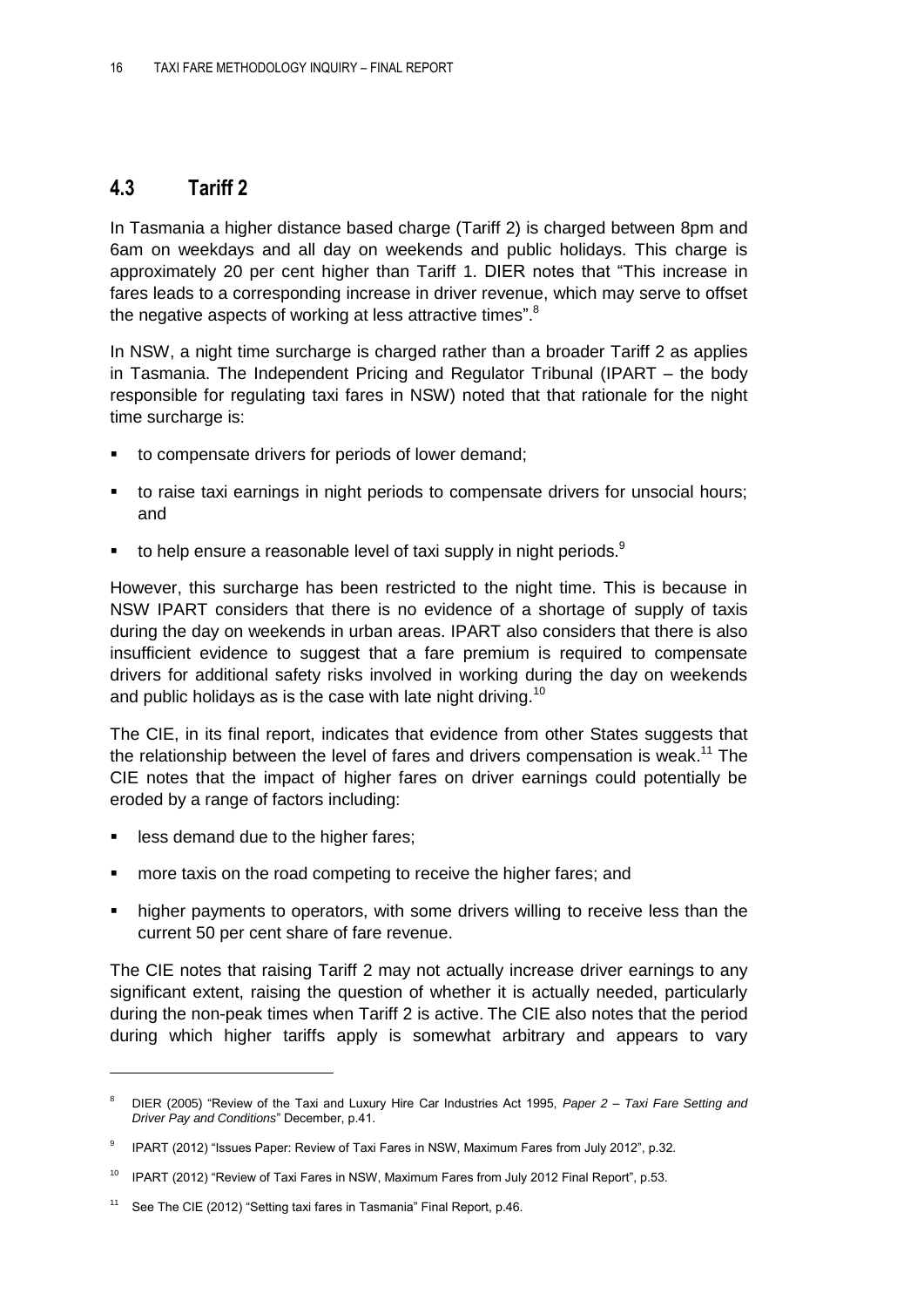significantly across States. There may be a case for higher tariffs in peak periods, such as Friday and Saturday nights.<sup>12</sup>

#### **Consultation**

With respect to Tariff 2 stakeholders were asked:

- if they believe a Tariff 2 is required in Tasmania; and
- if so, is the current timeframe appropriate and/or should it be shortened or lengthened?

#### **Submissions**

Stakeholders considered that a Tariff 2 is required for Tasmania for the following reasons:

- due to the danger faced by drivers during night time shifts;
- to cover additional expenses at night time including replacing windows, repairing damaged body work, stolen property inside taxis and to compensate for fare evasion;
- **Fall for penalty rates for drivers working night times, weekends and public holidays** similar to other industries; and
- to provide a financial incentive for operators and drivers to work on high cost days.

Stakeholders also considered that shortening the period over which Tariff 2 operates, and a commensurate increase in the period for Tariff 1, was in appropriate given their concerns outlined above. Rather one stakeholder indicated that Tariff 2 should be extended to start at 7pm rather than 8pm to be consistent with penalty rates with the rest of the economy.

Yellow Cabs and Taxis Combined Launceston considered that Tariff 2 should apply from 6pm to 11pm Monday to Friday and during the day on weekends, public holidays and bank holidays. In addition, these entities considered a new Tariff 3 should be implemented between 11pm and 6am every day (see Section [4.4\)](#page-27-0).

#### **Regulator's conclusion**

The Regulator considers that the inclusion of Tariff 2 in the fare structure is sensible to cover the additional costs during night time shifts and to provide compensation to the industry for operating outside of normal business hours.

However, similar to the reasons outlined with respect to increasing the flagfall, the Regulator considers that there is insufficient information i.e. from a broader representative group of stakeholders to warrant a change from the existing Tariff 2

 $12$  Ibid pp.47.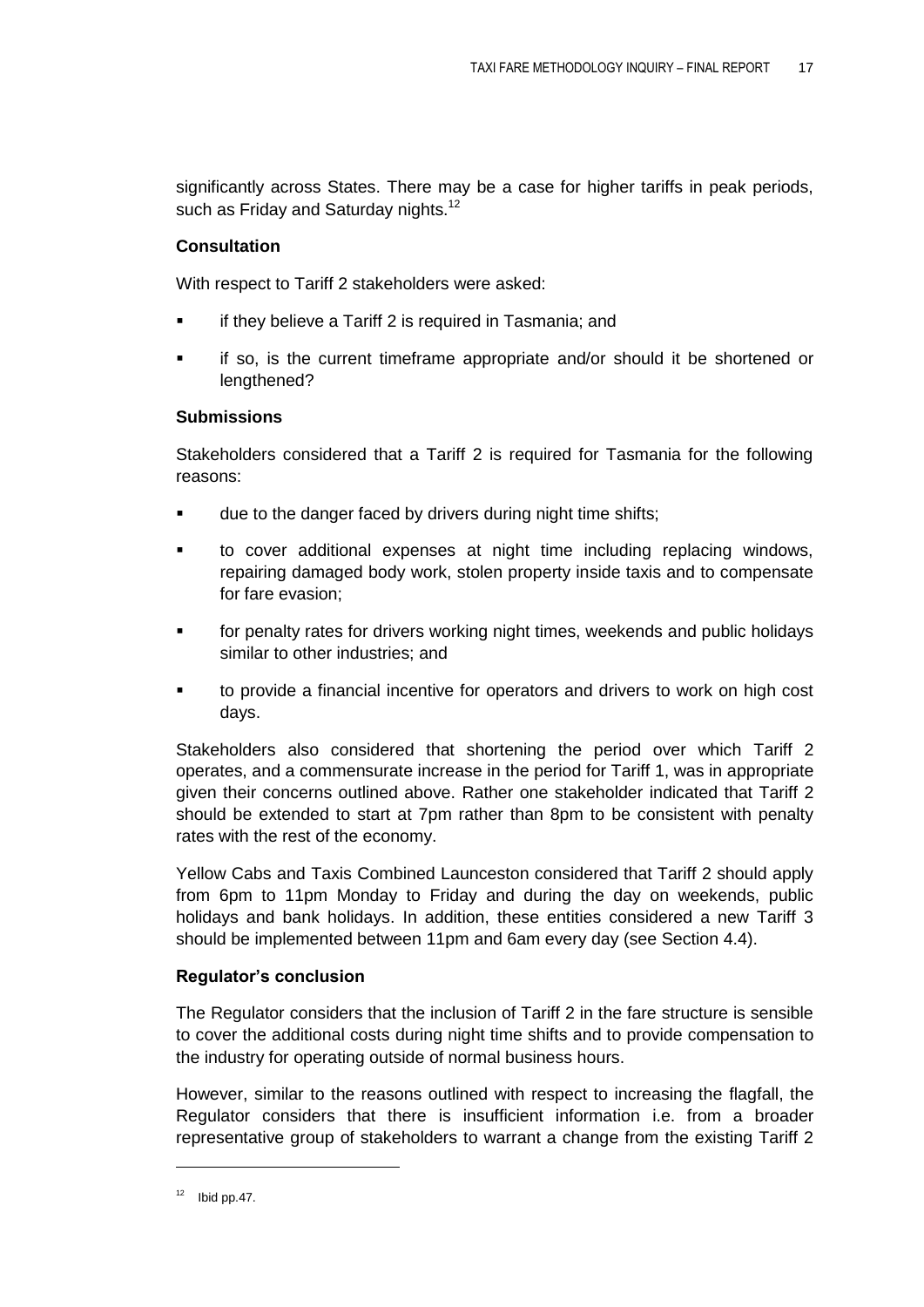arrangement. Section [4.8](#page-36-0) provides more detail on what the data requirements may be in the future.

## <span id="page-27-0"></span>**4.4 Tariff 3**

During the initial consultation, stakeholders suggested a new Tariff 3 should be considered for particular times when it is difficult to source drivers. This Tariff 3 could apply broadly to late night weekend shifts and public holidays or for specific times of the year when there is sufficient evidence that attracting drivers is difficult.

If Tariff 3 is applied broadly it may have the same impact on driver income as discussed above in section 4.3. This may suggest that the objectives of introducing a broad based Tariff 3 would be better addressed through adjustments to Tariff 2 perhaps by shortening the length of time Tariff 2 applies for and possibly increasing its level. In this manner, drivers would be compensated for shifts that may involve unsociable hours or be more likely to attract unsavoury or violent passengers.

A specific Tariff 3 may have the advantage of specifically targeting those particular days of the year in which driver supply is particularly weak. From the initial consultation the Regulator understands that these days include Christmas Eve, New Years Eve and AFL grand final day. The Regulator understands that in Western Australia a surcharge is applied between 12am and midnight on Christmas Day and between 6pm and 6am New Years Eve/Day.<sup>13</sup>

Alternatively, given that there may be only few instances of this, the Regulator considers that perhaps it should be left to industry to determine how best to serve consumers on these days. This may mean if operators would like to attract more drivers then they may need to provide a greater share of fare revenue during these particular shifts.

## **Consultation**

With respect to Tariff 3 the Regulator asked stakeholders:

- when it should apply;
- **•** what days of the year it should be applied to; and
- what should the value of Tariff 3 be?

#### **Submissions**

Similar to Tariff 2, stakeholders considered that there is merit in introduction a Tariff 3 to compensate drivers and operators working unsociable hours. However, stakeholders provided different proposals on the application of a Tariff 3.

One stakeholder considered that it should be used for special event days, specifically Christmas Eve, Christmas Day, New Years Eve and AFL grand final day.

<sup>13</sup> See http://www.transport.wa.gov.au/taxis/15154.asp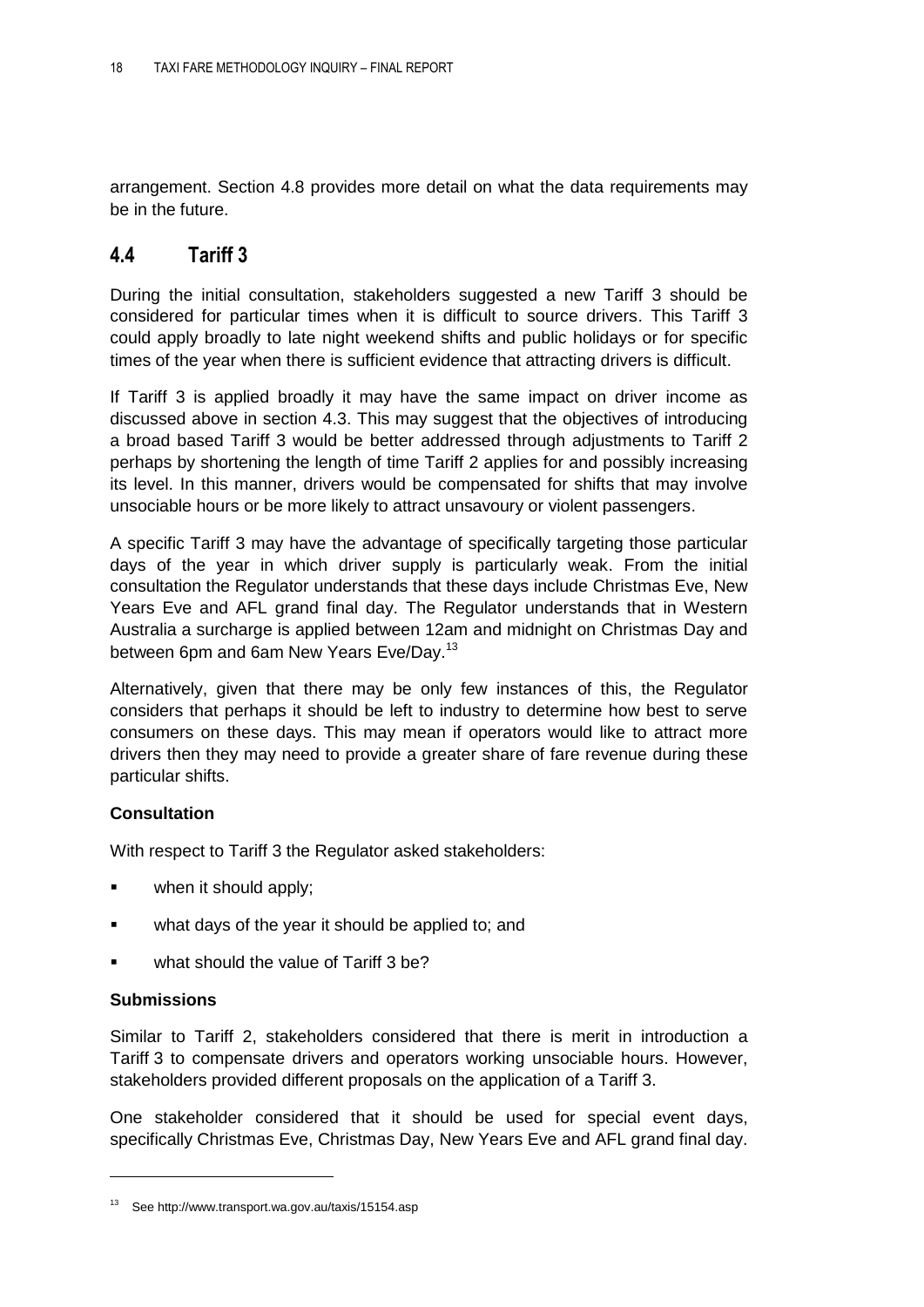These times tend to be the most difficult to attract drivers and cost the most in terms of damage to taxis. This stakeholder considers that these additional costs make it difficult to afford to provide additional fare revenue to drivers on these shifts. This stakeholder proposes an additional surcharge of two to three dollars per trip on these occasions, noting that many of the patronage have spent discretionary income on entertainment and alcohol and thus can afford it.

Alternatively Yellow Cabs and Taxis Combined Launceston consider that a broader Tariff 3 should apply all year round from 11pm to 6am each day. Similar to above, these entities consider an additional premium on the flagfall should be added.

#### **Regulator's conclusion**

Similar to the Tariff 2 and flagfall discussion, the Regulator considers that at present there is insufficient information to warrant changing the current fare structure to include a new broad based Tariff 3 as proposed by Yellow Cabs and Taxis Combined Launceston. Section [4.8](#page-36-0) provides more detail on what the data requirements may be in the future.

The Regulator considers that there is merit in applying a specific premium to tariffs on special events. Section 6(1) of Schedule 3 of the *Taxi Industry Regulations 2008*  allow taxi operators to charge customers a surcharge of \$2.60 per trip between the hours of 12:30am and 5am. The Regulator considers that this should be amended, or a sub-clause included, allowing operators to charge customers this surcharge on Christmas Eve, Christmas Day, New Years Eve and AFL grand final day.

## <span id="page-28-0"></span>**4.5 De-regulation of fare components**

In their final report, the CIE raised an option of setting the maximum fare for an average trip and allowing industry to determine their own fare structure. Under this approach the regulator could determine the maximum amount of revenue that could be earned from an 'average trip'. Following this, each network owner/operator would submit to the Regulator their proposed fare structure that would recover the same revenue on this average trip. This would involve a decision, at minimum, on the relative size of the flagfall and the distance based charge.

For example, the CIE noted that the current average fare may be \$19.33 based on an average trip specified as eight kilometres with two minutes of waiting time. If average costs rose by three per cent, this would increase to \$19.90. In a de-regulated fare structure environment, network operators would be able to set their flagfall anywhere between \$0 and \$19.90 and their corresponding distance charge anywhere between \$2.50 per kilometre and \$0 so long as the value of the average trip was still \$19.90. Using these extremes, a one kilometre fare could range between \$2.50 and \$19.90 and a 25 kilometre trip could range from \$19.90 to \$62.20 depending on the fare structure chosen by the network operator. The CIE in its final report acknowledge that "while large fare differentials would be possible in a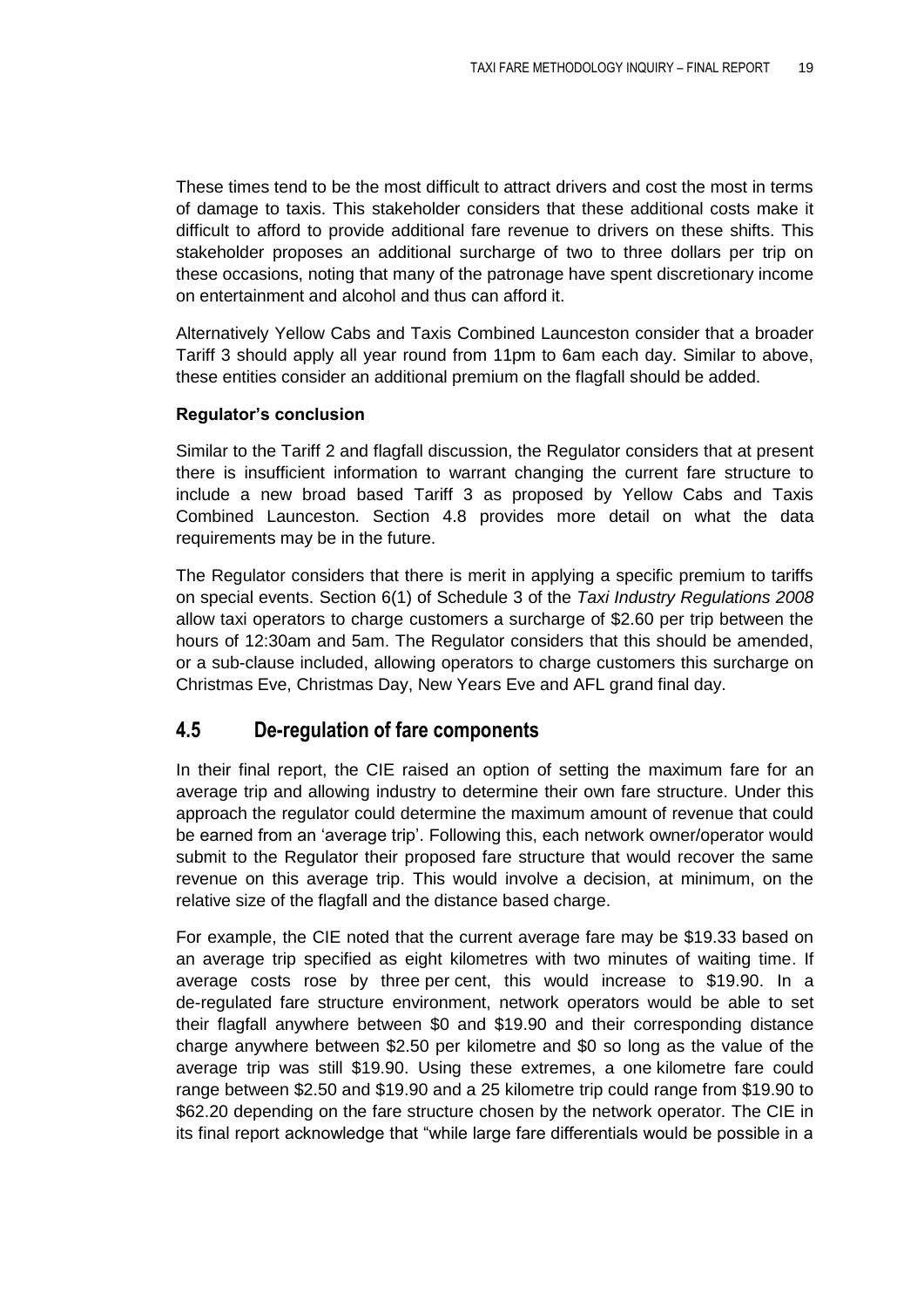de-regulated environment, it is also unlikely. It is more likely that all networks would choose a fare structure somewhere between these extremes".<sup>14</sup>

The logic behind this approach is that operators are closer to the industry and thus may be better placed to determine the optimal fare structure. The CIE notes that this is conceptually similar to the weighted average price cap approach that has been widely applied to regulator decisions in other industries.<sup>15</sup> A weighted average price cap form of regulation is noted as being welfare improving for consumers and producers in a natural monopoly setting and the Australian Energy Regulator adopts this approach for monopoly electricity distribution companies. The Australian Energy Regulator notes that the weighted average price approach provides the highest incentive for efficient prices of the alternative forms of regulation that it has considered.<sup>16</sup> This would suggest that perhaps a weighted average price cap may be appropriate for some monopoly providers of taxi services in Tasmania.

However, in NSW, IPART determines a weighted average price cap for its regulation of electricity retailers which is not in a natural monopoly setting. Each year regulated electricity retailers submit a tariff structure that matches this weighted average price cap based on their expectation of the numbers of customers served and the volume of demand. Furthermore, each year IPART allows for a weighted average price increase and regulated retailers are free to adjust their regulated tariffs as long as the new weighted average price cap is met. This can potentially lead to large fluctuations in individual tariffs. However, IPART note that they believe there is sufficient competition in the metro NSW market to ensure these fluctuations are minimal and subject to competitive pressures.<sup>17</sup> Indeed this process appears to have been effective since it was introduced in 2007.

Based on this logic, this would suggest that a de-regulated fare structure may be suitable for consideration in Hobart where there are four network operators currently. Consumers would have the ability to decide to book a taxi with a different operator if they did not like the fare structure on offer from a particular operator. Hence this competitive pressure would ensure that all network operators set what they perceive to be an optimal fare structure to compete with each other for the available demand.

However, as discussed above, the theory of weighted average price cap regulation has focused primarily within the natural monopoly setting. The CIE note that in a competitive taxi industry there may be complex interactions between pricing policies chosen by different networks that may influence the effectiveness of a weighted average price cap. For example, if some taxis were able to effectively target

 $\overline{a}$ 

The CIE (2012) "Setting taxi fares in Tasmania" Final Report, p.86.

 $15$  Ibid p.43.

<sup>&</sup>lt;sup>16</sup> See Australian Energy Regulator (2012) "Matters relevant to the framework and approach, ACT and NSW DNSPs 2014-19: control mechanisms for standard control electricity distribution services in NSW and the ACT" April, p.9.

 $17$  See IPART (2012) "Review of regulated retail prices and charges for electricity 2013 to 2016 – Issues Paper". pp.36-37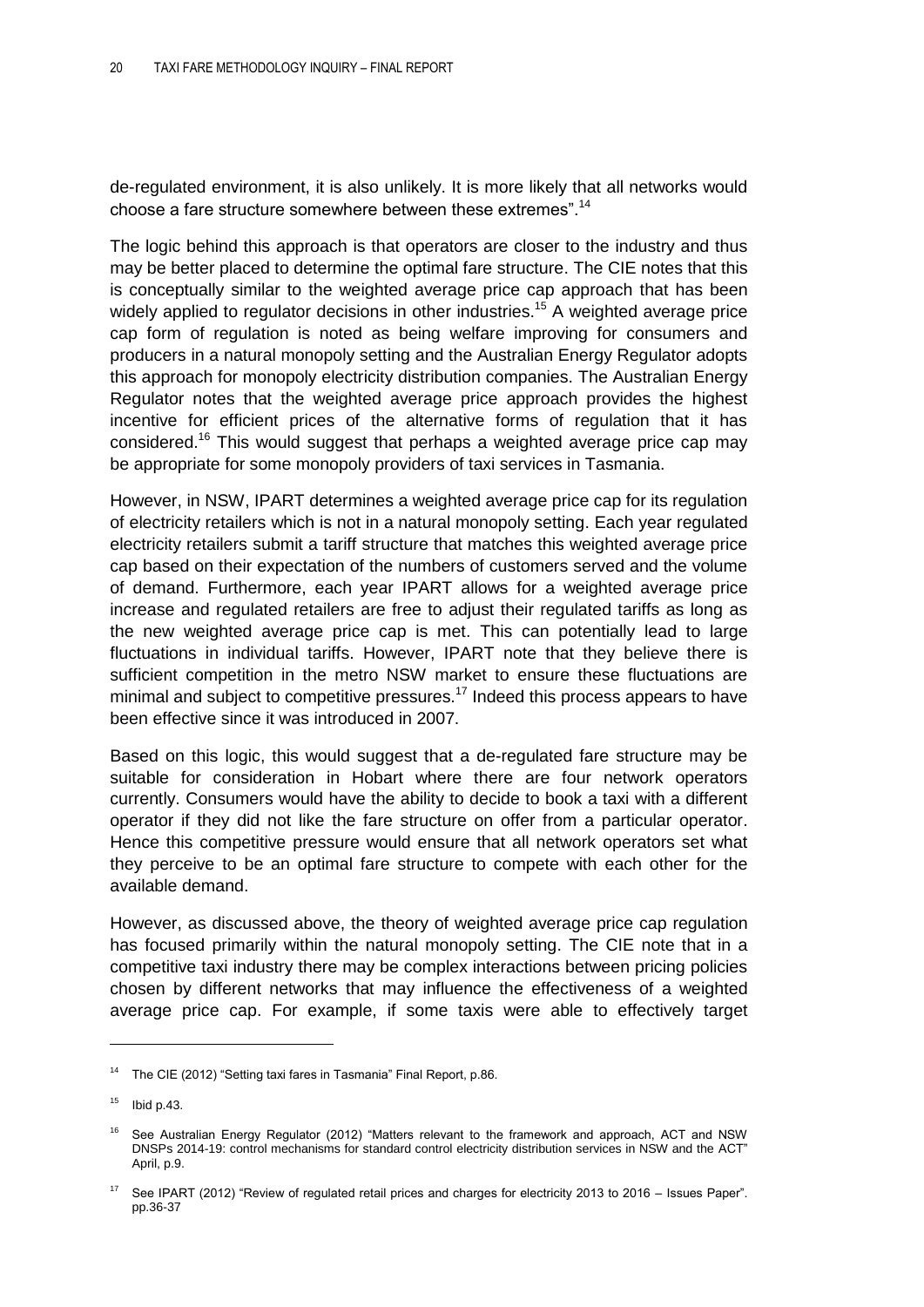particular segments of the market (e.g. longer trips) and set their fares accordingly, they may be able to benefit from a fare structure that disadvantages some customers. This will depend on their ability to segment the market to their advantage.<sup>18</sup> However, the CIE note that in practice it is difficult for drivers and operators to choose which trips to service, particularly in a market where a significant share of trips are pre-booked.<sup>19</sup>

For this approach to work consumers would need to be educated about the different fare structures on offer by taxi networks. At present, all fare structures are the same within each licence area and consumers have the freedom to book or hail any taxi in the knowledge that the price paid will be the same for each taxi. However, in other industries consumers are required to educate themselves about the price charged by different firms before making their purchase. This would suggest if a de-regulated fare structure was adopted in Tasmania (or parts of) a cultural shift may be required for the industry and customer education required.

One complication with this approach is that for taxis hailed at a taxi rank, consumers tend to use the first available taxi i.e. the taxi at the front of the taxi zone. However, Regulation 57(5) of the Taxi Industry Regulations states, amongst other things, that a driver must not:

―(a) refuse to accept a hiring while the driver's taxi is in a taxi zone within the taxi area specified on the taxi licence under which the taxi is providing a taxi service; or

(f) inform a person that the person is required to hire the taxi standing in the foremost space within the taxi zone."

That is, on a strict interpretation of the Taxi Industry Regulations, if a customer approached, for example, the third taxi in the rank, the driver of that taxi would be obligated to hire their taxi to that customer.

There may also be physical barriers at some ranks to moving specific taxis forward in line, such as at the airport. Furthermore, if consumers were to choose a taxi that is not first in line at a rank, this could cause tension amongst drivers and consumers at those ranks. To solve this problem, taxis hailed through a rank may need to charge based on the current fare structure relativities. Initial consultation with industry suggests that around 20 per cent of trips are hailed and thus would be subject to the current fare relativities with the 80 per cent booked based on the network operator's desired fare structure. However, confusion may occur between the definition of what is a booked fare and what is a hailed fare.

For example, if a network was able to capture a segment of the market and base their fares on the average trip for all of Hobart, their fare structure may result in higher revenue and costs to passengers then if it was based on a significantly different average trip from their new segmented market.

 $19$  See The CIE (2012) "Setting taxi fares in Tasmania" Final Report, p.44.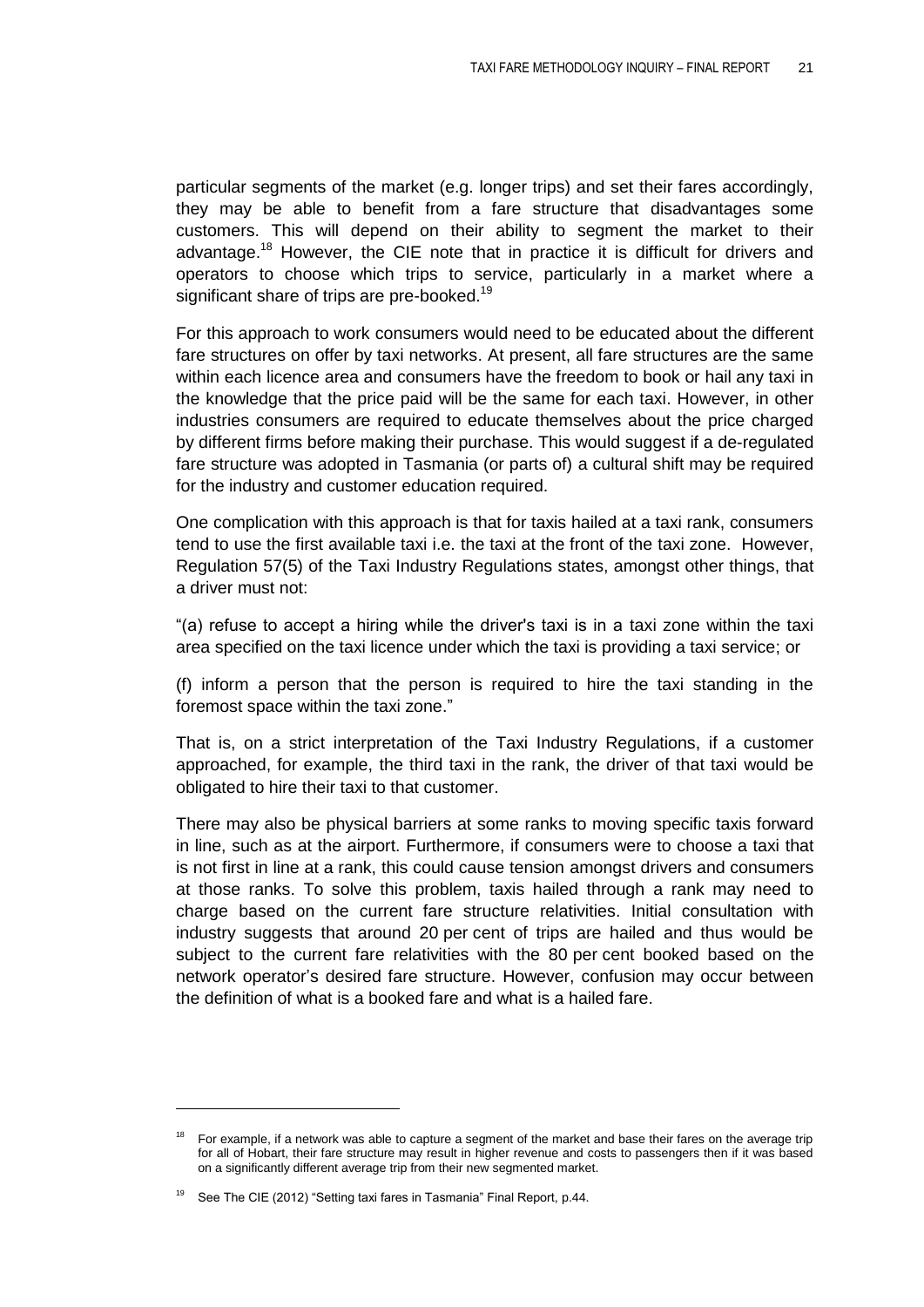#### **Consultation**

With respect to de-regulation of fares, the Regulator asked stakeholders:

- if they considered that a de-regulated fare structure would be appropriate for the taxi industry in Tasmania;
- **Fig. 3** if so in which parts of Tasmania should it be applied;
- whether a de-regulated fare structure be restricted to taxis that are booked, as opposed to those that are hailed through a taxi rank;
- what is an appropriate average trip in terms of distance travelled and waiting time for setting the maximum revenue that can be earned from the average trip;
- is there always a clear indication for consumers and taxi operators of what is a booked and a hailed taxi; and
- whether stakeholders saw this as an area of potential conflict?

#### **Submissions**

Industry stakeholders did not support de-regulation of the fare setting process. Stakeholders considered that de-regulation would cause unnecessary confusion for customers. Stakeholders consider that it would be difficult to distinguish between a booked and hailed taxi and consider that the public may not care. Furthermore, stakeholders consider that de-regulation may attract individuals to the industry that do not understand the real cost of operating a taxi. Stakeholders also suggested that these individuals often leave the industry after a short period of time which is disruptive for customers and may damage the public's perception of the industry.

DIER consider that there may be merit in de-regulation of some manner to improve the efficiency and responsiveness of the industry however are concerned that a weighted average price cap approach has the potential to disadvantage certain aspects of the market. DIER point to the example of WATs which predominantly have shorter trips and few operators that could lead to abuse of market power. DIER is concerned that a fare could be constructed that met the requirements of a weighted average price cap based on a longer notional trip but would effectively load the flagfall and disadvantage such customers. Ultimately whilst DIER consider that de-regulation has its merits a primary consideration should be that access to a taxi service is not significantly undermined for any sub group of passengers, whether they make journeys with particular characteristics or are eligible for subsidised travel.

#### **Regulator's conclusion**

Whilst the Regulator considers that there is merit in applying a less regulated structure to fares, the Regulator considers that there is at present insufficient information to adopt such an approach and to ensure consumers are adequately protected.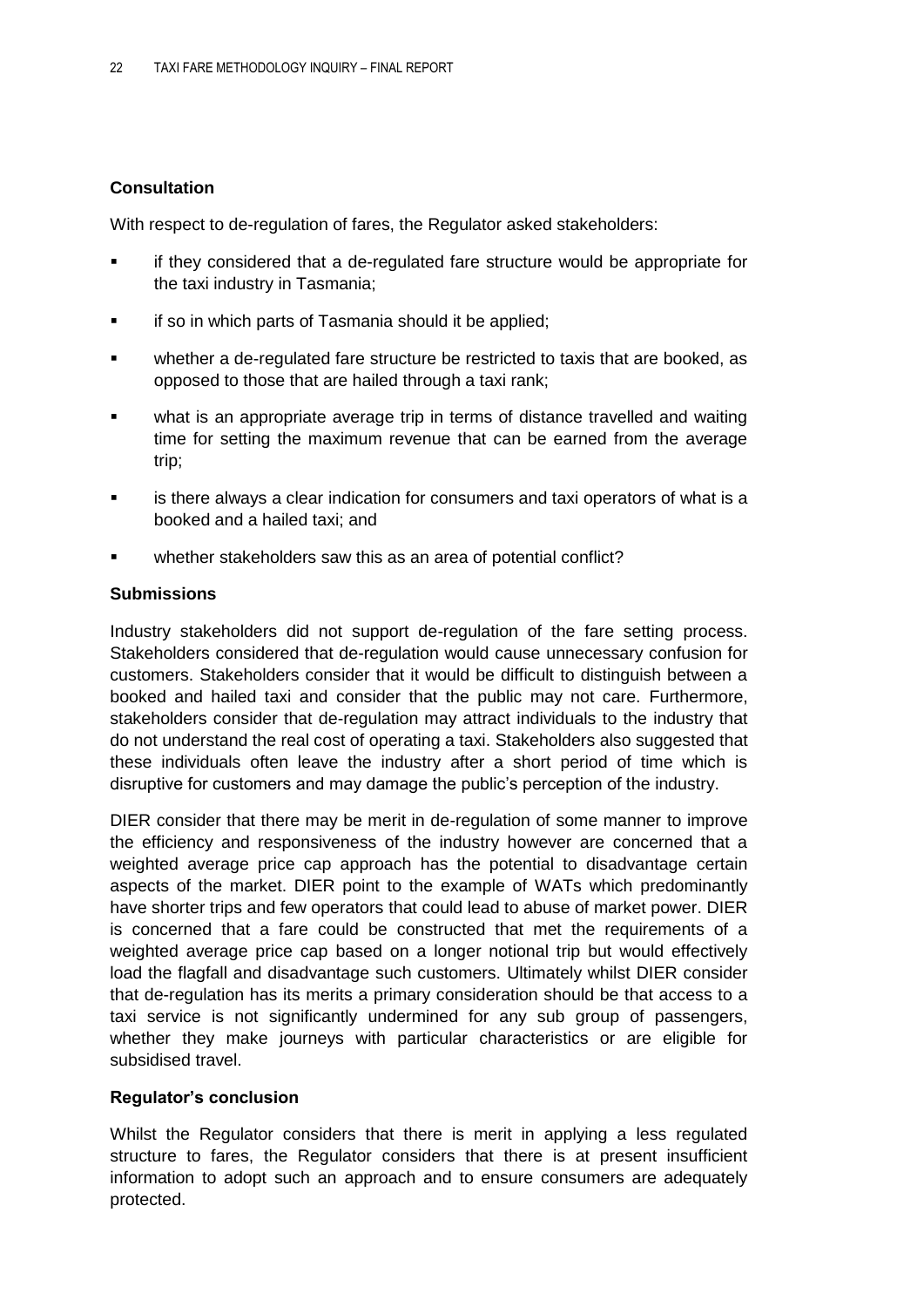The Regulator considers that de-regulation via the use of a weighted average price cap may be an appropriate consideration in the future because the taxi industry understands its industry and client base best and may be in a better position to adjust fares to its benefit, subject to constraints placed on it by the Regulator to protect consumers and promote efficient outcomes. However, the Regulator notes that the taxi industry would prefer that fares remain fully regulated. Furthermore, the Regulator does not consider it has sufficient information on the average fare during different times of the day to adopt this approach either to ensure economic efficiency is promoted and consumers are adequately protected.

The Regulator notes the concerns of DIER in ensuring that customers are not disadvantaged. The Regulator notes that with any fare structure change, including de-regulation, some consumers would pay higher fares and would be worse off. For example, a higher flagfall would make shorter trips more expensive which adversely impacts some customers. However, a decision in the future on de-regulation would need to be a balance between improving overall economic efficiency and considering the impact on specific stakeholders. Furthermore, the Regulator notes that there are other mechanisms that can be used to compensate such parties if the government chooses to do so.

## <span id="page-32-0"></span>**4.6 Price notification system**

 $\overline{a}$ 

The recent Victorian Taxi Industry Inquiry (the Victorian Inquiry) proposed two alternative methods for setting fares.

The first involves the setting of maximum fares. Under this approach, a normal regulatory fare review occurs to determine fare increases. However, the difference is that taxi operators would have the flexibility to offer discounts to customers under this maximum fare amount. Under this approach, maximum fares would be recorded on the taximeter and drivers be allowed to provide discounts off the meter rate, as long as the meter is run as a protection for consumers. The advantage of this approach is that it allows participants in the market to adopt some competition with one another to the benefit of consumers. However, the disadvantage is that there is less certainty on the final fare. The Victorian Inquiry noted that "A large number of those opposing the change to maximum fares suggested that it would lead to unruly behaviour  $-$  especially at taxi ranks  $-$  and cause conflict between passengers and drivers about discounted fares. Others believed it would lead to disputes between operators and drivers in reconciling the meter with the fare box at the end of each shift  $"^{20}$ 

The Regulator notes that a maximum fare system effectively already exists in Tasmania. As indicated in the terms of reference for this inquiry (see Appendix A), fares are regulated by a "standard fare" that cannot be exceeded. However, the actual charge for hiring can be less than the standard fare (as shown on the taximeter) at the driver's discretion.

Taxi Service Commission (Victoria) (2012) "Customer First: Safety, Service, Choice – Taxi Industry Inquiry Final Report", December 2012, pp.179-180.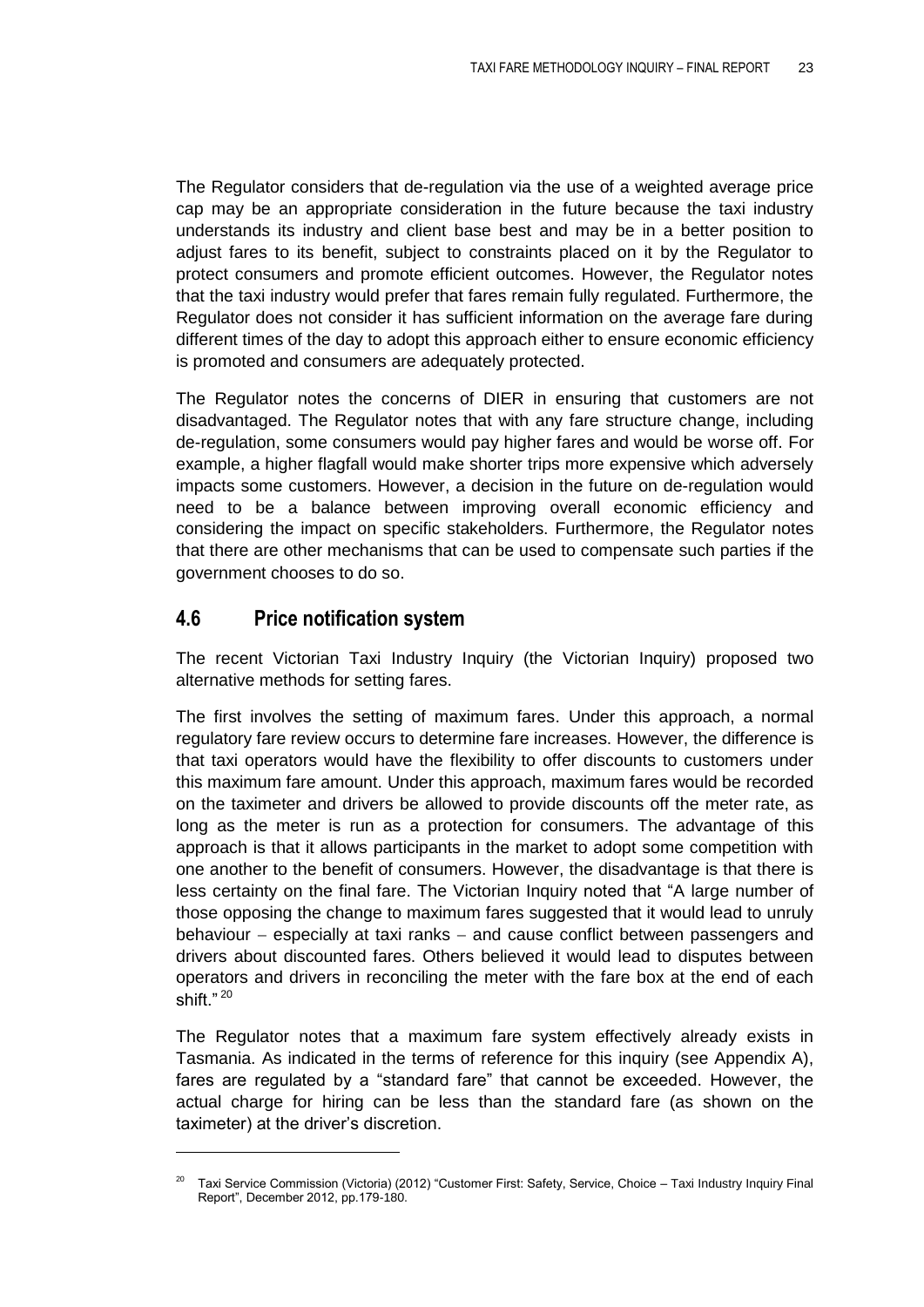The second method proposed by the Victorian Inquiry involves allowing taxi operators to set their own fares, however any fare change would need to be published with a public agency (a price notification system). The Victorian Inquiry notes that "tthe adoption of this system will put greater control in the hands of country operators and networks, allowing a tailoring of services and prices to the costs of running their business. Removal of such restrictions will also encourage greater flexibility, innovation and choice in taxi services."<sup>21</sup>

The Victorian Inquiry argues there is "a strong theoretical and practical basis for promoting more effective competition in the pre-booked commercial vehicle market. This market has very different characteristics from the rank and hail markets, with consumers having greater ability to choose between competing companies and hire car companies having a much greater reliance on repeat business. Competition can keep service standards higher in this market than in situations where the probability of repeat business is low (for example, the likelihood of catching the same taxi)." $^{22}$ 

The Victorian Inquiry notes that a significant amount of regional Victoria taxi trips are based on pre-bookings. Thus the Victorian Inquiry recommended moving to a price notification system for regional Victoria, "following the implementation of price-based licensing policy in these areas." $23$  This final step is designed to ensure sufficient competition emerges to compete with other operators in regional markets.

The Victorian Inquiry notes that the majority of taxi passenger trips in Melbourne are instigated through the rank and hail market where customers are unable to exercise choice. Given this, the Victorian Inquiry considers the regulation of maximum fares is appropriate for Melbourne at this stage.

Drawing paralells with the Tasmanian market, the Regulator understands that:

- around 80 per cent of passenger trips in Tasmania are pre-booked;
- there are four competing networks operating in Hobart, with only single networks or a co-op arrangement in other towns; and
- lease plates in Hobart and Launceston are significantly more valuable than in other areas suggesting licence supply restrictions may be inhibiting competition.

Given these factors above it would appear that:

 a price notification system may be appropriate for Hobart with a large pre-booked market and competition but given the current value of taxi plates it is unclear whether there is sufficient competition in the Hobart market;

 $\overline{a}$ 

 $21$  Ibid, p.13.

Ibid, p.91.

 $23$  Ibid.p.54.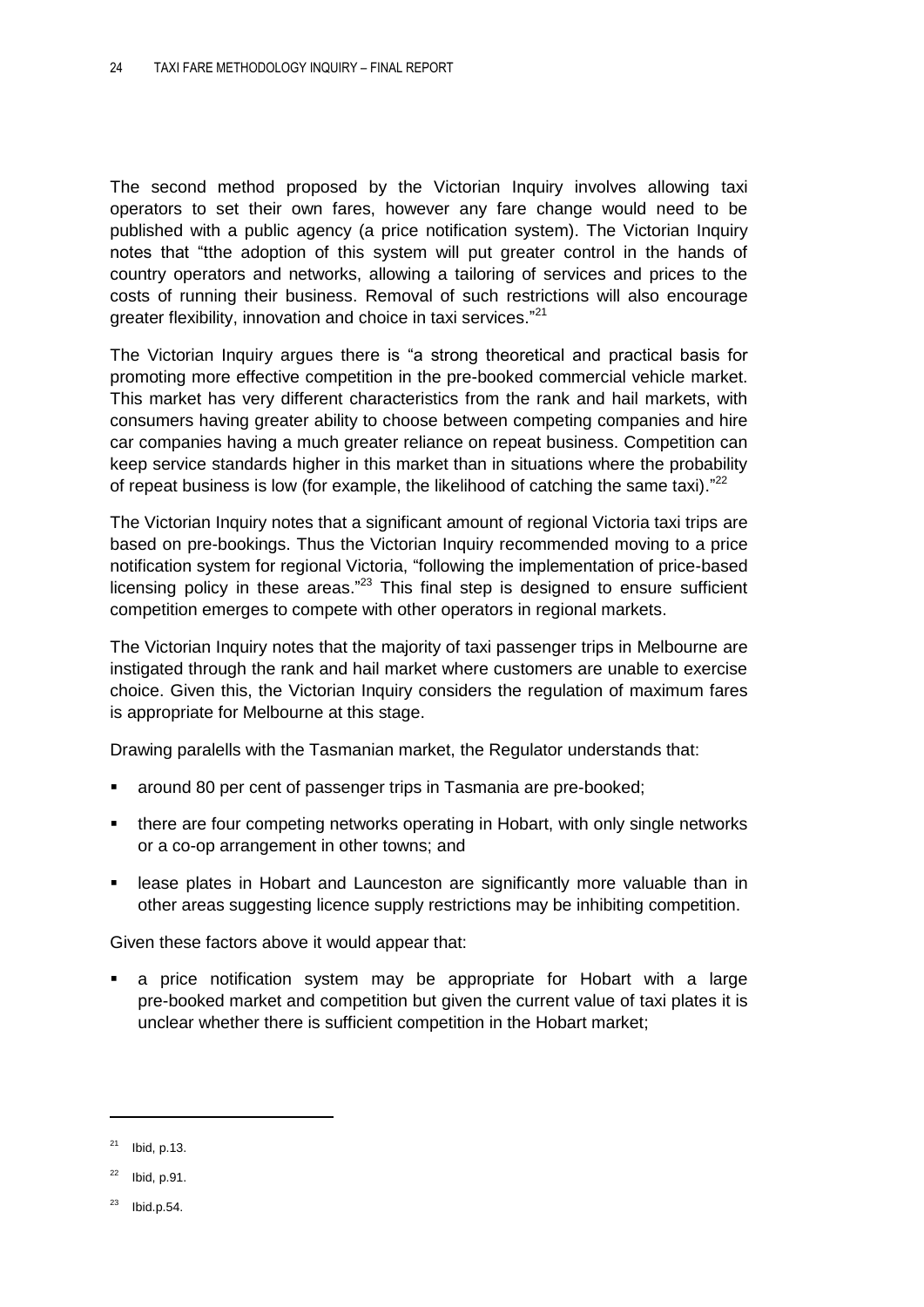- a maximum fare system (the current approach) may be appropriate in Launceston due to insufficient competition in the Launceston market reflected by the single network and high taxi plate value; and
- a price notification system may be appropriate for other areas of Tasmania given a large pre-booked market and little value in taxi plates.

Whilst competition does not appear to be necessarily evident within the taxi industry in other areas of Tasmania, the fact that plate leases have negligible value (with some exceptions in those areas) suggest economic rent is not being earnt. If taxi operators did increase fares this may either lead to less demand with passengers seeking alternative transport methods or new players entering the market to erode any extra profits. That is, the current restriction on the number of licences being released may not be impacting on the achievement of competitive outcomes in other areas of Tasmania.

#### **Consultation**

The Regulator asked stakeholders if they believe that there are sufficient competitive forces in the Hobart and other (non Launceston) markets to consider adopting a price notification system?

#### **Submissions**

Stakeholders were not supportive of a fare notification system.

#### **Regulator's conclusion**

The Regulator does not recommend a fare notification system at this stage. However the Regulator considers that it may be worth reconsidering in the future if sufficient competitive forces exist in the market in which it is applied to.

## <span id="page-34-0"></span>**4.7 Application of fares increases to fare components**

If fare components are to remain regulated, the CIE outlines two options for applying fare increases to fare components.

The first is option is called the "average fare approach". This involves:

- specifying an average trip including distance travelled and waiting time;
- applying the fare increase to the current value of the average; and
- adjusting the fare components to ensure that the new value of the average trip is met through the new fare components.

This approach allows for flexibility in adjusting the fare component at each review if anecdotal evidence suggests that the current fare structure is sub-optimal.

The current approach is similar in nature to the above approach. However under the current approach each fare increase (percentage change) is applied equally to each fare component, which is similar to the current approach for most regulators in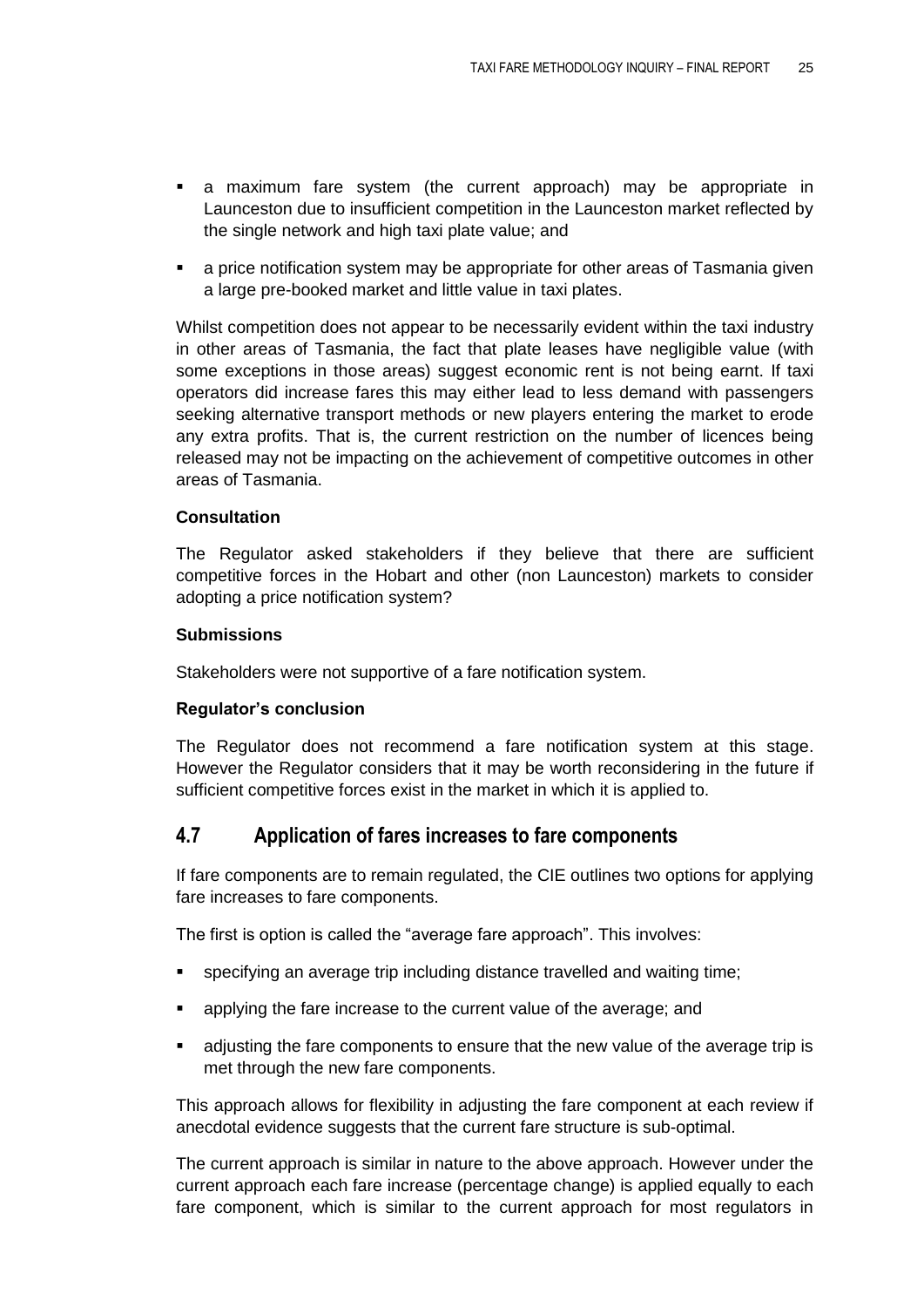Australia. The advantage of the current approach is that information is not required on the average trip. However, the disadvantage is that fare components are not able to be adjusted with confidence if the components are deemed to be unsuitable.

The second approach is called the "master fare schedule" approach. Under this approach fare components are adjusted by the proposed fare increase and then rounded. Subsequent fare increases are applied to the unrounded amount. The CIE notes that this approach is useful when dealing with small components in which fare increases must be rounded to 5 or 10 cent increments. For example, the CIE notes that if a booking fee was introduced of say one dollar, then a more than five per cent price increase would be required to achieve a 10 cent increment, which may never occur. However, since under a master fare schedule, fare increases are applied to previous unrounded amounts, over time this would occur. However, the CIE notes that the master fare schedule does not allow for a rebalancing of fares or the introduction of a new fare component.

The CIE recommends that the average fare approach be adopted if fare components remain regulated.

The Regulator asked stakeholders:

- for their views on the method for increasing regulated fare components; and
- if an average approach is adopted, what is an appropriate average trip in terms of distance travelled and waiting time?

#### **Submissions**

DIER considered that the master fare schedule may add complexity and that the fare setting process needs to be easily understood.

Another stakeholder considered that the average fare approach seemed appropriate and noted that a different adjustment to fares should apply in different licence areas given the different average trip lengths.

Stakeholders indicated, either through written submissions or orally, the following average trip distances:

- $\blacksquare$  Hobart 7 km;
- Launceston 5 km; and
- $\blacksquare$  Burnie 4 km.

#### **Regulator's conclusion**

The Regulator considers that the average fare approach is the more appropriate approach given stakeholders views and allowing for fare structural adjustments in the future.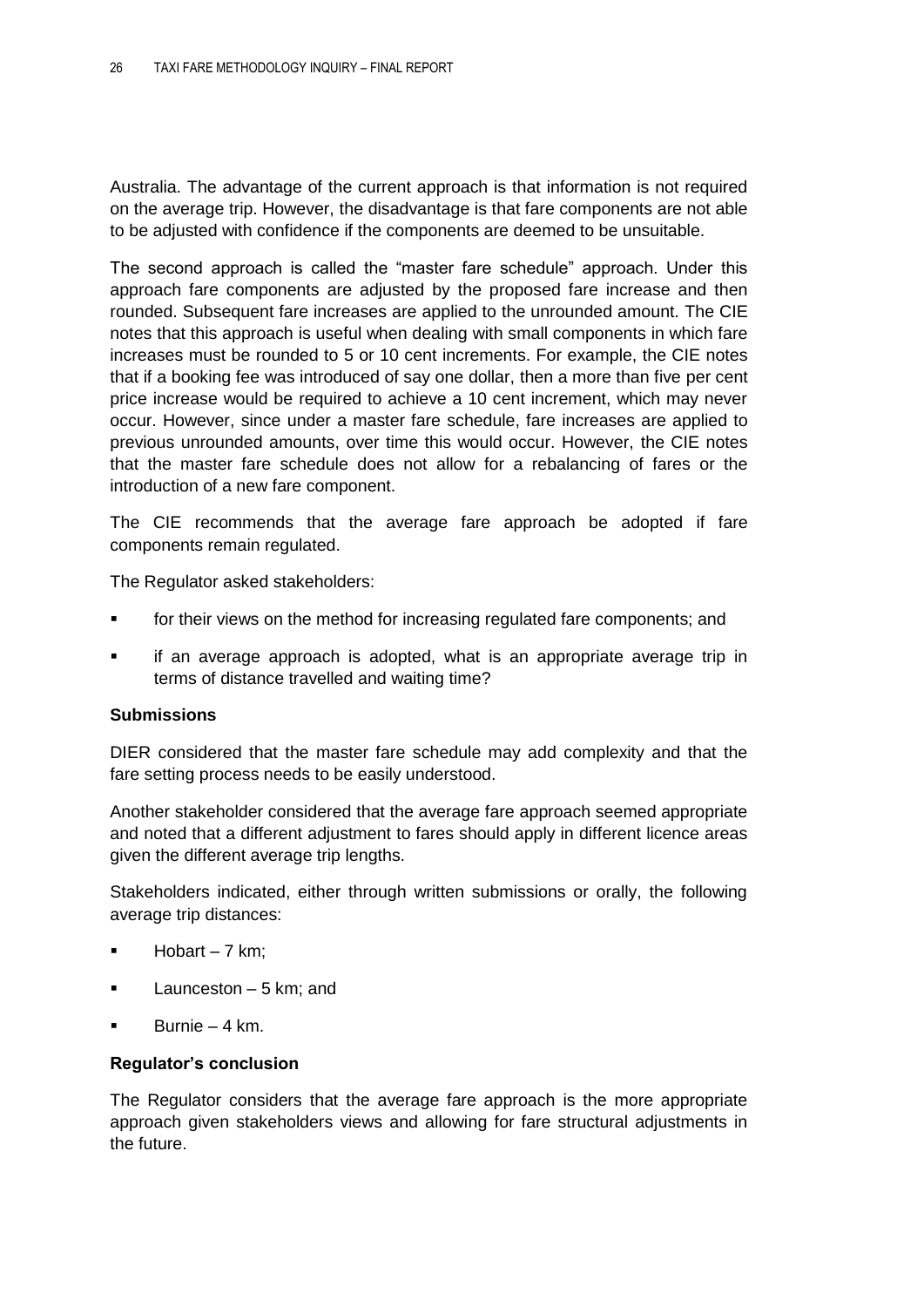## <span id="page-36-0"></span>**4.8 Information requirements for consideration of a fare structure change**

Throughout this section of the Final Report, the Regulator has outlined that at present it considers that there is insufficient information to assess and make changes to the current fare structure. The Regulator appreciates the submissions and data provided by selected stakeholders but the Regulator considers that this information is insufficient to support the making of changes for the industry across the different taxi areas. That said, the Regulator would like to outline the type of information that would be required in the future to consider whether to make fare structure changes. This information includes:

- evidence concerning the mismatch between demand and supply for different trips types (including waiting times), particularly for short suburban trips and night time trips; and
- details on the number of trips, average distance of those trips and revenue earned during different times of the day that can be broken down into any proposed tariff structure.

The first dot point would assist the Regulator in considering the efficiency of the current fare structure and what changes may need to be made to increase the number of trips to the benefit of consumers. For example, if sufficient evidence existed that indicated that short trips were not being met or had relatively long waiting times compared to long trips, this may suggest that the flagfall rate should be increased. However, this would be balanced against the social concerns and current social policy of the government.

The last dot point would assist to determine the average revenue earned from trips at different times of day and days of the week which could be used to inform how the magnitude of the fare structure should change. This could be used to make specific fare structure changes and to de-regulate fares and allow the taxi industry determine its own fare structure, subject to constraints constructed by the regulating body. Chapter 5 of the CIE's final report provided an example of how this may operate in practice.<sup>24</sup>

The Regulator notes that similar information was recently used by IPART in recommending a fare structure change for its current taxi fare review.<sup>25</sup> Specifically IPART used data from a passenger survey and an industry survey, including several years of anecdotal evidence, to inform its decision. A similar approach could be adopted in the future in Tasmania and/or data could be directly sourced from the smaller number of networks/operators that exist in Tasmania.

 $24$  See The CIE (2012) "Setting taxi fares in Tasmania" Final Report, pp. 48-49.

 $25$  IPART (2013) "2013 Review of taxi fares in NSW – draft report", p.41.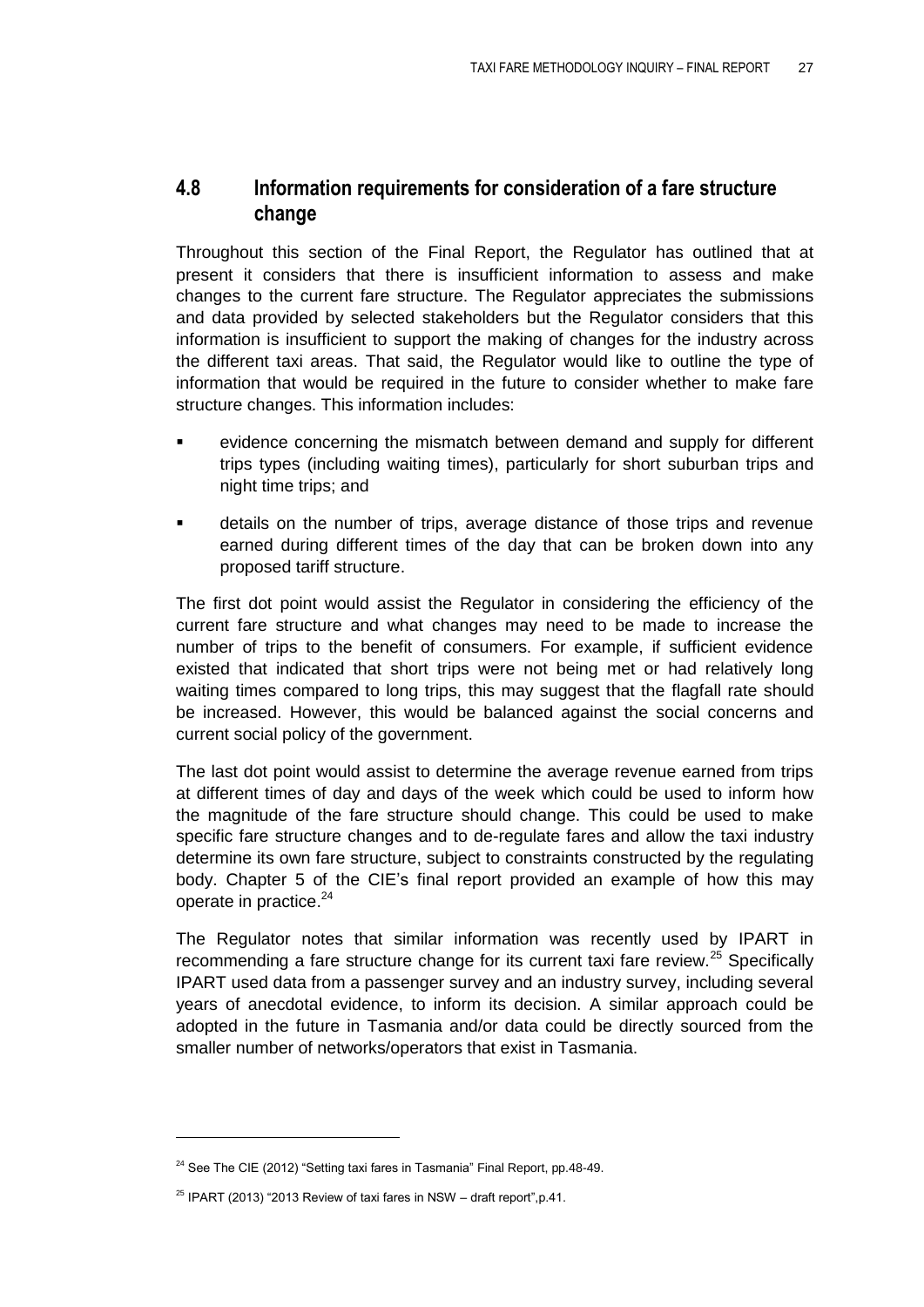The Regulator considers that if this were to occur, it would be in a much better position at the next taxi fare methodology review to consider what adjustments to the fare structure should occur to the benefit of passengers and the industry.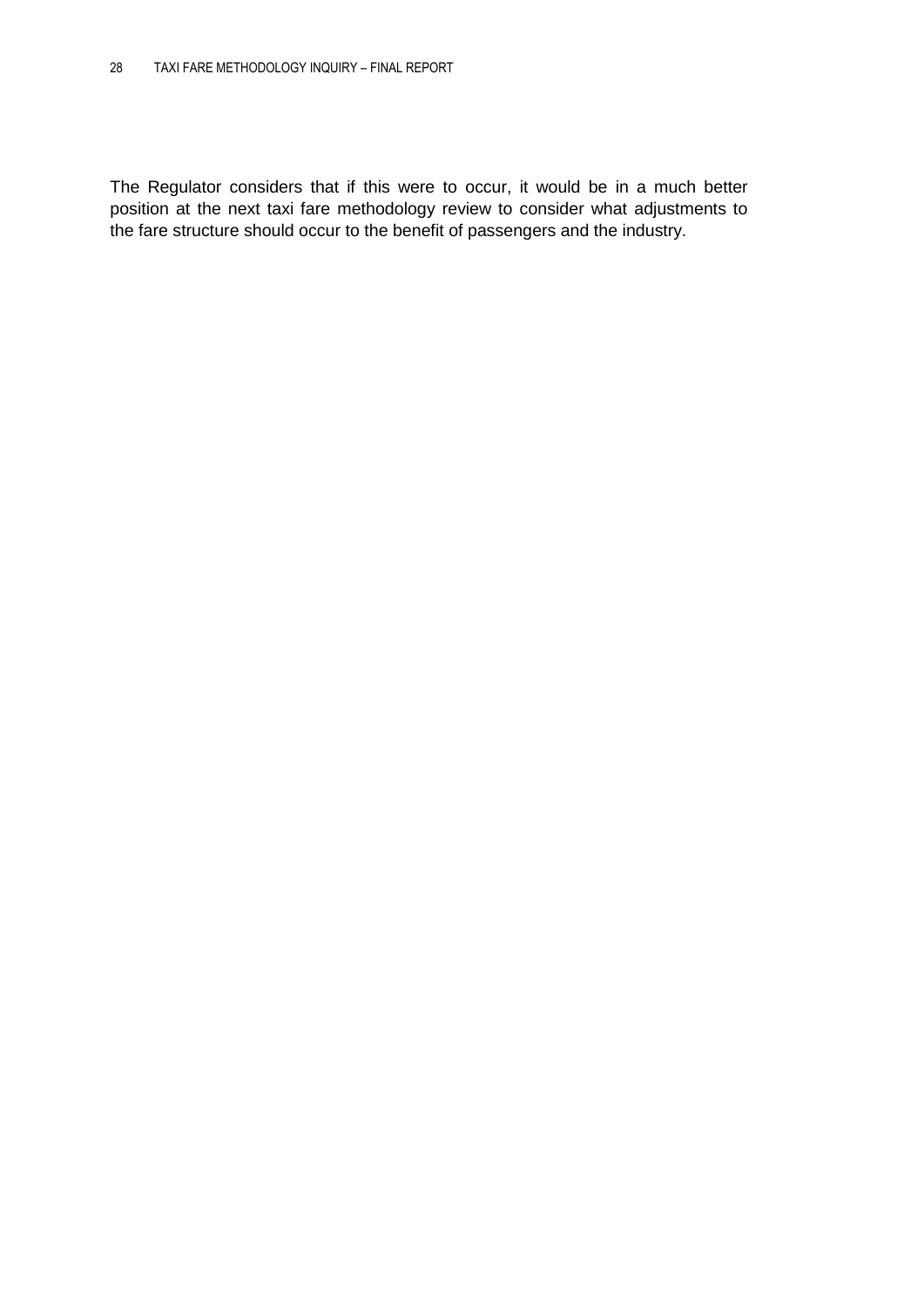# <span id="page-38-0"></span>**5 COST WEIGHTS**

This section discusses elements to include in taxi cost models to determine fare increases.

## <span id="page-38-1"></span>**5.1 What should be included in the taxi cost model?**

Selection of the items to be included in a cost model is critical if cost pressures faced by industry are to be accurately reflected. This is to ensure that:

- **i** industry is able to recover its costs of doing business; and
- consumers are protected so that fare increases reflect only efficient cost increases.

[Table 5.1](#page-38-2) presents the cost items and weights contained within the current DIER taxi cost model.

| Component                            | Weight 2011 |  |
|--------------------------------------|-------------|--|
|                                      | Per cent    |  |
| Vehicle lease cost                   | 7.58        |  |
| Vehicle equipment                    | 4.19        |  |
| Vehicle registration                 | 2.10        |  |
| Annual licence and inspection fee    | 1.68        |  |
| Radio fees                           | 10.97       |  |
| Vehicle insurance                    | 5.40        |  |
| Workers compensation insurance       | 6.08        |  |
| Personal Accident Insurance          | 1.82        |  |
| Accreditation costs                  | 0.53        |  |
| Fuel                                 | 33.72       |  |
| Vehicle maintenance labour and parts | 24.02       |  |
| Tyres – new                          | 1.90        |  |

#### <span id="page-38-2"></span>**Table 5.1: DIER current cost items and weights**

The DIER model excludes two cost items being:

- **If** labour of operators and drivers; and
- **taxi plate lease costs.**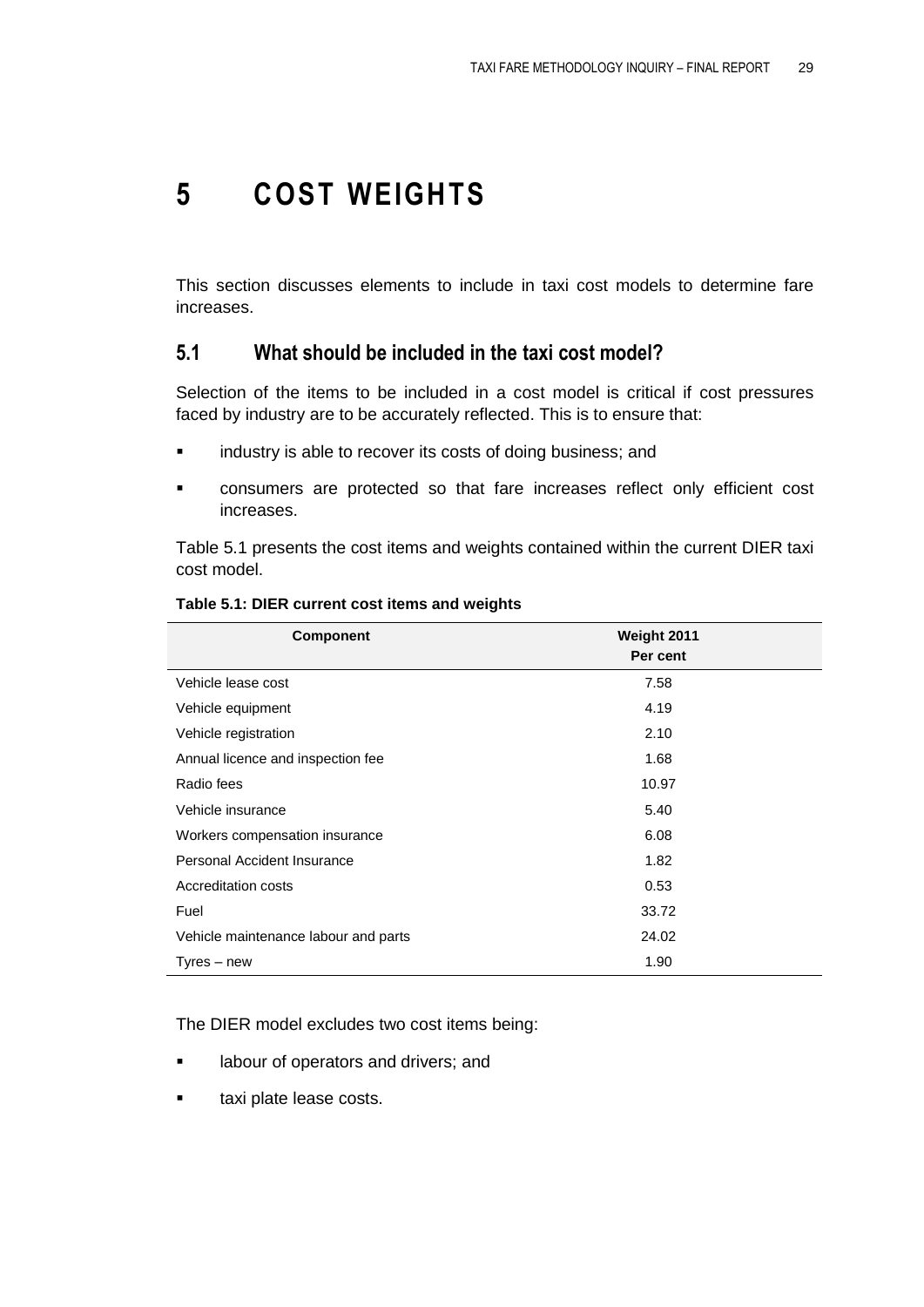The Regulator understands that these items may have been historically excluded due to their circular relationship with fare increases. That is, a fare increase leads to:

- a similar increase in driver labour costs based on a 50:50 fare revenue sharing arrangement, without consideration of the value of driver labour; and
- an increase in plate lease values from the provision of a greater return to licence owners through higher revenue. As licences increase in value, plate lease costs to operators also rise which can lead to an increase in fares and further increases in the value of licences, hence a circularity.<sup>26</sup>

However, the CIE notes that exclusion of these major cost items means that other cost items have a much higher weight in the cost index than they otherwise would. For example, the weighting for fuel was around 34 per cent in 2011, compared to around 10 per cent observed in other jurisdictions.<sup>27</sup> This means that fuel price rises have a much larger impact on overall fare increases than would otherwise be the case if these items were accounted for in the model.

Whilst inclusion of labour and plate lease costs have the potential to create the circularity discussed above, this can be addressed separately through consideration of the method of indexing these items (see Sections [6.2](#page-46-0) and [6.3](#page-49-0) below).

The CIE recommends that all major cost items should be included in the model; however they do not necessarily need to be included separately. Items should be separated out when they move differently to general prices in the economy.

Given these considerations, the CIE suggests that all major costs should be included under the following categories:

- **Fadio-room costs:**
- **•** vehicle costs (including fit-out);
- **service, maintenance and repair;**
- **ullering** insurance;
- registration;
- **•** operator labour;
- plate leases;
- **u** driver labour; and
- fuel.

<sup>&</sup>lt;sup>26</sup> This issue was discussed in detail during the recent Taxi Fare Review in NSW, see IPART (2012) "2012 Review of Taxi Fares in NSW - Final Report", pp. 29-31.

<sup>&</sup>lt;sup>27</sup> The CIE (2012) "Setting taxi fares in Tasmania: Final Report", pp.23-24.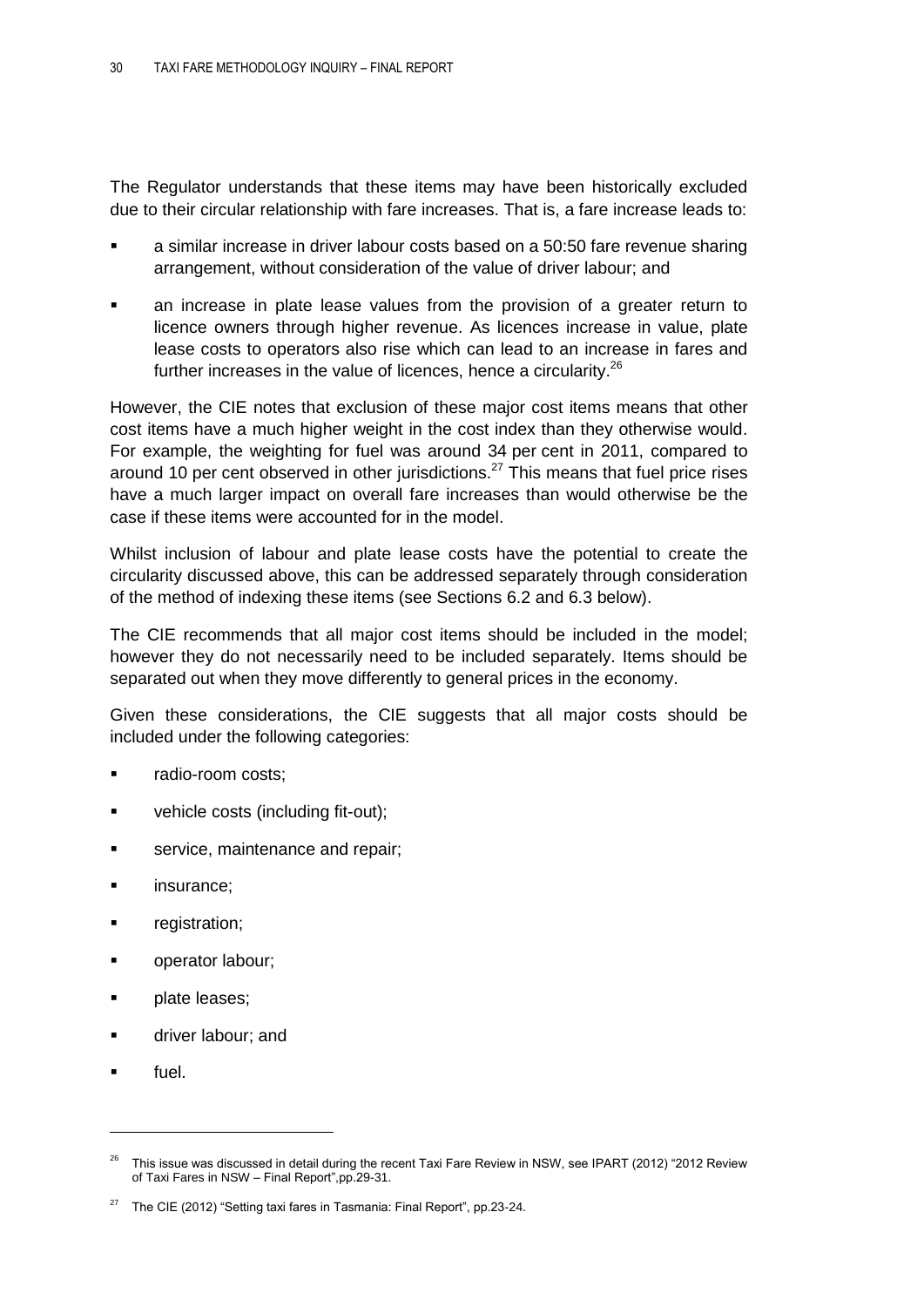#### **Consultation**

The Regulator asked stakeholder if they considered if the proposed cost items are sufficiently representative of the operating costs for an average taxi in Tasmania.

#### **Submissions**

DIER expressed their concern that the inclusion of plate leases and driver wages creates a circularity in the determination of fares. However, DIER noted that the inclusion of licences costs with an appropriate deflator should address this concern.

All other stakeholders considered that the proposed cost items were reasonable.

#### **Regulator's conclusion**

The Regulator does not agree with DIER's view that exclusion of plate leases and driver's wages from the model removes any circularity in the determination of fares.

With regards to plate leases, at first glance one may consider that current prices do not recover plate lease costs as they are not included in DIER's current taxi cost index. However, whilst perhaps not directly included in the model that determines fare increases, the fact that licences have a positive value in Hobart, Launceston and other regions, is evidence that excessive profits are being earned that flow through to lease plate owners. Unless plate lease costs are included in the model and a zero or negative inflator applied, fares will increase by more than desired due to overweighting of other cost items as discussed above. This leads to continued inflation of licence values as a result of increases in taxi fares.

With regards to driver wages, exclusion from the model would mean that the model would effectively be an operator model that does not take into account driver costs. Thus the driver labour component of fares would be inflated by operator specific costs and not general wages pressure (which is discussed in more detail in Section [6.3\)](#page-49-0).

The Regulator considers that the cost items are reasonable and are considered by taxi industry representatives to be representative of the costs facing the taxi industry.

## <span id="page-40-0"></span>**5.2 How should the taxi cost model components be weighted?**

[Table 5.2](#page-41-0) and [Table 5.3](#page-42-0) present the CIE's estimates of cost and cost weights for Hobart, Launceston and "Other" regions of Tasmania. These estimates are based on information provided to the CIE by DIER, industry through initial consultation, and through the CIE's own research. Not surprisingly, the inclusion of plate lease costs and operator and driver labour leads to a reduction in weights of other items, particularly for fuel and service and maintenance costs.

It is important to note that the following estimates aim to be representative of the costs of operating an average taxi in specific locations within Tasmania. They will not necessarily be the same as the actual cost of operating an individual taxi. Rather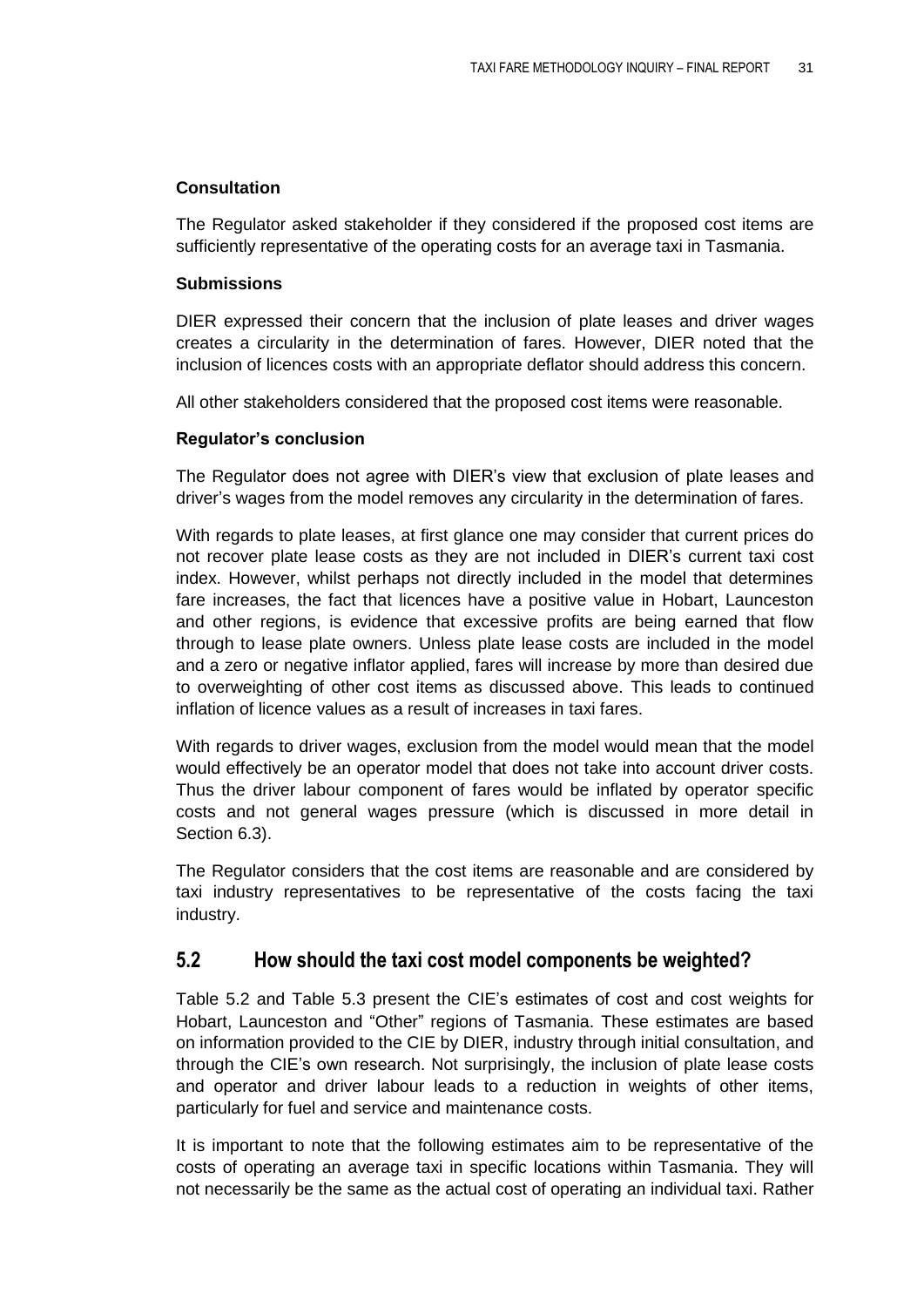they aim to represent the average cost of operating a taxi. This takes into account the differences in specific taxis including different fuel arrangements (petrol, LPG and Hybrid's) and operator models ranging from the segmented market of licence owner-network-operator-driver to the complete owner-operator model with combinations in between.

Furthermore, whilst the total cost of operating a taxi in a specific area may vary, the cost weight of each cost component is what really matters for this method of setting fares. [Table 5.3](#page-42-0) therefore provides a representation of the percentage share of costs for a representative (i.e. average) taxi in each taxi region. As will be seen in the next section, cost increases are applied to the cost weights to determine the change in fares.

| Cost                                  |               | <b>Cost shares</b> |                     |
|---------------------------------------|---------------|--------------------|---------------------|
|                                       | <b>Hobart</b> | Launceston         | <b>Other</b>        |
|                                       | \$/taxi       | \$/taxi            | \$/taxi             |
| Radio room costs                      | 7 200         | 7 2 8 1            | 11880               |
| Vehicle costs (including<br>fit out)  | 4 8 0 6       | 4718               | 4 3 7 2             |
| Servicing, maintenance<br>and repairs | 7657          | 7 0 34             | 5 200               |
| Insurance                             | 4786          | 4 3 9 6            | 3 2 5 0             |
| Registration                          | 1 3 1 8       | 1 3 1 8            | 1 3 1 8             |
| Operator labour                       | 4 9 9 1       | 4585               | 3 3 8 9             |
| Plate leases                          | 13 3 28       | 8580               | 3 4 3 2             |
| Driver labour <sup>a</sup>            | 60 356        | 52 857             | 32 441 <sup>b</sup> |
| Fuel                                  | 16 271        | 14 947             | 11 050              |
| Total                                 | 120 713       | 105 715            | 76 333              |

<span id="page-41-0"></span>

| Table 5.2: Estimates of major annual cost items by area (including GST) |  |  |
|-------------------------------------------------------------------------|--|--|
|-------------------------------------------------------------------------|--|--|

a Driver labour is the annual income earned by all drivers operating an average taxi in a specific taxi area. b Driver share is 50 per cent in Hobart and Launceston, 45 per cent in Burnie and 40 per cent in Devonport and Ulverstone.

Source: Appendix A of the CIE's final report (details of the assumptions used to calculate these estimates are also outlined in Appendix A of the CIE's final report).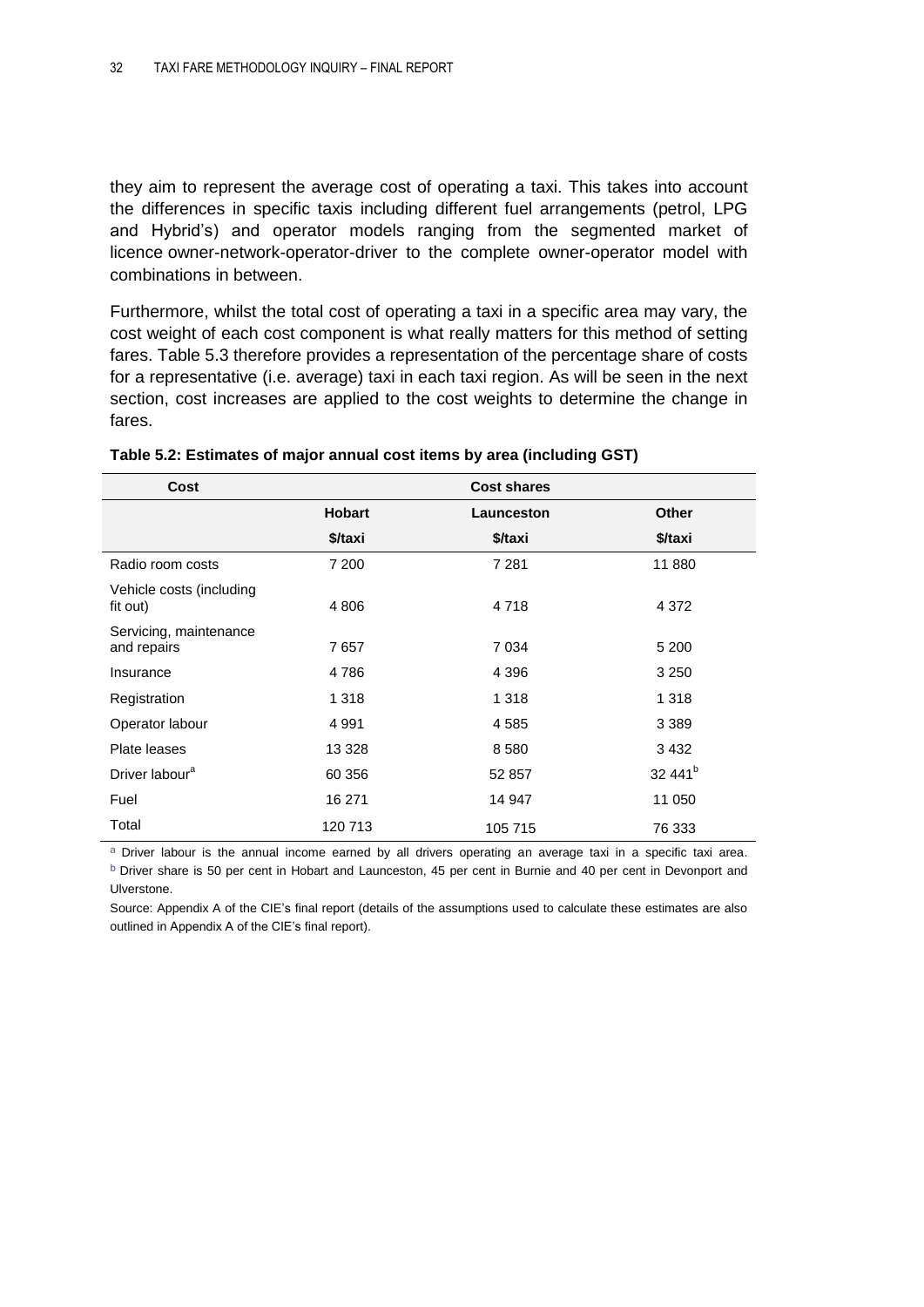| Cost                                  |               | <b>Cost shares</b> |                |
|---------------------------------------|---------------|--------------------|----------------|
|                                       | <b>Hobart</b> | Launceston         | <b>Other</b>   |
|                                       | Per cent      | Per cent           | Per cent       |
| Radio room costs                      | 6.0           | 6.9                | 15.6           |
| Vehicle costs (including<br>fit out)  | 4.0           | 4.5                | 5.7            |
| Servicing, maintenance<br>and repairs | 6.3           | 6.7                | 6.8            |
| Insurance                             | 4.0           | 4.2                | 4.3            |
| Registration                          | 1.1           | 1.2                | 1.7            |
| Operator labour                       | 4.1           | 4.3                | 4.4            |
| Plate leases                          | 11.0          | 8.1                | 4.5            |
| Driver labour                         | 50.0          | 50.0               | $42.5^{\circ}$ |
| Fuel                                  | 13.5          | 14.1               | 14.5           |
| Total                                 | 100.0         | 100.0              | 100.0          |

#### <span id="page-42-0"></span>**Table 5.3: CIE proposed cost weights by area**

Source: The CIE.

#### **Consultation**

The Regulator asked stakeholders whether:

- **they believed that the proposed weights are representative of the average taxi** operating in each taxi area; and
- **they had different information they wish to submit?**

#### **Submissions**

Stakeholders considered the proposed cost weights to be reasonable. Some additional data was provided by Taxis Combined Launceston on plate lease costs which has been used to slightly adjust [Table 5.3.](#page-42-0)

#### **Regulator's conclusion**

The Regulator recommends that the proposed cost weights be adopted for future fare methodology reviews.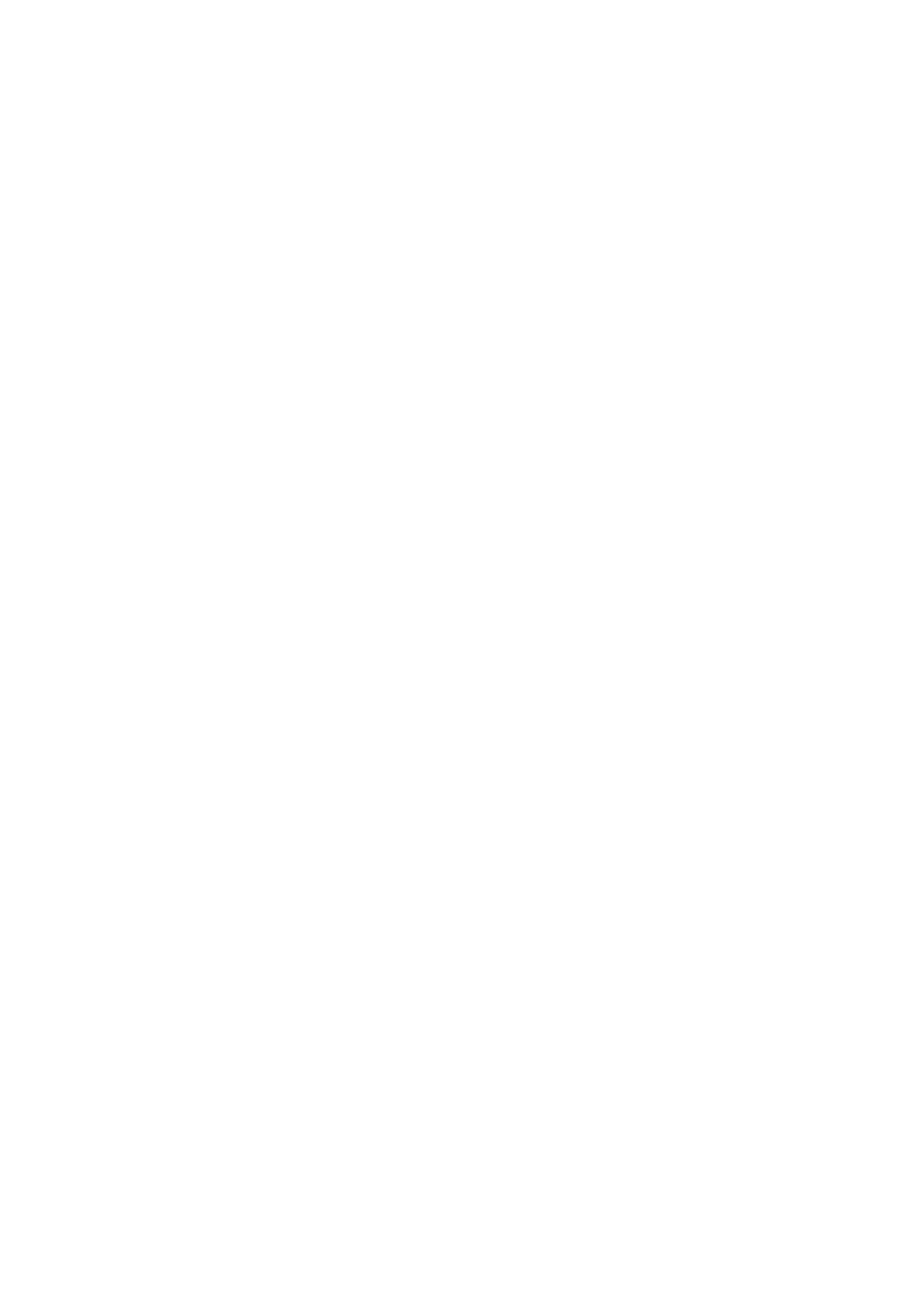# <span id="page-44-0"></span>**6 INDEXATION, PLATE LEASES AND PRODUCTIVITY ADJUSTMENTS**

This section discusses specific inflators to use in determining changes to the cost weights discussed in Section 5 of this paper that will, ultimately, determine the change in overall fares.

## <span id="page-44-1"></span>**6.1 Indexation**

Once the cost weights have been determined, these weights are multiplied by cost inflators/deflators to determine the weighted average cost increase for an average taxi.

The CIE notes that there are two broad methods for determining inflators:

- **EXECT** independent publicly available estimates including ABS Consumer Price Index measures, official interest rate data and data collated on fuel prices; and
- quotes from industry (for example, obtaining a quote from networks on their network fees each year).

The disadvantage of public estimates is that they may not align well to the cost item being measured.

However, the disadvantages of quotes from industry are more numerous including not necessarily representing prices paid (full price versus discounts) and may be subject to gaming by industry.

The CIE recommends, on balance, the use of independent publicly available estimates. The Regulator understands that most cost index based approaches used by Regulators are moving from industry quotes to independent public estimates, thus the use of this approach would be consistent with current regulatory trends.

[Table 6.1](#page-45-0) outlines the inflators proposed by the CIE for each cost item it suggests should be in the index. These inflators have been chosen as most closely representative of each cost weight. Further details can be found in Chapter 9 of the CIE's final report.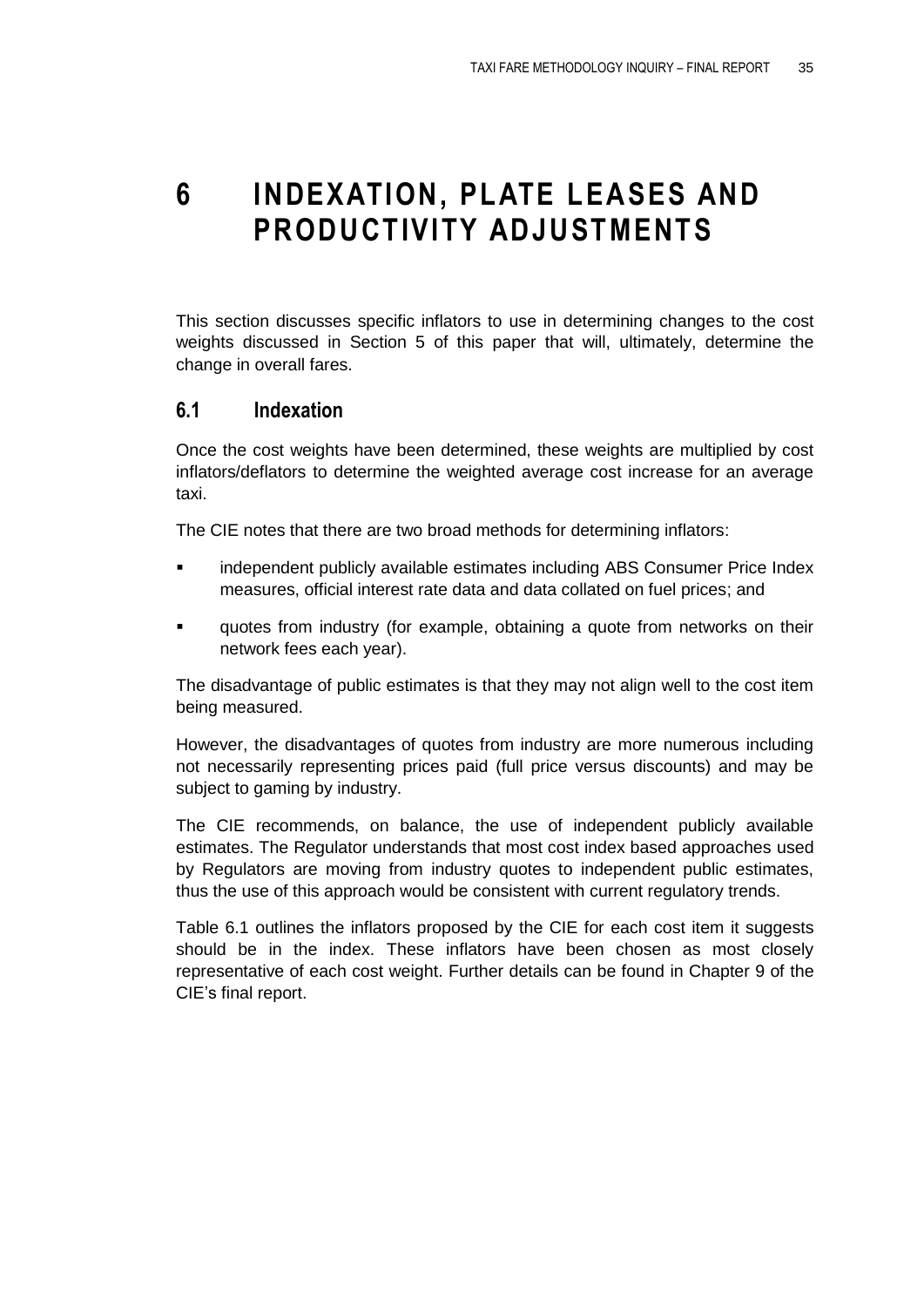#### <span id="page-45-0"></span>**Table 6.1: The CIE's proposed inflators**

| <b>Cost item</b>                   | <b>Inflator</b>                                                                           |
|------------------------------------|-------------------------------------------------------------------------------------------|
| Radio room costs                   | ABS CPI, Communications for Hobart                                                        |
| Vehicle costs (including fit out)  | ABS CPI Motor Vehicles Hobart and RBA small<br>business indicator rate for variable loans |
| Servicing, maintenance and repairs | ABS Consumer Price Index for maintenance and<br>repair, Hobart                            |
| Insurance                          | ABS CPI, Insurance for Hobart                                                             |
| Registration                       | Government regulated fees <sup>28</sup>                                                   |
| Operator labour                    | ABS Wage Price Index for Tasmania (Public and<br>Private)                                 |
| Plate leases                       | 0 per cent or negative growth, see Section 6.2                                            |
| Driver labour                      | ABS Wage Price Index for Tasmania (Public and<br>Private)                                 |
| Fuel                               | Average annual percentage change in fuel costs<br>for Hobart from Fueltrac                |

Source: The CIE.

#### **Consultation**

The Regulator asked stakeholders if:

- they agree with the use of independent publicly available estimates for inflators; and
- if they agree with the CIE's suggested inflators.

#### **Submissions**

 $\overline{a}$ 

All stakeholders agreed with the use of independent publicly available estimates for inflators.

Some stakeholders expressed concerns about the use of the ABS CPI Communications Hobart inflator for radio room costs. One stakeholder considered that this may be predominantly labour costs and suggested that the wage price index may be more appropriate. DIER noted that provision of radio room services requires a range of inputs including land and buildings, telephone, equipments and services, labour and specialist information technology. DIER considers that the use of a broader inflator may be appropriate to capture these additional elements.

With respect to the other proposed inflators, apart from plate leases and labour which are discussed below, all stakeholders considered these to be reasonable.

The change in cost for this item will be observed based on the regulated fees set by DIER and the MAIB. See [http://www.transport.tas.gov.au/fees/calculation\\_of\\_fees\\_-\\_class\\_a\\_vehicles](http://www.transport.tas.gov.au/fees/calculation_of_fees_-_class_a_vehicles) and [http://www.maib.com.au/premiums.](http://www.maib.com.au/premiums)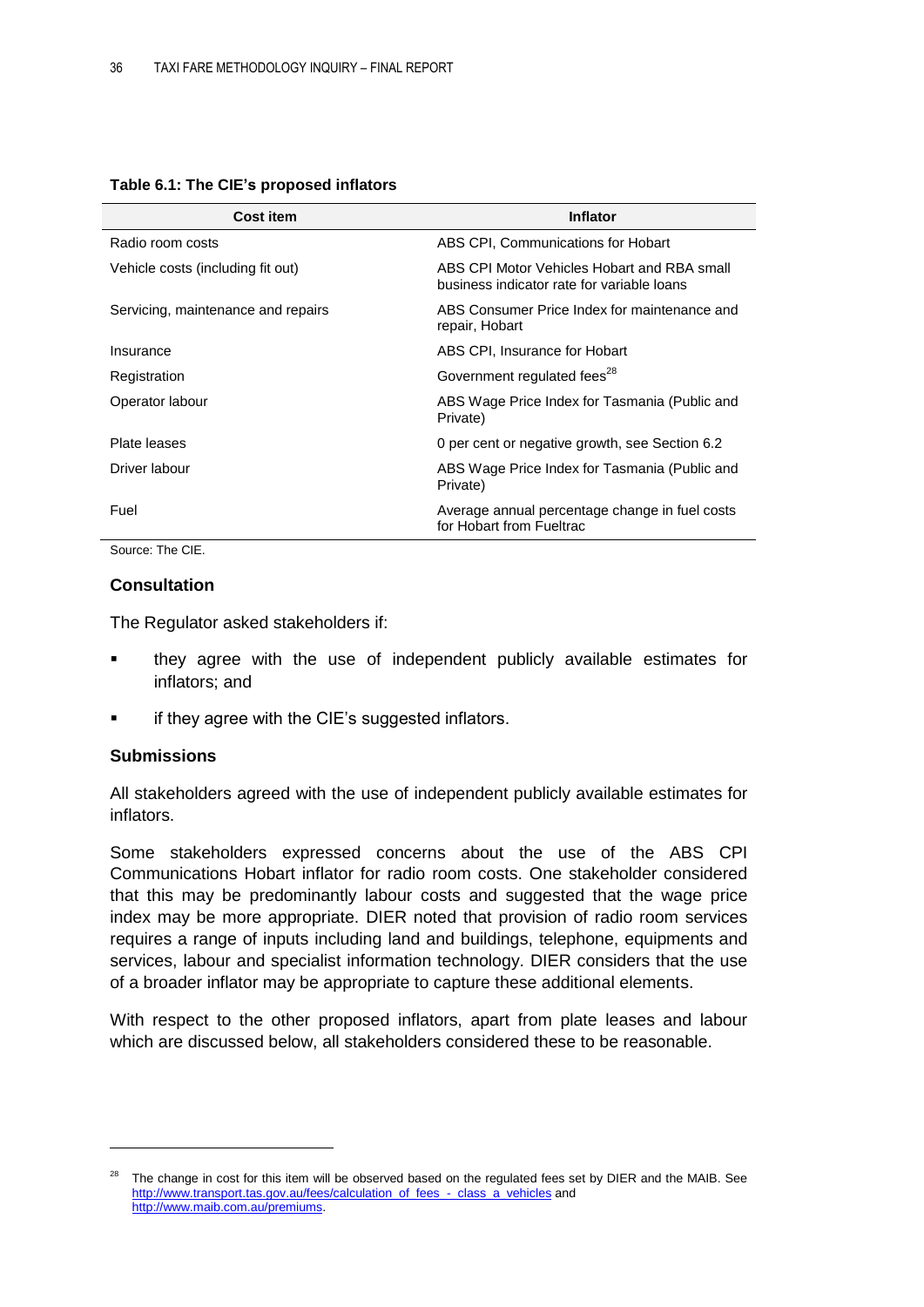#### **Regulator's conclusion**

The Regulator recommends the use of independent publicly available estimates for inflators.

With respect to radio room costs, the Regulator considered the advice in the CIE's final report. The CIE note that over the past ten years, the Communications sub-component of the Hobart CPI has increased by around 14 per cent, yet DIER has inflated radio room fees in the taxi cost model by around 33 per cent over the same period based on quotes from industry sources. The CIE consider that while this suggests that the communications sub-component of the CPI may not accurately reflect changes in radio room costs, the CIE nevertheless consider that communications is likely to be the most appropriate inflator. It captures broad trends in communications pricing such as mobile phones and would reflect changes in the price of all inputs, such as labour, land, capital and intermediate inputs, as well as changes in productivity from technological innovation and other sources. The CIE note that one reason why radio room prices may have increased at a faster rate than broader communications prices is that there is less competition and therefore less innovation. In the period ahead there would seem to be significant scope for technological innovation in the provision of radio room services from smart phone apps  $etc.<sup>29</sup>$ 

Based on this advice, the Regulator considers the use of the ABS CPI Communications Hobart inflator for radio room costs to be reasonable.

Furthermore, the Regulator considers that all remaining inflators to be reasonable as outlined in Table 6.1.

## <span id="page-46-0"></span>**6.2 Plate lease costs**

 $\overline{a}$ 

Taxi plate lease costs are a real cost faced by operators, and a significant one for operators of standard taxis. Plate lease costs constitute 11 per cent of the costs of providing taxi services in Hobart.

However, their inclusion in the taxi cost model is problematic as outlined in Section [5.1.](#page-38-1) The value of a taxi licence reflects, at least in part, the expected earnings from fares. As fares go up, so does the value of a taxi licence and the associated lease. If the change in plate lease cost is used to set the fares, there is a degree of circularity that may serve to accelerate fare increases. $30$ 

See The CIE (2012) "Setting taxi fares in Tasmania: Final Report", pp.71-72.

<sup>30</sup> At first glance one may consider that current prices do not recover plate lease costs as they are not included in the current taxi cost index of DIER. However, whilst perhaps not directly included in the model that determines fare increases, the fact that plates leases have a positive value in Hobart, Launceston and Burnie, is evidence that excessive profits are being earned that flow through to plate owners. Chart 9.4 of The CIE draft report shows the cost of licence plate sales in recent years on the secondary market.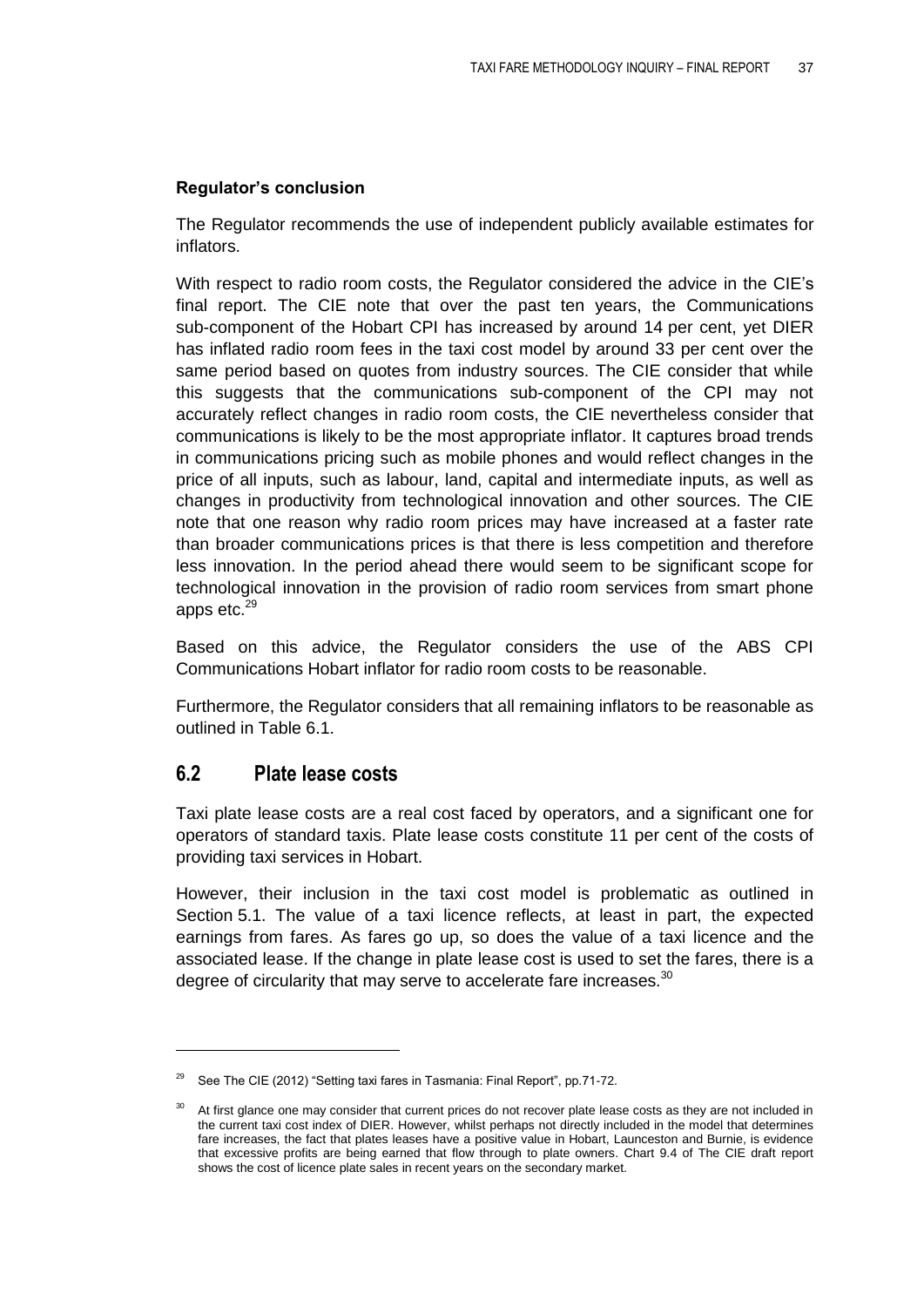Furthermore, the plate lease cost is not an efficient economic cost. Rather, the plate lease cost represents the financial value of plate leases that arises due to restrictions on the supply of lease plates, known as an "economic rent". If the market for lease plates was competitive and there were no restrictions on supply, then new entrants would enter the market thereby eroding the value of the taxi plate and, in turn, the plate lease cost. In other industries, regulators keep a check on potential economic rents by only allowing for the inclusion of efficient economic costs when determining prices.

The difficulty in the taxi industry is that this economic rent has largely been created by the long established policies of government to restrict the supply of taxi plate licences. This has created a market for individuals to purchase and own taxi licences as an investment but not operate taxis themselves. As with any investment, investors expect a rate of return on that investment (including funds to repay loans used to fund that investment), which is provided through the lease plate financial cost charged to operators. This cost however is funded by consumers through higher fares.

There are two possible ways to deal with this problem through the fare setting methodology.

The first is to assign zero growth to the cost weight for plate leases. This has the effect of removing any circularity between the value of plate leases and fare increases and, all other things being equal, maintaining the current value of lease plates. This is because fare increases will be based on increases in physical costs excluding the plate lease costs. Hence any fare increase would be used to pay for this increase in cost with no additional funds available for taxi plate owners. Given this, both the return to taxi plate owners and the value of taxi plates would remain unchanged, all other things being equal. Furthermore, consumers would only pay for increases in other costs and would pay no more than what they are currently paying for plate lease costs. This approach was recently used by the NSW regulator IPART $^{31}$  and is used by the Western Australian government.<sup>32</sup>

The second is to assign negative growth to the cost weight for plate leases. This would ensure that the contribution of plate lease costs to fares would fall over time with fares moving toward efficient economic cost. Furthermore, it would reduce the residual amount of funds (above other costs) available to be passed to taxi plate owners and, in turn, the value of taxi plates.

The solution to this problem would appear to depend on how much weight is placed on the respective interests of taxi plate owners and consumers. This was the subject of the discussion in Section [3.](#page-16-0)

Another way of dealing with this issue is to vary the rate at which new licences are released and taken up. An increase in the number of licences released and taken up

<sup>31</sup> IPART (2012) "Review of taxi fares in NSW, Final report".

See PricewaterhouseCoopers (2011) "Update of the 2011 taxi fare increase, prepared for the Western Australian Department of Transport".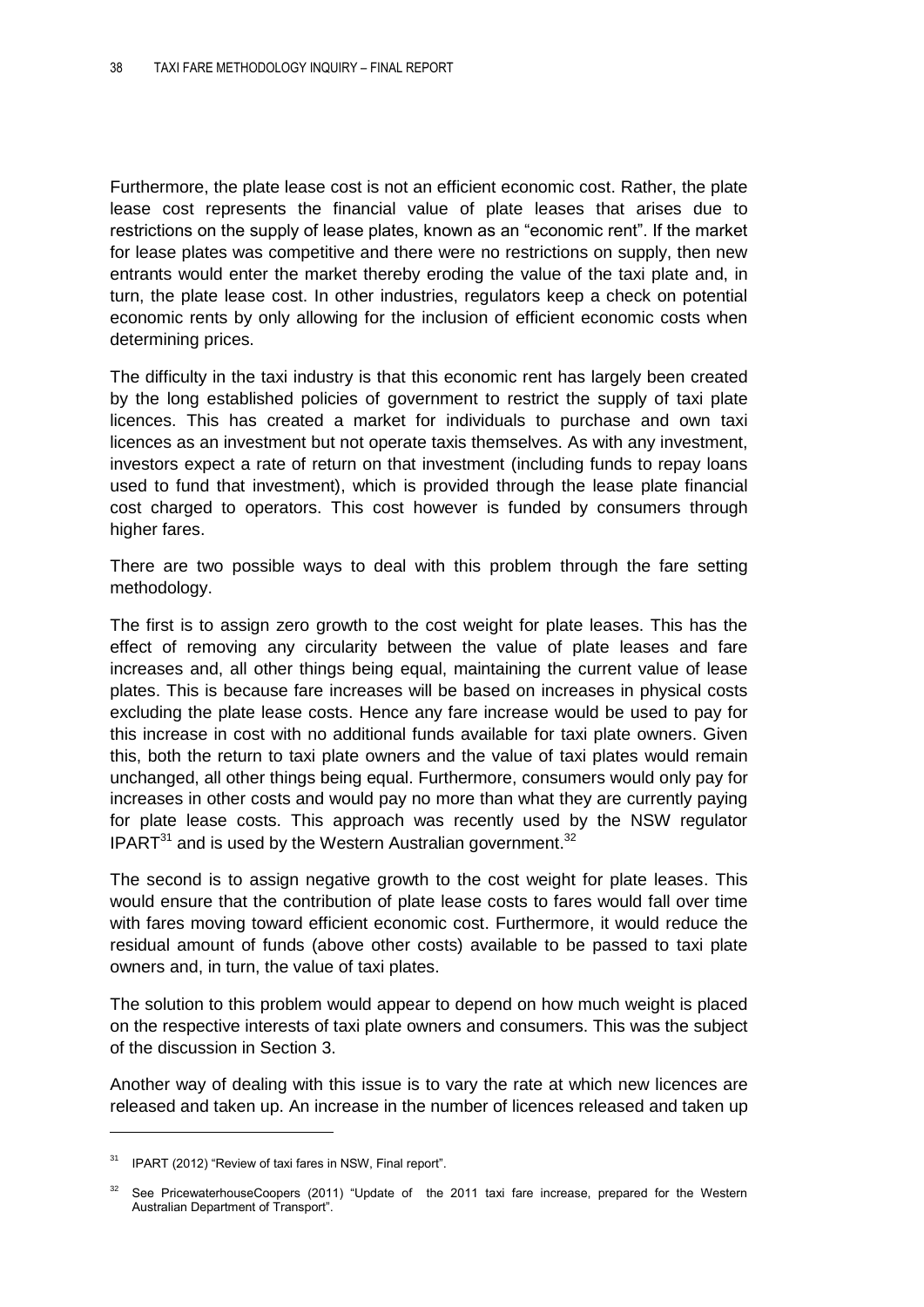will increase the supply of taxis on the road for consumers. This will reduce the number of fares available per taxi and thus the revenue and return for plate lease owners per taxi.

The Regulator notes that DIER is currently undertaking a review of licence releases in conjunction with the taxi fare review. Whilst the Regulator has been instructed to conduct the taxi fare inquiry in isolation to the licence review, the Regulator notes that the outcomes of DIER's licence review will impact on the value of taxi plates in the future. That is, if more licence plates are released, relative to the increase in demand for taxi services, then the value of taxi plates will fall. This fall in value would be reflected in the value of the cost weight for plate leases when the weights are next reviewed. Appendix B outlines how IPART and the Victorian Taxi Industry Inquiry are considering the dynamics between future licence releases and the treatment of plate lease in fare modelling.

Given the dynamics between licence releases and fares, the CIE's final report recommends a deflator be applied to plate lease costs that reflect the number of licences being released. That is, a higher deflator is applied if fewer licences are released and taken up or a lower deflator is adopted if more licences are being released and taken up. The CIE recommends that the deflator should be five per cent per year if licence releases remain at the same rate.

Ultimately, this is a matter of government policy; however the Regulator wishes to consult with stakeholders to inform the debate.

#### **Consultation**

With respect to plate lease costs the Regulator asked stakeholders for:

- their views on the option of assigning zero growth to the cost weight for plate leases;
- **their views on the option of assigning negative growth to the cost weight for** plate leases;
- in the event that a negative growth factor is applied to the cost weight for plate leases, what are their views on the value of the inflator/deflator to be applied; and
- when considering this issue should the Regulator consider the interests of taxi plate owners, consumers or a balance of both?

#### **Submissions**

Stakeholder views were mixed with respect to this item.

DIER outlined in its submission that deflation of plate lease costs should be considered. DIER argue that Tasmania has a legislated program of allowing additional plates to be offered for sale each year which is intended to gradually decrease scarcity value over time. DIER also outlined that the reserve price offered for these plates is fixed at a legislative value which effectively declines in real terms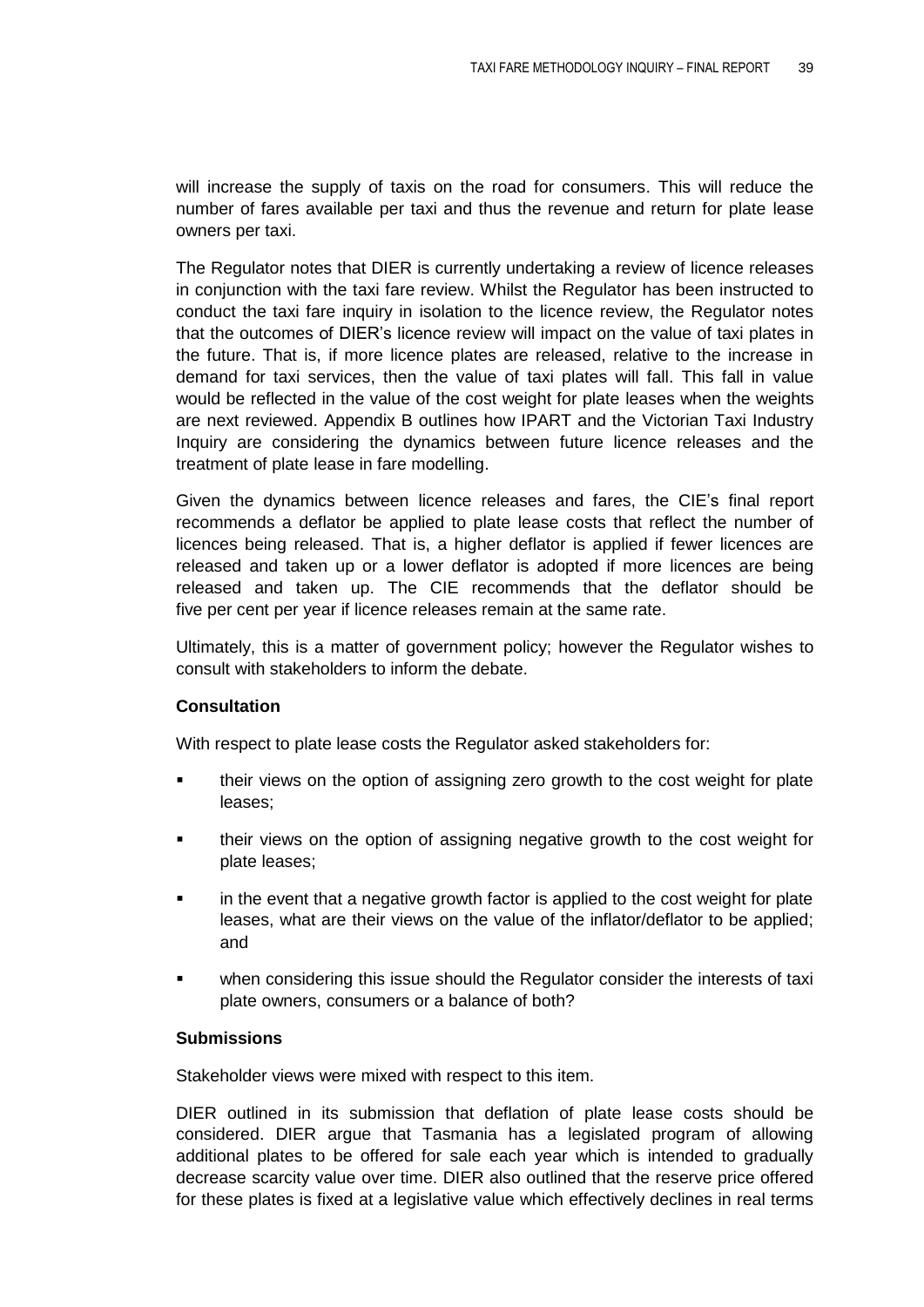over time, thus by extension DIER consider that the plate lease figure adopted in the model should also decline. In this respect DIER consider that the interests of consumers should be the primary concern. Furthermore, DIER consider that the deflator should be gradual so as to not to create immediate disadvantage for existing industry members and it should be clearly specified in advance to ensure it is not subject to lobbying or other influence.

Yellow Cabs in Hobart and Taxis Combined in Launceston do not support the use of a negative inflator for perpetual taxi licences. They consider it reasonable for a perpetual licence owner to continue to earn a positive and growing return on their investment. That said, both indicated that should adjustments be made through fares or licences releases that impacted on the value of a Perpetual Taxi Licence and also plate lease costs, they consider that the Government should compensate the Perpetual Taxi Licence owner.

#### **Regulator's conclusion**

The Regulator acknowledges the competing views on this issue and is well aware of the implications of its recommendations on this issue. Considering both sides of the debate, in the short term the Regulator recommends that a zero per cent inflator be applied. Adopting this method would ensure that any increase in the value of licences would not be passed through fares to consumers. Furthermore, fare regulation would not directly impact the nominal value of licences (in real terms this approach will lead to a decline in real value because additional revenue is not provided to allow for an increase in the nominal value of licences). Indeed this approach would appear to be consistent with the current approach of the Government. That is, DIER has outlined in its submission that the reserve price offered for these plates is fixed at a legislative value which effectively declines in real terms over time.

This issue is difficult to resolve in the absence of a clear policy position from Government on the issue of the value of licences. Whilst the Regulator appreciates DIER's position, to date, there does not seem to have been any apparent correlation between the policies relating to fare regulation and licence releases and DIER's position with respect to consumers. Specifically, as outlined in Section [3,](#page-16-0) [Figure 3.1,](#page-20-0) whilst the Government's current policies may have stemmed the increase in the value of perpetual licences in recent years it has not led to a decline in those values.

Given this, and not knowing what the Government's policy will be following the completion of DIER's current licence release review, the Regulator considers it prudent to apply a zero per cent inflator until further direction is provided by government.

## <span id="page-49-0"></span>**6.3 Driver labour costs**

As shown in Section [5.1,](#page-38-1) driver labour costs are included in the model to reflect the current revenue sharing arrangement between drivers and operators. That is, the cost weight for drivers is 50 per cent in Hobart and Launceston, reflecting the fact that drivers currently take home 50 per cent of the fare revenue for those taxi areas.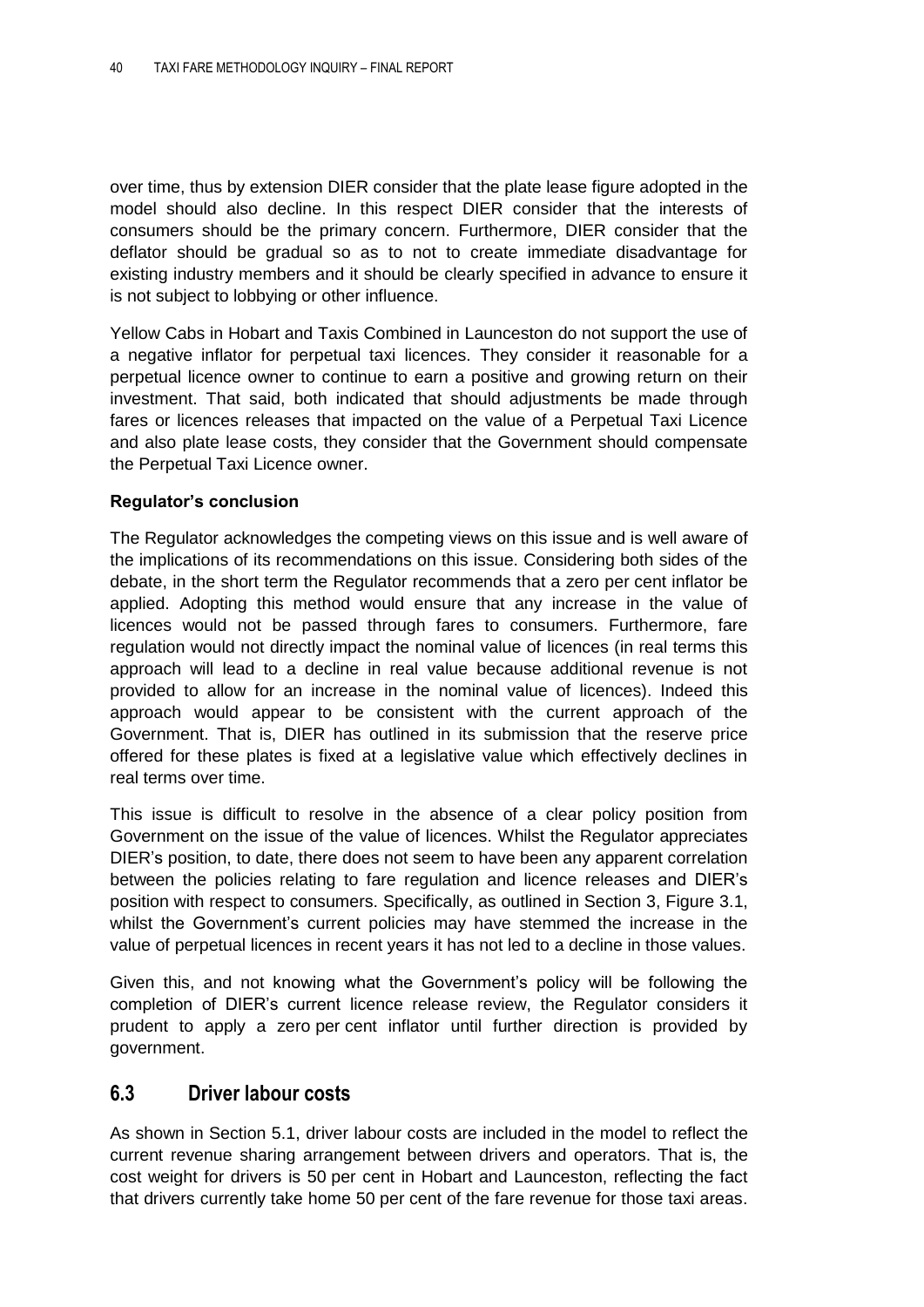This revenue split is an arrangement within the industry and is not subject to regulation.

The CIE note that "the current cost index presumes that the cost sharing arrangements will continue and that only measures operator costs. This effectively says that if there is a 10 per cent increase in operator costs, a 10 per cent increase in fares is required to cover operator costs, with drivers also benefitting."  $^{33}$ 

The CIE also notes that "We consider that it is not the role of the regulator to use fares to influence the share of revenues that goes to drivers, operators and other relevant services providers." <sup>34</sup>

Based on this logic, an independent measure is required to inflate labour costs in the model. The CIE has recommended that driver and operator labour costs be inflated by the increase in the ABS Wage Price Index for Tasmania (Public and Private). This has the effect of allowing for wages growth in the model to be similar to the Tasmanian average.

In addition, it removes the mechanical circularity between the total level of the Cost Index and weight to be applied to driver labour costs. As discussed above, under the current model any increase in operator costs also leads to a commensurate increase in fares and effectively driver costs, through the revenue sharing arrangement. If this were maintained in the new model through maintaining the 50 per cent weight, then further increases in operator costs would lead to increases in driver costs and providing a continued double impact on fares. The only difference is that the impact would be more explicitly visible.

With more regular reviews and the inclusion of lease plate costs, in future any negative impacts from fuel price and plate lease cost falls will lead to a double negative impact on fares, through the link to drivers costs. This is because, to maintain the 50 per cent weight, a deflator (or reduced level of inflator) would need to be applied to the driver labour cost weight. Similar to above this impact would occur independent of general wages of workers. Using the independent measure of WPI removes this circularity.

The regulatory decision will also be independent of any driver operator revenue sharing arranging. These arrangements can continue to be negotiated within the industry. From the initial consultation it is understood that some operators are beginning to pass some of the costs onto drivers such as costs for workers compensation and cleaning. In addition, the driver revenue sharing arrangement is less in Burnie, Ulverstone and Devonport. Should these arrangements between regulatory periods change, the driver labour cost weights can be adjusted at the next cost weight review.

<sup>&</sup>lt;sup>33</sup> The CIE (2012) "Setting taxi fares in Tasmania: Final Report", p.72.

 $34$  Ibid p.72.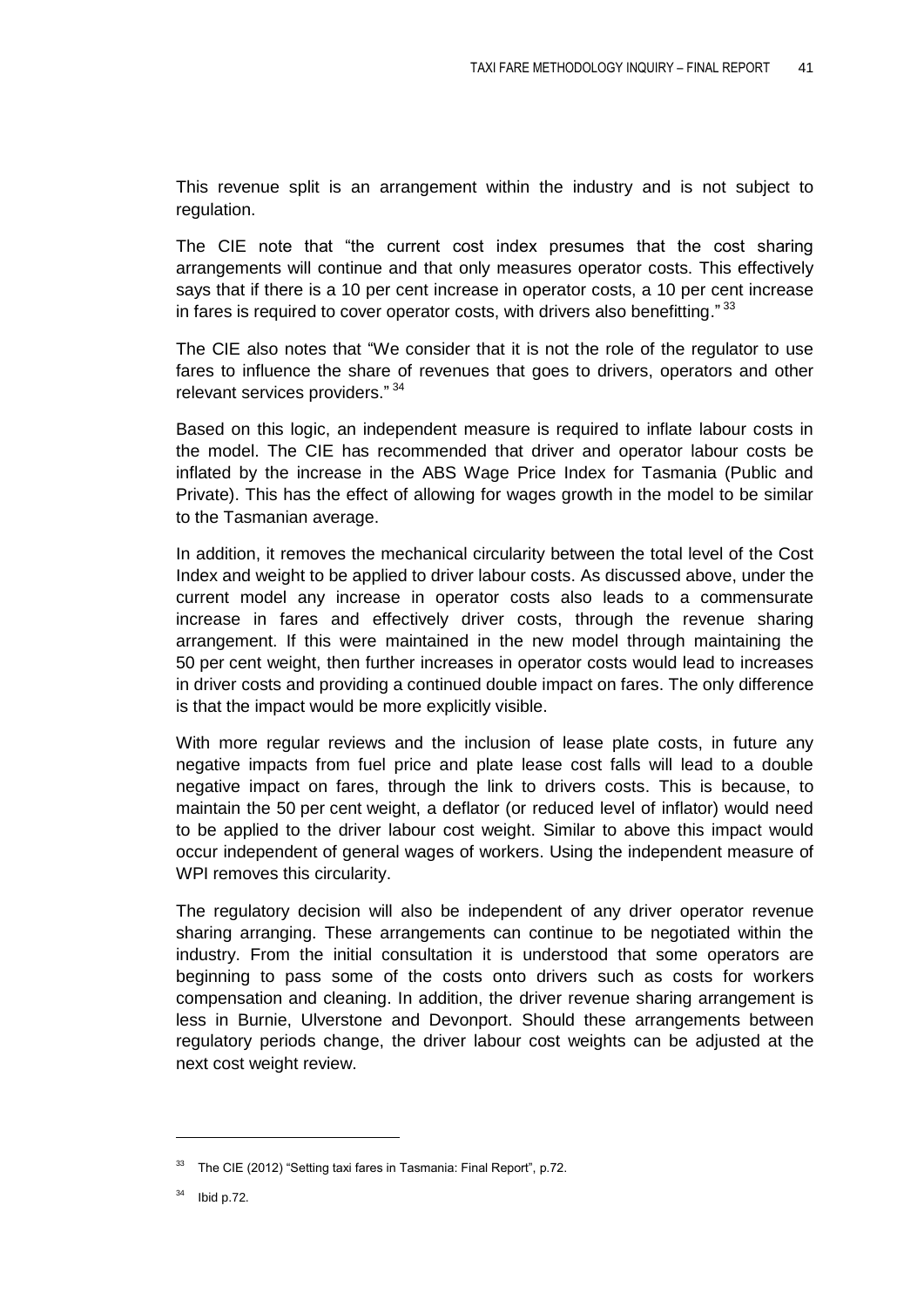#### **Consultation**

With respect to labour costs, the Regulator asked stakeholders for their opinion:

- should labour costs be inflated by the ABS Wage Price Index for Tasmania (Public and Private); and
- do stakeholders have a view on an alternative measure?

#### **Submissions**

Stakeholders were generally supportive of including labour costs in the model including the proposed inflation method. One stakeholder suggested that the use of Average Weekly Ordinary Time Earnings (AWOTE) may be another appropriate measure.

#### **Regulator's conclusion**

The Regulator considers the CIE's recommendation to adopt the ABS Wage Price Index for Tasmania (Public and Private) to be the most appropriate. The Regulator understands that Tasmanian AWOTE is based on a relatively small sample size and thus can be subject to large and unrepresentative fluctuations.

## <span id="page-51-0"></span>**6.4 Productivity**

The CIE also recommends including a productivity adjustment to encourage the taxi industry to be more efficient over time.

The CIE notes that the Cost Index approach is designed to measure a change in the cost of providing taxi services, based on changes in the price of inputs (including labour, capital and intermediate inputs). A Cost Index therefore assumes a fixed quantity of inputs, thus if the taxi industry improves productivity performance the Cost Index will overstate actual cost increases faced by the industry. Hence, applying a productivity adjustment to the cost increase measured by the Cost Index helps to simulate the outcomes that would be expected in an unregulated market with open entry. 35

The CIE notes that a productivity adjustment:

- provides a signal to market participants to improve performance; and
- ensure that some of the benefits of productivity gains are passed onto consumers.

<sup>35</sup> Ibid p.77.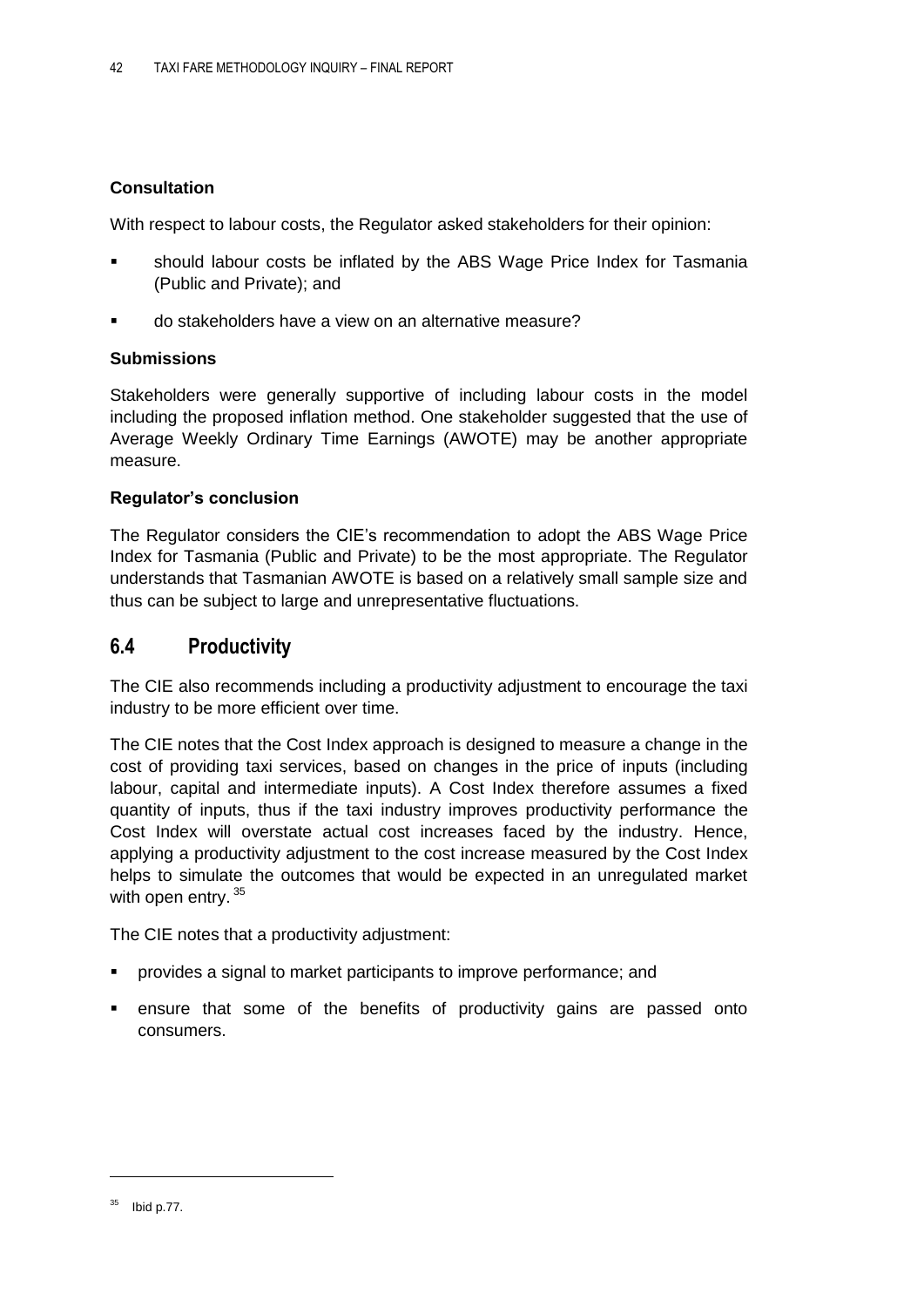Furthermore, the CIE notes that productivity improvements within the taxi industry should occur through:

- more efficient use of labour and capital this could be through more passengers per shift through better technology to link drivers to passengers or more demand, relative to the supply of taxis; or
- more efficient use of intermediate inputs this could include use of more efficient use of fuel, either through less running without a passenger or use of more fuel efficient vehicles.<sup>36</sup>

A productivity adjustment is currently applied when calculating the taxi fare increases in NSW and Victoria.

In terms of the practicalities of applying a productivity adjustment, the CIE, in their final report, consider the measure of productivity adjustment to use, the length of time for calculating this measure and what to apply it to specifically. The CIE recommends that:

- a productivity adjustment should be applied to the cost increase estimated by the Cost Index;
- the productivity adjustment should be based on average economy wide productivity growth over the past ten years;
- **EXECT** if this is less than zero, that no productivity adjustment should be applied; and
- the productivity adjustment should be based on either a gross output or gross value-added measures of multi-factor productivity (and appropriately applied as outlined in the CIE's final report).<sup>37</sup>

With respect to productivity, the Regulator asked stakeholders for their opinion:

- about applying a productivity adjustment to the outcomes of the taxi cost index;
- if stakeholders have any views concerning the mechanics of the productivity adjustment recommended by the CIE above; and
- if stakeholders have evidence to suggest that productivity growth within the taxi industry is faster or slower than the economy wide average?

#### **Submissions**

Stakeholders considered it reasonable to apply a productivity adjustment to the cost index in determining fares.

<sup>36</sup> Ibid p.77.

 $37$  See Ibid p.79.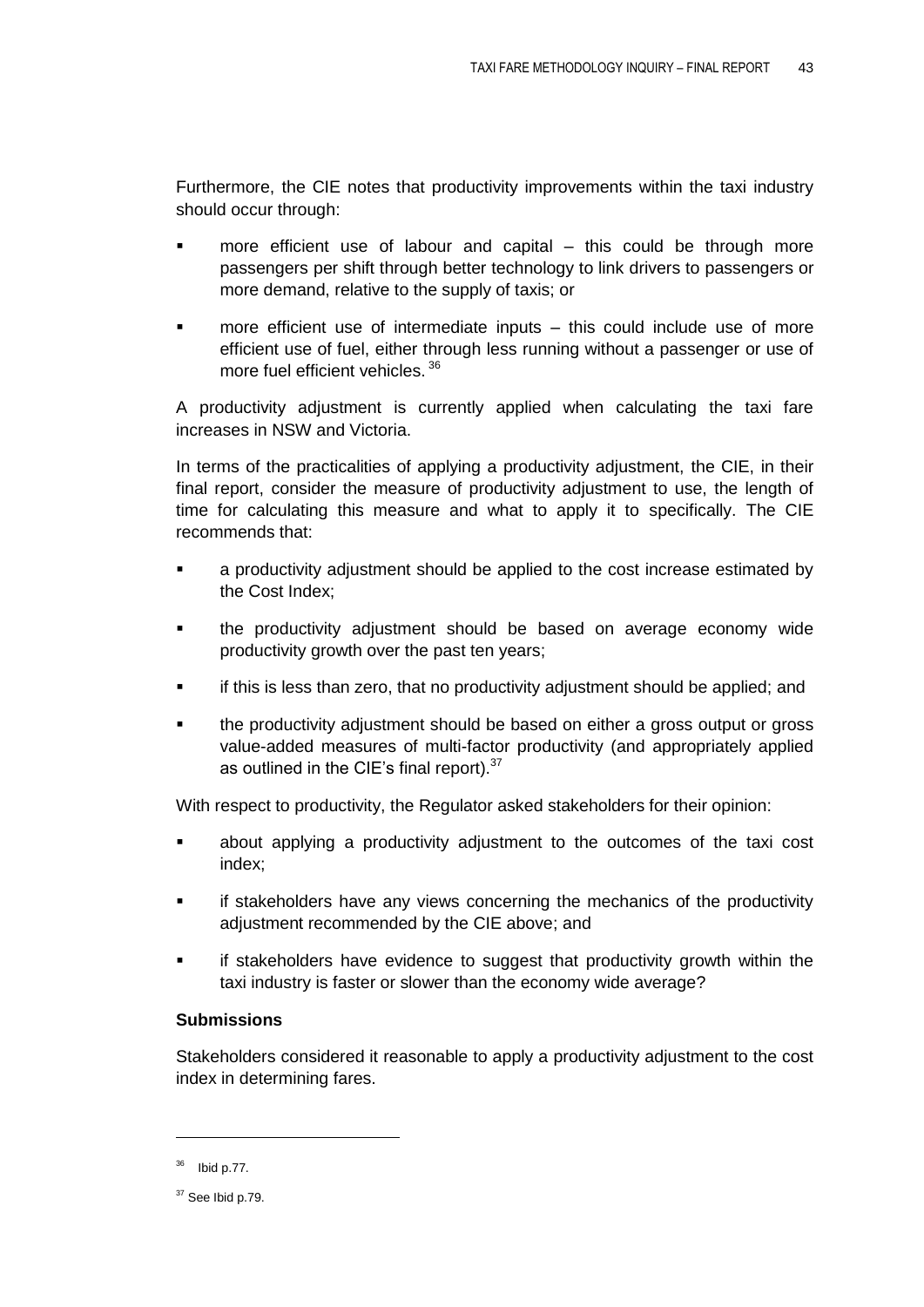With regards to the level of productivity adjustment to apply, one stakeholder considered that the industry may experience slower productivity growth than the economy wide average. DIER on the other hand considered that perhaps the taxi industry in Tasmania could experience faster productivity growth as they contend it is less regulated than taxi industries in other jurisdictions. DIER point to technology such as smart phone applications which allow passengers to locate taxis more efficiently. DIER considers that there is less regulatory restriction in Tasmania compared to other states to adopt this technology.

#### **Regulator's conclusion**

The Regulator recommends that the CIE's proposal for a productivity adjustment be adopted. Specifically, the Regulator recommends the use of the gross output measure of multi-factor productivity applied to the entire cost model due to its simplicity in application (over the gross value added method), average over a 10 year period. The Regulator considers that there is insufficient evidence to suggest whether the Tasmanian taxi industry could achieve more or less productivity growth compared to the economy wide average.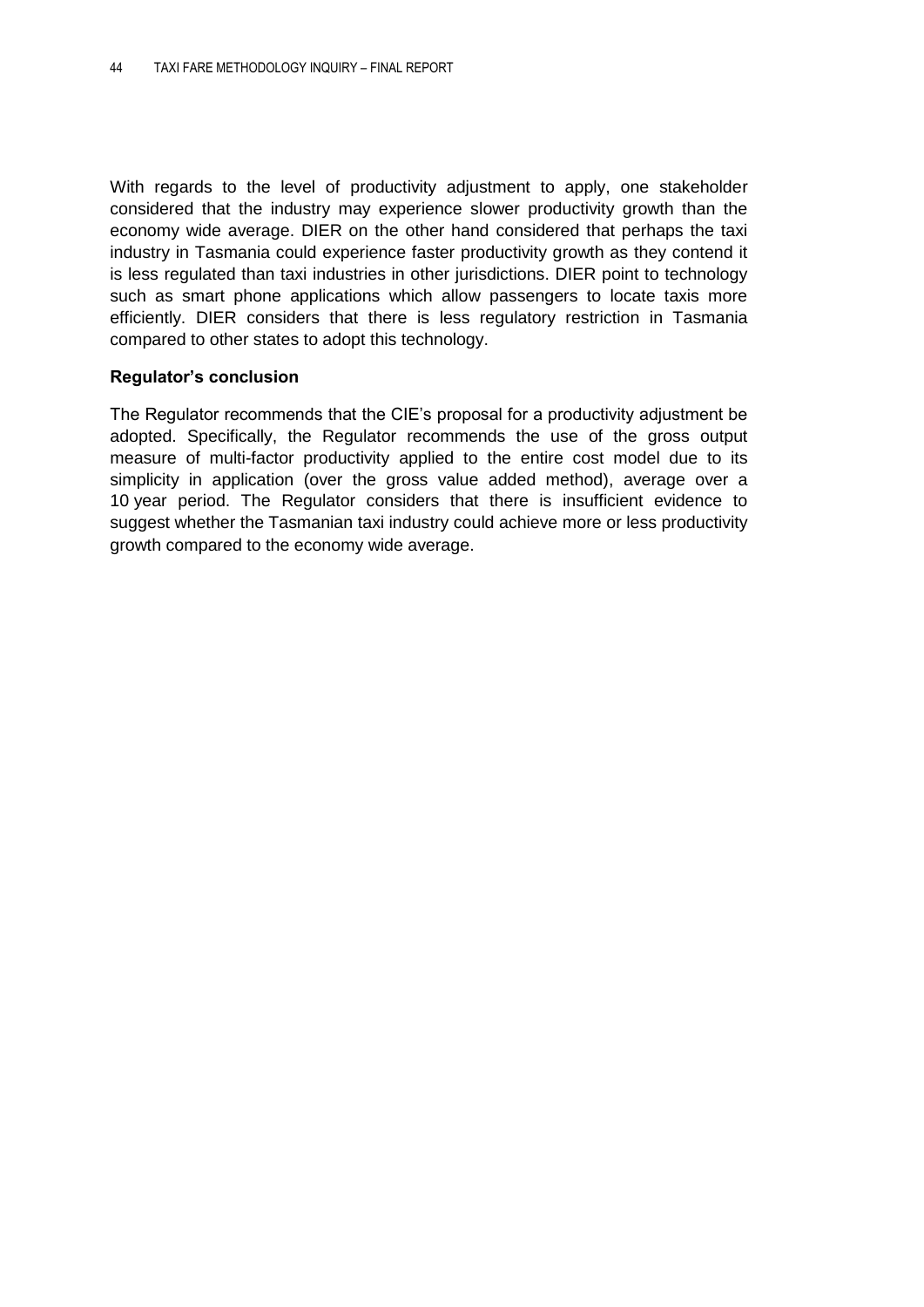# <span id="page-54-0"></span>**7 FARE SETTING PROCESS**

The CIE makes a number of recommendations aimed at improving the regulatory process. These recommendations acknowledge the current lack of a clear, transparent and regular process for setting fares in Tasmania. These are outlined below.

## <span id="page-54-1"></span>**7.1 Initiation of reviews**

The CIE notes that, at present, fare reviews are initiated by industry, largely due to concerns over rising costs, particularly fuel costs. Through the initial consultation, stakeholders noted that without a defined and regular process the industry may be experiencing higher costs for some time until a fare increase is approved.

The CIE notes the following three options for initiating future fare reviews:

- **EXED** maintain the current process of industry approaching the government when cost rises are significant;
- a price setting agency undertake periodic reviews (e.g. annually); or
- an industry group submits a proposal for a specific price increase, either at regular intervals or on an ad hoc basis.

Given that there is no single organisation representing the taxi industry in Tasmania and interstate, periodic reviews initiated by government are the common approach used in other jurisdictions to set fares in the taxi industry. Individuals / organisations within the industry are generally free to provide submissions as part of the review process.

#### **Consultation**

The Regulator asked stakeholders if they agreed with the CIE's recommendation that reviews should be initiated periodically by a price setting agency.

#### **Submissions**

All stakeholders indicated a preference for periodic reviews to occur.

#### **Regulator's conclusion**

The Regulator recommends that a price setting agency undertake periodic reviews that provide certainty to all stakeholders to when fares will be reviewed and adjusted.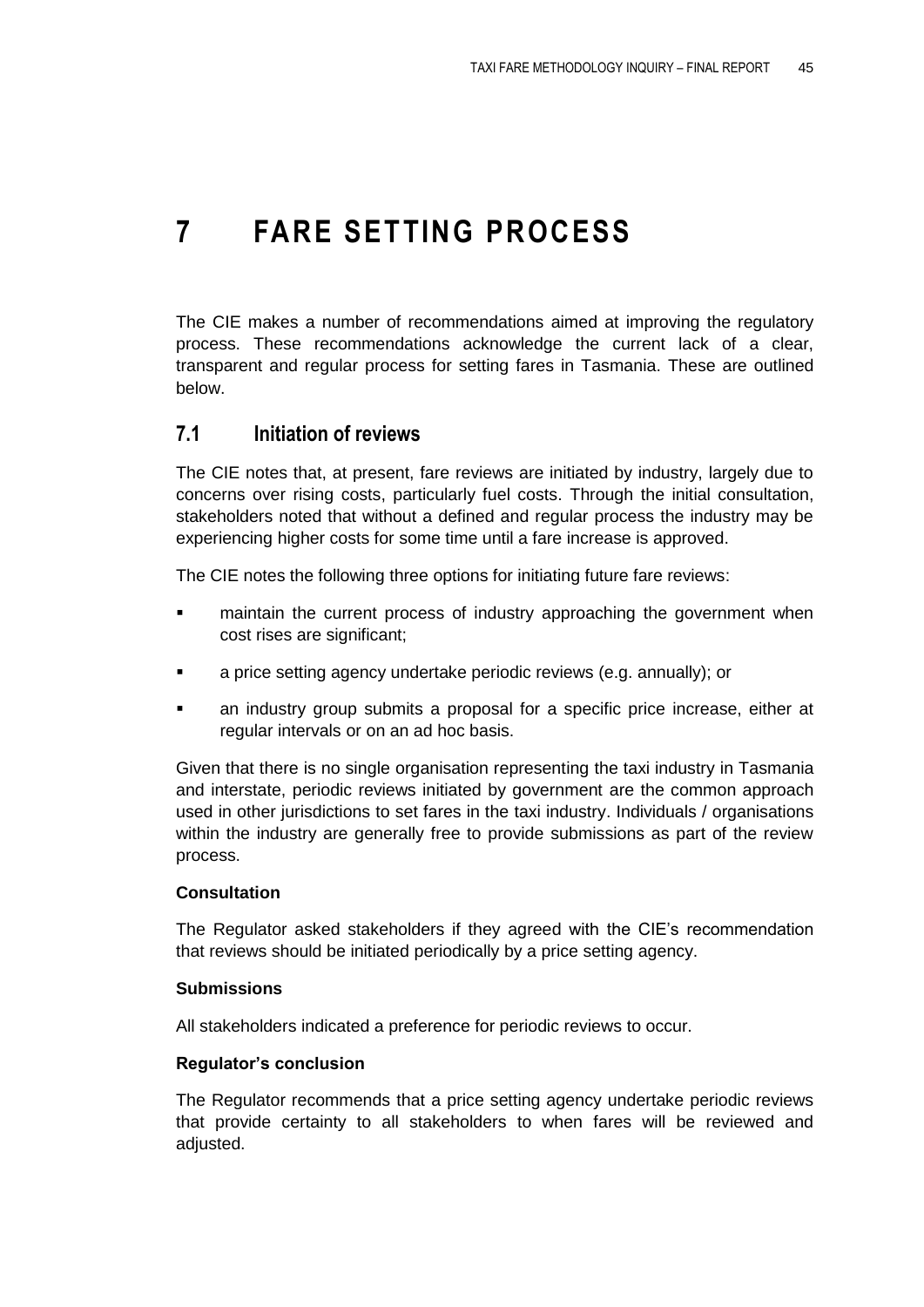## <span id="page-55-0"></span>**7.2 Length of regulatory period**

The appropriate length of a regulatory period may depend on the nature of the industry that is being regulated. That is:

- a longer regulatory period creates a predictable operating environment for industry and increases price certainty for consumers. Longer regulatory periods create greater incentives for efficiency given that the regulated business is able to retain any achieved cost savings until the following review period (above any productivity adjustments imposed by the Regulator); or
- a shorter regulatory period may be favoured where this can better balance risks between regulated businesses and consumers. This may be necessary if data used to implement the regulatory review is variable and subject to large forecasting errors.

The CIE notes that, under its recommendations, prices would be adjusted annually through the Taxi Cost Index which may better reflect interim costs when compared to other industries.<sup>38</sup> This means that there would be less risk of mismatches with industry cost and fare changes.

Given this, the CIE recommends a major review every four years in which the cost weights are re-examined with fares adjusted mechanically on an annual basis by the cost index.

## **Consultation**

The Regulator asked stakeholders if they agreed with the CIE's recommendation that a major review should be conducted every four years with fares adjusted mechanically by the cost index each year?

#### **Submissions**

All stakeholders supported the proposal to adjust fares mechanically by the cost index each year. Furthermore, all stakeholders agreed with undertaking major reviews every four years with the exception of DIER.

In its submission, DIER, note that the taxi industry has been subject to slow but continual progress through multiple rounds of consultation. DIER is concerned about the impact of "consultation fatigue". Given this, DIER considers that five year intervals for major reviews may be more appropriate, similar to the regulation of Metro Tasmania.

#### **Regulator's conclusion**

The Regulator recommends adopting the CIE's recommendations as they are with major reviews every four years and fares adjusted annually by the cost index. Whilst the Regulator appreciates DIER's concerns about consultation fatigue for the

 $38$  The CIE (2012) "Setting taxi fares in Tasmania: Final Report", p.92.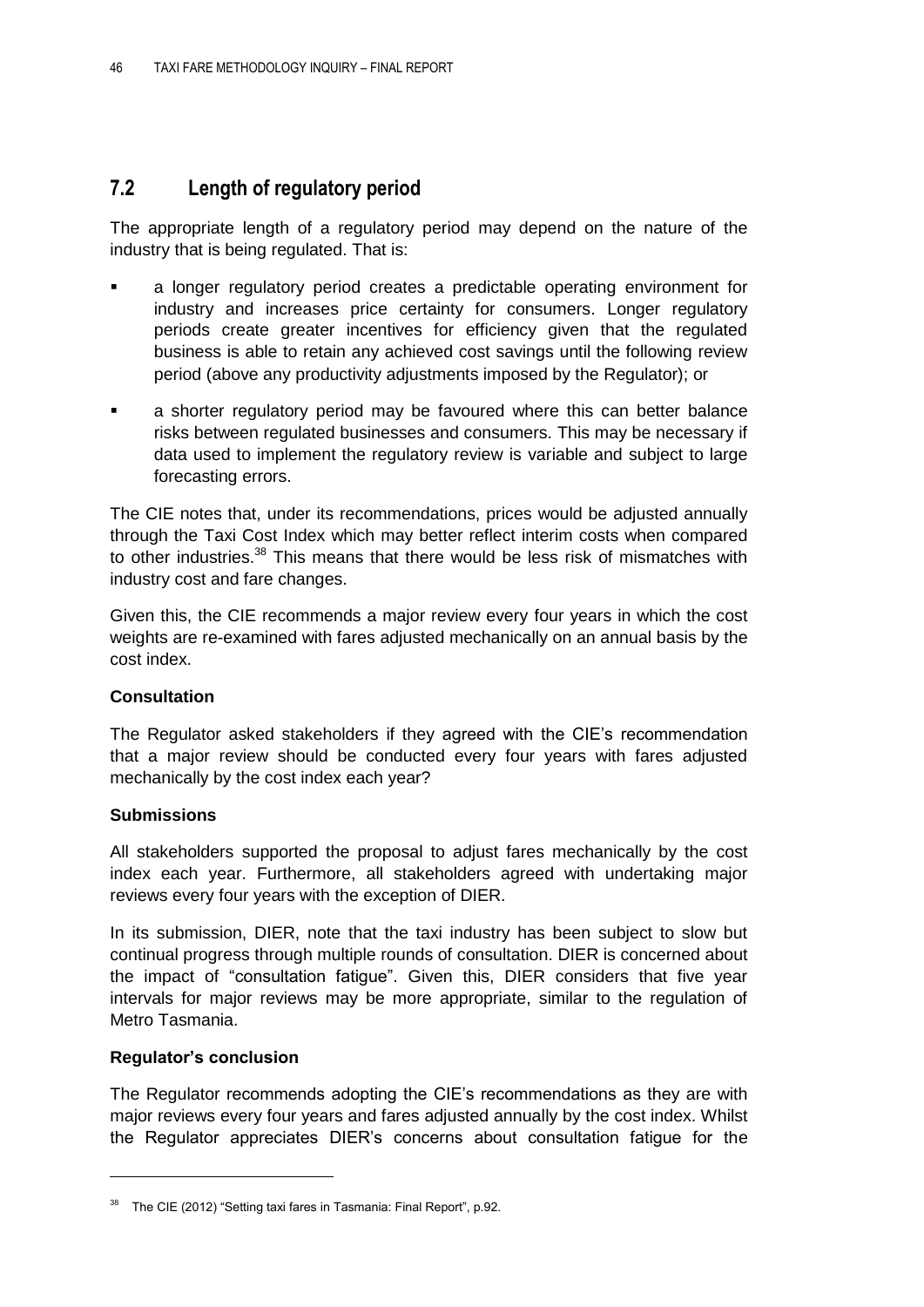industry, the Regulator considers if the recommended process is adopted, this would be a substantial change from the current process. Given this, the Regulator considers a shorter-time frame may be more appropriate to consider the impact of the changed process earlier and to make any necessary adjustments as required. The Regulator also notes that of the submissions it received, industry participants appeared comfortable with the proposed process and timeframe.

## <span id="page-56-0"></span>**7.3 Triggers and pass throughs**

Within the suggested four year regulatory period there may be major changes in costs that would suggest that prices should be revisited. These changes could lead to a new major review or pass-through of additional costs into prices without considering other items.

The Australian Energy Regulator (AER) has proposed circumstances in which an event should lead to a reopening of the regulatory process.<sup>39</sup> Under these conditions, prices would be reconsidered where:

- **the regulated entity is materially affected by the event;**
- the event was beyond the regulated entity's control;
- **the event was not contemplated at the time the revenue control decision was** made; and
- the benefits of revoking the control decision outweigh the detriment to the regulated entity's customers from revoking the control decision.

That said, the CIE notes that "There is potential for trigger mechanisms to introduce bias into regulatory decisions, given that a regulatory process is usually only re-opened at the request of industry". $40$  To some extent, this may have been occurring within Tasmania over the past 10 years with fare increases occurring when fuel prices rise, there hasn't been any corresponding fare decreases when fuel prices have fallen.

The CIE note that these impacts "...can be minimised where the regulator can monitor events and by imposing a materiality threshold on events."<sup>41</sup>

There are three potential changes that may lead to a pass through or an interim review of the taxi cost model. These include:

 substantial changes in fuel costs — because these would be incorporated into the cost index with a time lag there may be a need for interim price changes. The NSW pricing regulator, IPART, reviews fuel costs at six month intervals;

 $\overline{a}$ 

<sup>39</sup> Australian Energy Regulator (2012) "Pass-throughs and revenue-cap re-openers: Position paper" December.

 $40$  Ibid.

<sup>&</sup>lt;sup>41</sup> The CIE (2012) "Setting taxi fares in Tasmania: Final Report", p.92.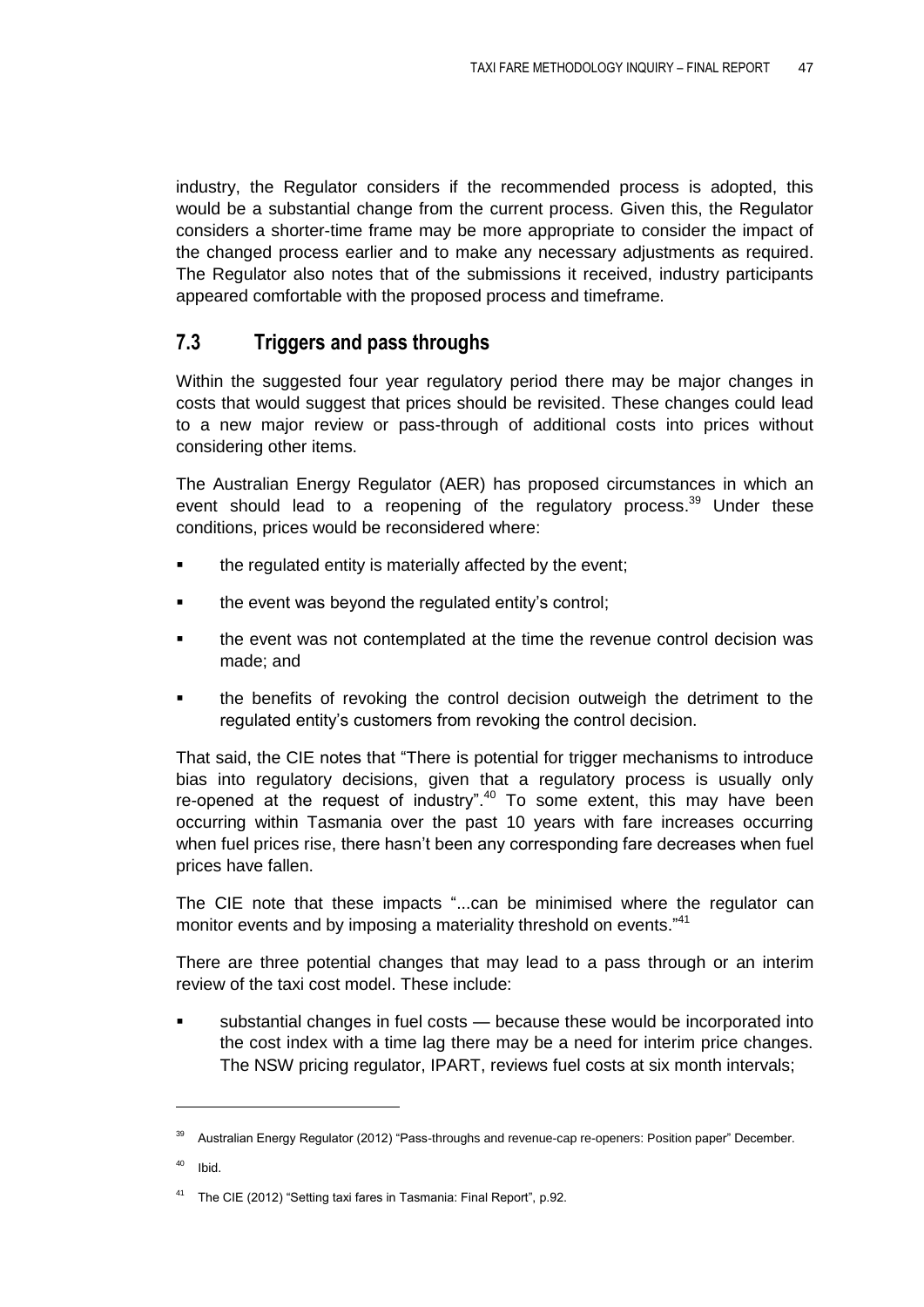- changes in regulatory arrangements, such as vehicle specifications; and
- changes in taxation arrangements, such as a change in the level of GST. In most instances, this type of change is known and can be incorporated into earlier pricing determinations. This would involve a straight forward adjustment to the cost index  $42$

The CIE has recommended that major costs resulting in a greater than a one per cent change in total costs that are not captured by the taxi cost index (such as regulatory and tax changes) should be passed through to taxi fares. The Regulator understands that changing meters to reflect changes in fares is a relatively costly exercise. Given this, a one per cent threshold may be a material threshold where the taxi industry may receive the benefits of a fare increase relative to the cost of changing meters within review periods.

The CIE considers that the administrative costs of reviewing fuel costs at six monthly intervals would outweigh the benefits of doing so in Tasmania. Under this approach, whilst industry may be at risk of facing fuel price spikes between fare increases, industry would also receive the benefits if fuel prices fall below the specified level within the taxi cost index. Furthermore, fuel prices and prices of other items within the cost index, would be adjusted on an annual basis which would be more regular than the current process.

However, through the initial consultation it is understood that some stakeholders may welcome more regular reviews of fuel prices. If fuel prices were monitored six-monthly, a threshold would need to be considered for changing fares. IPART currently monitors LPG fuel costs on a six-monthly basis and makes a recommendation on new maximum fares when LPG costs have changed by more than 20 per cent.<sup>43</sup> Following this review, fares may rise or fall depending on the outcome of the fuel price review.

## **Consultation**

With regards to triggers and pass-throughs, the Regulator consulted on the following matters:

- do stakeholders agree with the CIE's recommendations on triggers and pass throughs;
- **•** what is a material threshold for allowing for cost pass throughs during review periods, considering the cost of changing meters;
- would stakeholders like to see six monthly reviews of fuel prices; and
- if so, considering that the fuel weight in the proposed cost index is around 12 per cent (which means that fuel price rises contribution to overall cost

 $\overline{a}$ 

 $42$  Ibid p.93.

<sup>&</sup>lt;sup>43</sup> IPART (2012) "2012 Review of taxi fares in NSW – Final report". June 2012.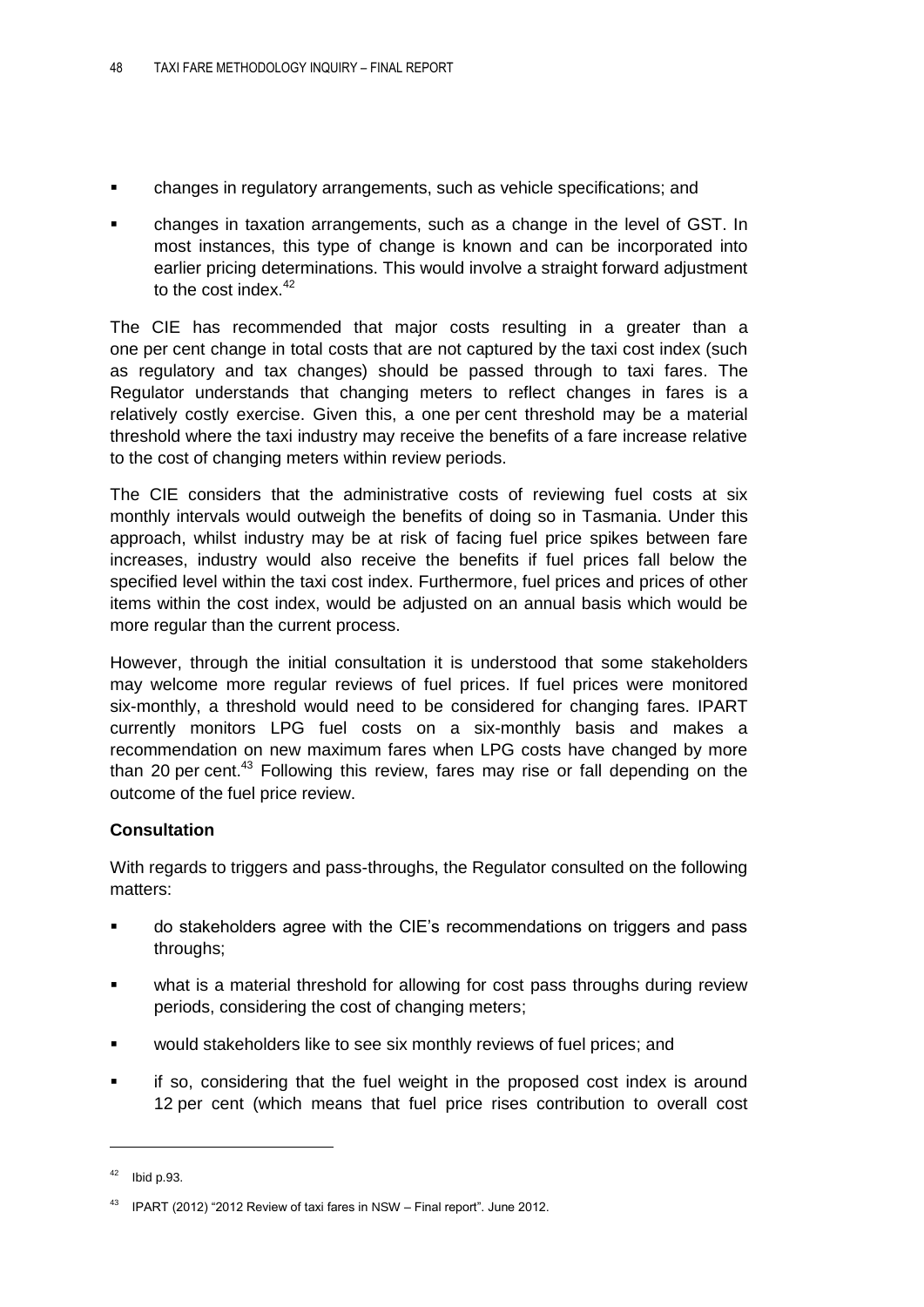increases is 12 per cent multiplied by the fuel price rise) what would be the threshold for a material change to fuel prices?

#### **Submissions**

All stakeholders supported the CIE's recommendations with respect to triggers and pass throughs.

Furthermore, all stakeholders supported six-monthly reviews of fuel prices.

With respect to the quantum of a change in fuel prices that would be considered material, stakeholders' comments ranged from one per cent to three per cent.

#### **Regulator's conclusion**

The Regulator agrees with the CIE's recommendations for triggers and pass-throughs but also considers that six-monthly monitoring of fuel prices is warranted. The Regulator considers that fuel cost changes should only occur for extraordinary events. Given this, the Regulator considers that fuel cost changes that lead to an overall cost change of more than three per cent should be considered for fare adjustments at six-monthly fuel reviews. If this were to occur, the Regulator considers that the movement in other cost items should also be taken into account in deciding whether to pass cost increases through to fares or to conduct an interim review of costs.

## <span id="page-58-0"></span>**7.4 Consultation during reviews**

The CIE's final report contains recommendations with respect to the method and timing of consultation during any future taxi fare setting reviews. In particular, the CIE notes that the consultation process should be proportionate to the issues being addressed.

The CIE therefore recommends undertaking detailed consultation at each major review (every four years) following the consultation models adopted in NSW and Victoria. This involves the following steps:

- an issues paper is released informing stakeholders of the release of the terms of reference, the proposed approach to the review and timelines;
- **Example 1** call for written submissions on the issues paper:
- the holding of a public forum with key stakeholders:
- release of a draft report that summarises the findings and responds to submissions on the issues paper and issues raised at the public forum;
- call for written submissions on the draft report; and
- release of a final report considering all relevant data and submissions.

Additionally, given that the CIE propose the use of the mechanical formula to determine fare increases annually within the regulatory period, it does not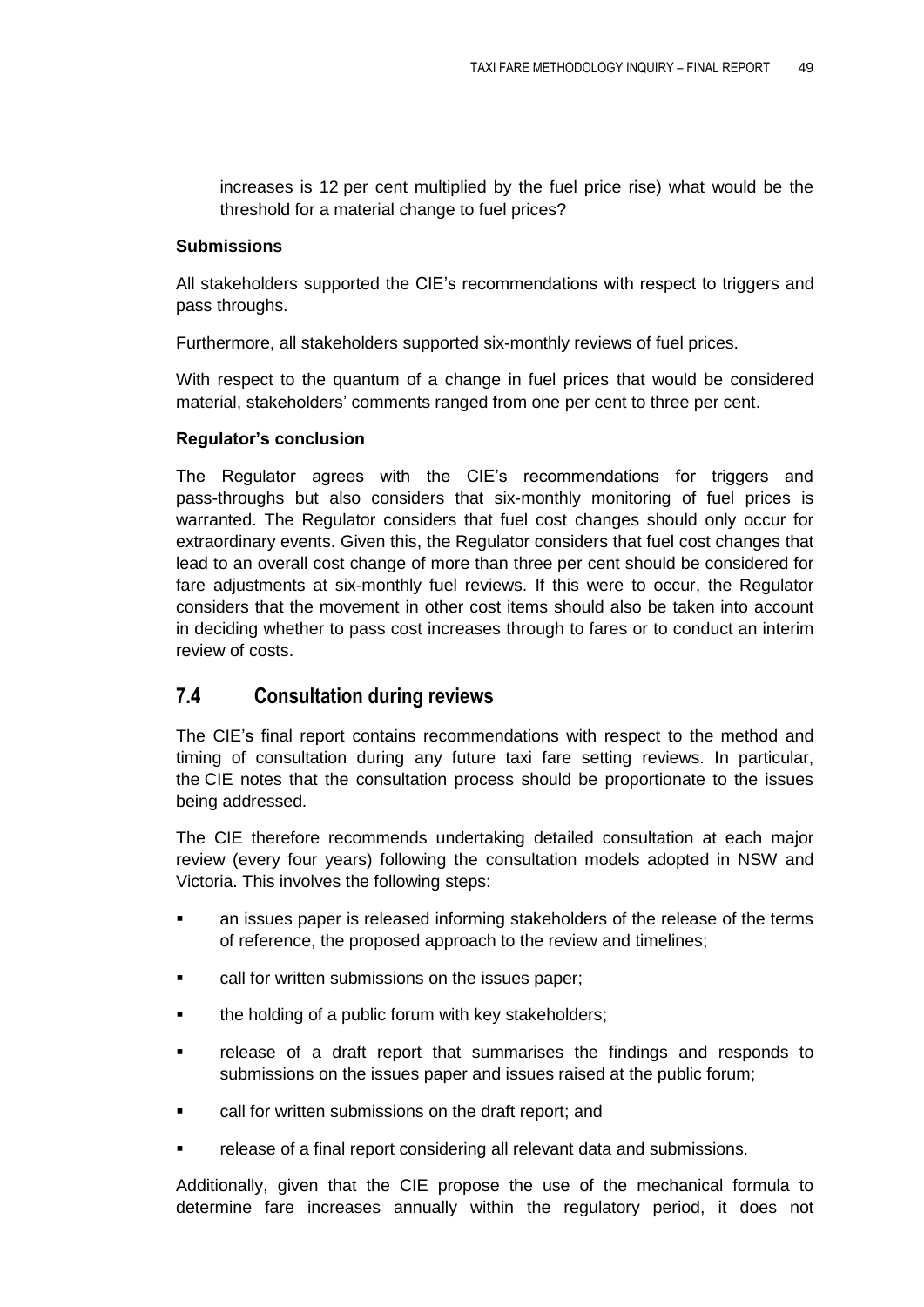recommend consultation be undertaken as part of the annual reset process. Given that fares would be set through the cost index and observed inflators, there would be limited scope for stakeholders and the Regulator to makes changes between major reviews. This is consistent with the Regulator's current approach for annual resets between major reviews for other regulated industries.

#### **Consultation**

With respect to consultation the Regulated asked stakeholders:

- how much consultation would stakeholders like during major reviews;
- do stakeholders agree with the CIE's recommendations on consultation;
- do stakeholders believe a shortened process, such as one round of written submission and a draft and final report would be sufficient;
- **do stakeholders want a public hearing; and**
- do stakeholders agree that consultation is unnecessary for annual reviews using the mechanical formula?

#### **Submissions**

The majority of stakeholders considered that two rounds of consultation during major reviews is appropriate but did not see public hearings as necessary.

DIER indicated in its submission that consultation can be problematical because the taxi industry in Tasmania does not have a single representative body and the industry does not respond readily to calls for submission.

All stakeholders considered that consultation is not required for annual reviews.

#### **Regulator's conclusion**

Based on the submissions provided, the Regulator recommends that:

- up to two rounds of consultation be undertaken during major reviews;
- public hearings not be held; and
- consultation not be undertaken during annual reviews when the mechanical formula is updated.

## <span id="page-59-0"></span>**7.5 Agency undertaking the review**

Taxi fare setting can be undertaken by a government department or by an independent pricing regulator. In NSW and Victoria, independent pricing regulators have historically undertaken the fare setting reviews and have provided recommendations to government. In other states and territories, including Tasmania, the task has been undertaken by the Department of Transport (DIER in Tasmania's case) or corresponding agency.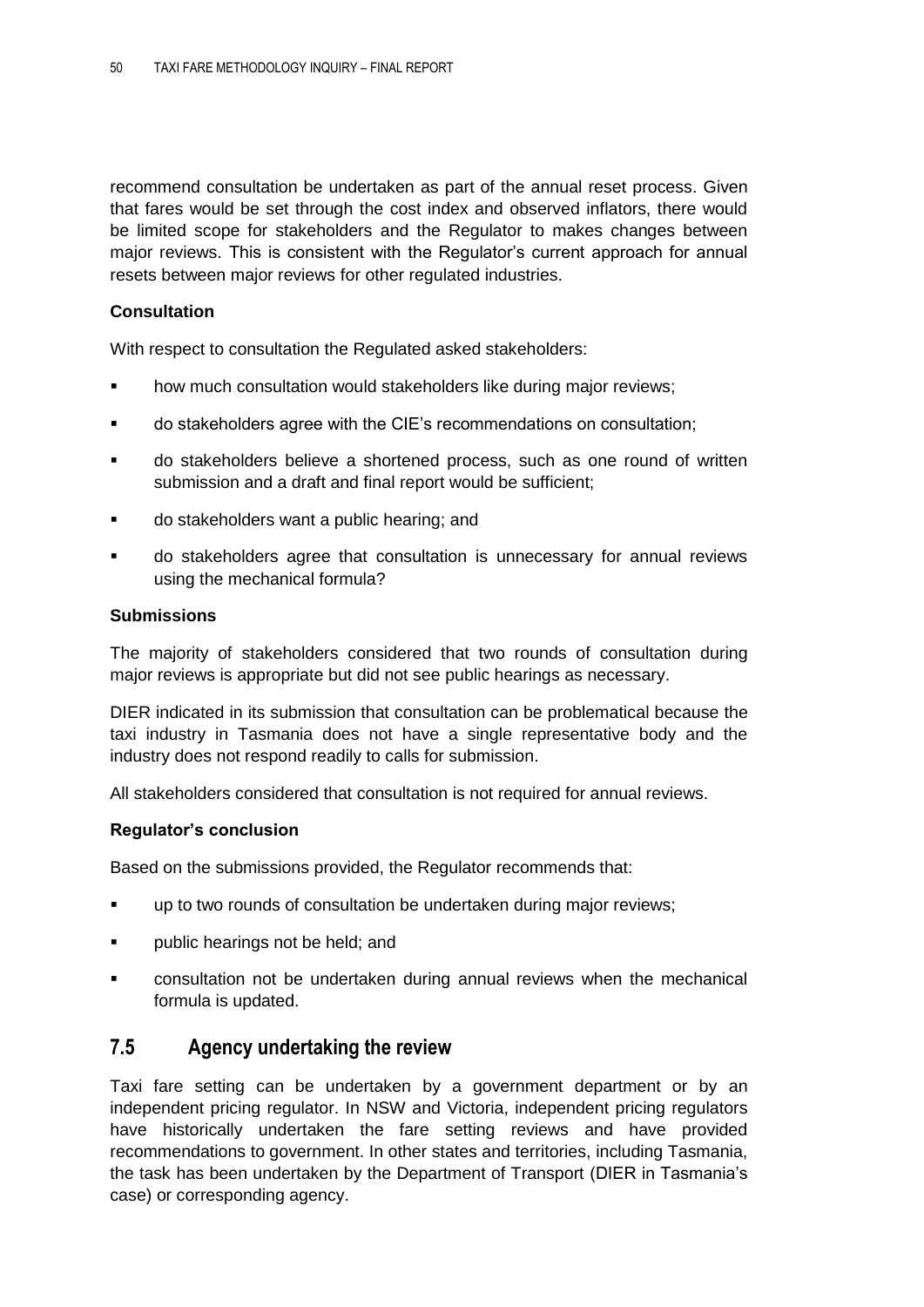The CIE note that it considers "that it is more important that the processes are transparent and allow for open consultation than that the review be done by a particular agency. However, the independent regulator may be better able to ensure that reviews occur in this way, because this is the common structure used for other pricing reviews. The transparency of arrangements used by government departments has traditionally been far lower than those used by independent regulators."

#### **Consultation**

The Regulator asked stakeholders who should undertake periodic reviews of taxi fare setting and indexation?

#### **Submissions**

All stakeholders considered that the Regulator should undertake the major four-yearly reviews and the majority of stakeholders considered the Regulator should also undertake the annual reviews. DIER considered that there is merit in the Regulator undertaking the major reviews but did not consider it necessary to have an independent body such as the Regulator conduct the annual indexation.

#### **Regulator's conclusion**

The Regulator notes that there appears to be support for an independent body undertaking all future taxi fare reviews, including major four-yearly reviews, annual indexation and six-monthly fuel monitoring.

The Regulator appreciates DIER's view that annual indexation may not necessarily need to be undertaken by the Regulator. However, the Regulator sees the value in all reviews remaining with the one body to ensure continuity of process and consolidation of corporate knowledge.

The Regulator considers that transparency and certainty with the fare setting process is crucial. The Regulator's processes are designed specifically for price regulation, including:

- requirements to undertake reviews as outlined in legislation;
- undertake consultation on those reviews; and
- provide public reports.

The Regulator considers that there is some merit in an independent body undertaking future reviews consistent with the current and past practice in NSW and Victoria.

## <span id="page-60-0"></span>**7.6 Funding future reviews**

Conducting any regulatory process naturally costs money to employ staff, engage consultants and to cover overheads and the like. The Regulator understands that, given that taxi fare reviews have been infrequent, funds required to undertake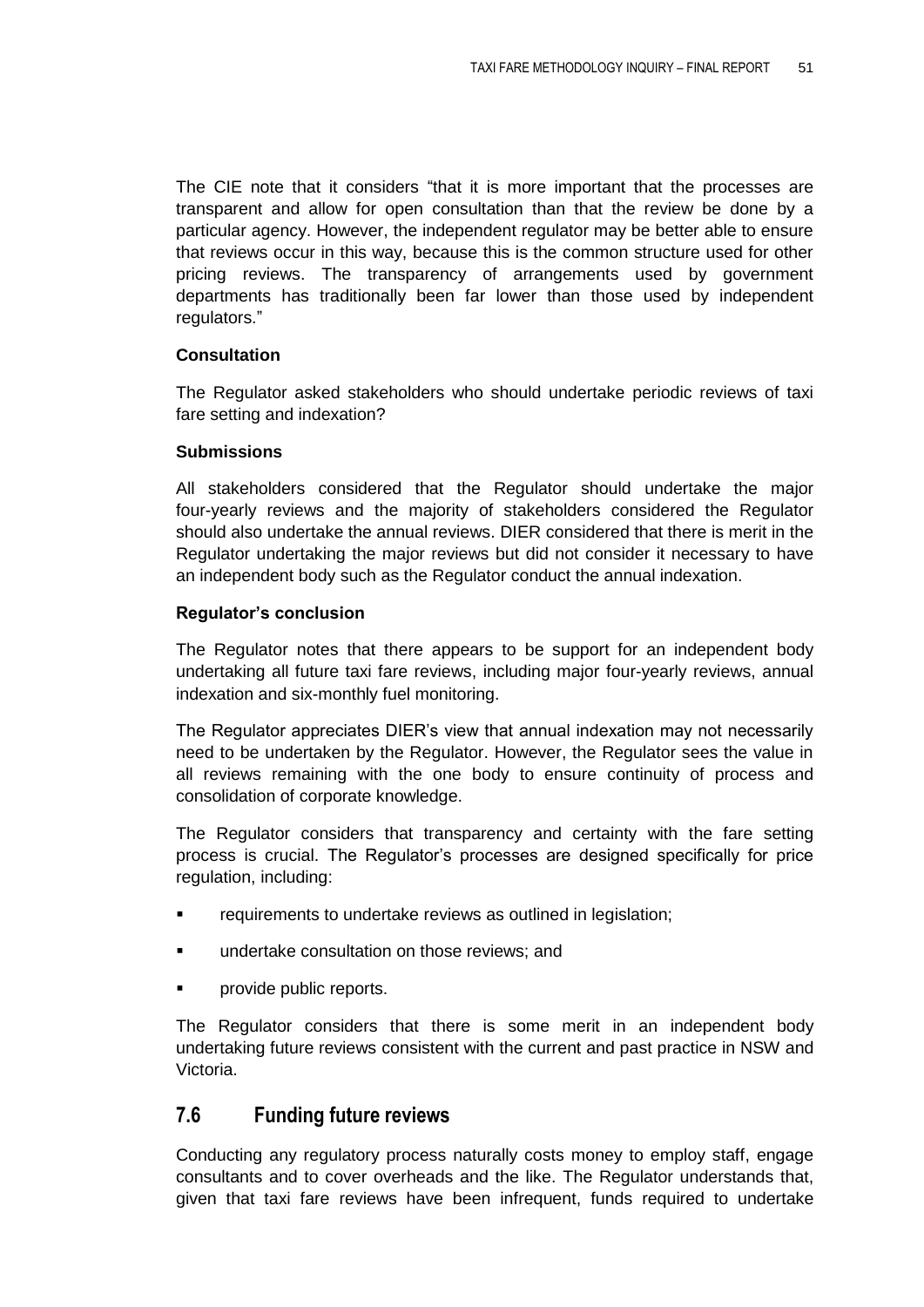reviews of the nature proposed in this Consultation Paper may not necessarily be available or easily obtainable.

The Regulator understands that DIER undertakes fare reviews and associated processes as required, using its ongoing core budget allocation. The Regulator also understands that, in order to fund this inaugural fares Inquiry by the Regulator, DIER has collected a portion of the annual licence fees that have been levied since 2009. The licence fees have been set specifically to recover a range of costs, including for this Inquiry.

The Regulator is currently funded directly by the industries that it regulates. That is, for each regulatory review and process that the Regulator undertakes, it is funded directly by the entities within that industry. Most closely related to the taxi industry is perhaps the Regulator's regulation of Metro and MAIB. The Regulator invoices these entities once every four or five years at the completion of its price review. These entities are then permitted to recover this cost through the prices they charge consumers.

The practice applied to fund this inaugural Inquiry by the Regulator is consistent with the approach described above. Therefore, one option is to for DIER to simply continue to levy annual licence charges to raise revenue directly from the taxi industry to fund the reviews. The annual fee would be adjusted based on the expected cost of the next review, and other factors such as the number of additional licences issued. This cost would then be included within the proposed taxi cost index to ensure that the cost is directly passed onto taxi passengers, as the Regulator understands has occurred since 2009 with DIER's own cost model.

#### **Consultation**

The Regulator asked stakeholder for their views on subject to the adoption of the review process recommended by the CIE, in funding future reviews, are stakeholders supportive of licence fees continuing to be levied (and potentially increased, as required) increased to fund those reviews?

#### **Submissions**

All stakeholders were comfortable with future reviews being funded through licence fee increases if necessary.

#### **Regulator's conclusion**

The Regulator recommends that the cost of all future reviews be funded through licence fees.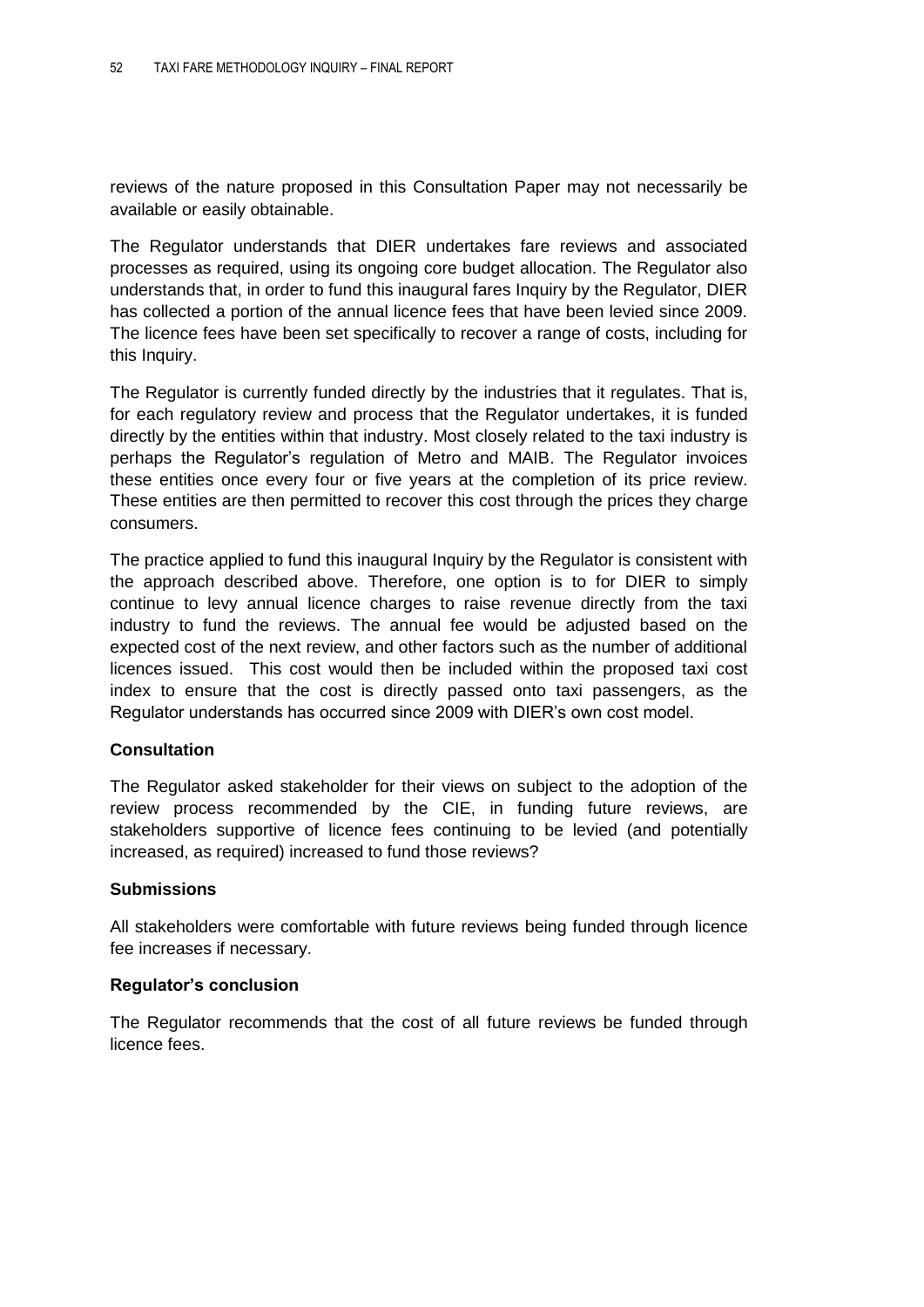# <span id="page-62-0"></span>**8 APPENDIX A: TERMS OF REFERENCE**

## *Economic Regulator Act 2009*

## **TAXI FARE METHODOLOGY INQUIRY TERMS OF REFERENCE**

The Tasmanian Economic Regulator is to conduct an inquiry under Part 5 of the *Economic Regulator Act 2009* and report to the Transport Commission on appropriate methodologies for setting and indexing taxi fares in Tasmania.

#### **Background**

The Transport Commission administers the *Taxi and Luxury Hire Car Industries Act 2008*. The Taxi and Luxury Hire Car Industries Act and the *Taxi Industry Regulations 2008* were developed after a comprehensive review of the previous legislation, which was undertaken during 2006 and 2007. Changes to the Taxi and Luxury Hire Car Industries Act made as a result include:

- a) clarification of the distinction between taxis and luxury hire cars;
- b) improved arrangements for wheelchair-accessible taxis (WATs), including increased availability of WAT licences; and
- c) cessation of the issue of perpetual taxi licences and introduction of new owner-operator taxi licences.

Under the Taxi and Luxury Hire Car Industries  $Act<sup>44</sup>$ , a taxi is a public passenger vehicle that is operating under a licence that authorises the vehicle to be hired on demand within, to or from the taxi area to which the licence relates:

- a) from a taxi zone (rank);
- b) by being hailed; or

c) by being booked or ordered.

Tasmania is divided into 24 taxi areas, which roughly correspond with the municipal boundaries. The Hobart taxi area comprises the majority of the Greater Hobart area and the Launceston taxi area overlaps with neighbouring taxi areas.

<sup>44</sup> In late 2011 Parliament passed amendments to the Taxi and Luxury Hire Car Industries Act that, among other things, change the definition of a taxi. The amendments are intended to commence in 2013 and will not have a bearing on this Inquiry.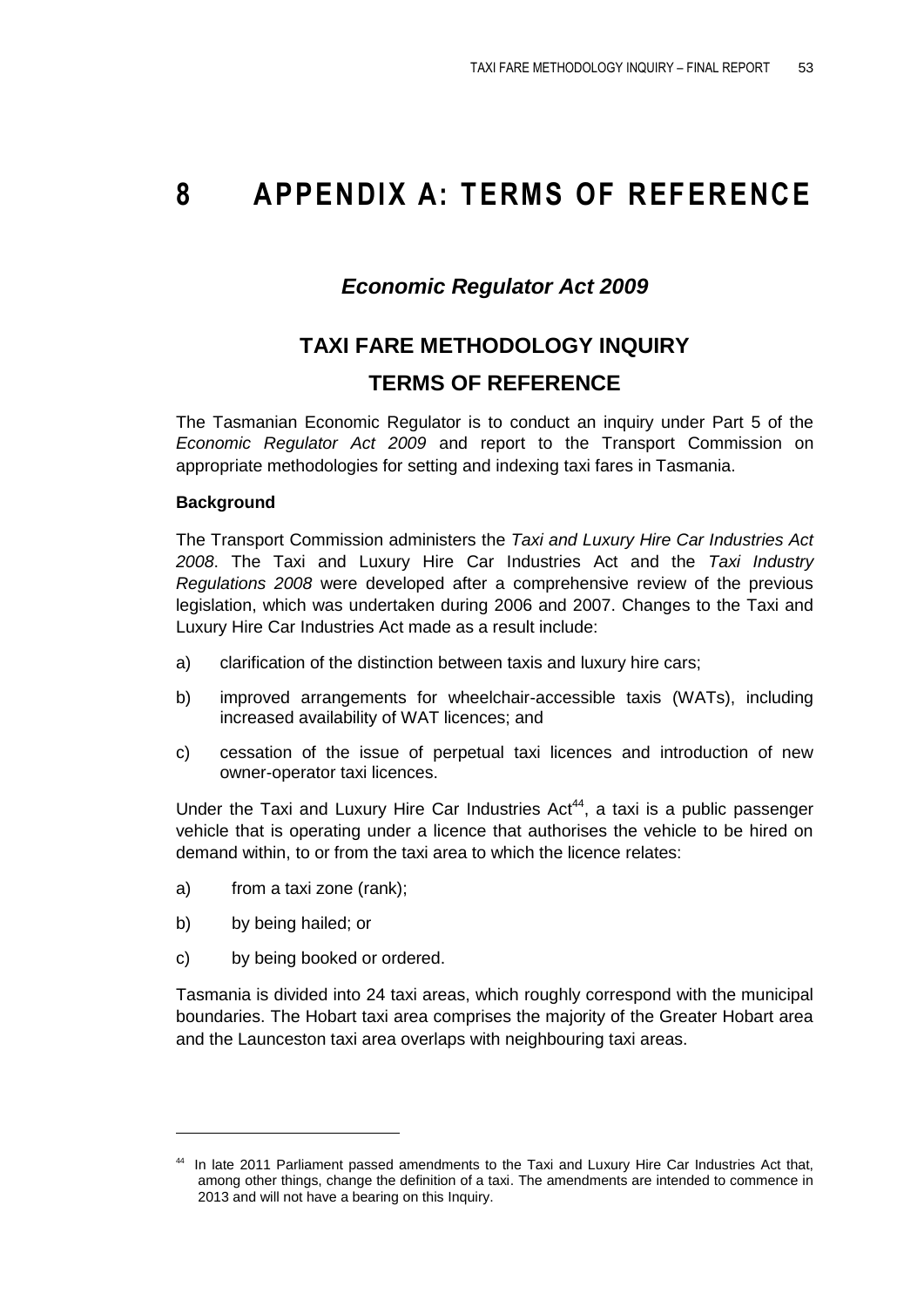There are four different types of taxi licences:

*A perpetual taxi licence* – which can be bought or sold on the open market and is owned by the licencee in perpetuity or until the licence is sold to another licencee. It can be leased or assigned. It cannot be cancelled. No new perpetual taxi licences are available from the Transport Commission.

*An owner-operator taxi licence* – which can only be held by the licencee and must be operated by the licencee. It can only be held by a natural person who is accredited to operate a taxi service and it cannot be leased or assigned. It can only be sold to a person who meets the criteria for the issue of a licence. It can be cancelled without compensation under certain circumstances, such as if the licence has been leased. The Commission must make available for issue limited numbers of new owner-operator licences each year in each taxi area. There is no requirement for these licences to be taken up.

*A wheelchair-accessible taxi (WAT) licence* – which operates with a wheelchairaccessible vehicle, but may also carry non wheelchair-reliant passengers. WATs have a higher fare structure when carrying wheelchair-reliant passengers, which is offset by the provision of higher taxi fare subsidies to these passengers. The WAT fare and subsidy arrangements are currently under review. WAT licences are available on application from the Transport Commission provided the applicant is accredited to provide a taxi service and has a vehicle that is compliant with the *Disability Standards for Accessible Public Transport 2002* and the requirements of the Act.

*A temporary taxi licence* – which may be issued to an accredited operator of a taxi service for a limited period. It has the same effect as an owner-operator taxi licence for the period it is in force and cannot be bought or sold on the open market.

Taxis must be fitted with an operating taxi roof sign and taximeter. Taxis operating in taxi areas close to metropolitan centres are required to be fitted with a security camera system.

Fares are regulated by a "standard fare" that cannot be exceeded. However, the actual charge for a hiring can be less than the standard fare (as shown on the taximeter) at the driver's discretion.

#### **Current fare setting arrangements**

A formal process does not currently exist for reviewing taxi fares in Tasmania. The Department of Infrastructure, Energy and Resources (DIER) maintains a taxi cost model, which was developed by DIER in conjunction with the taxi industry and has been used for a number of years. DIER periodically updates this model, generally at the request of the industry, to evaluate whether recent changes in operating costs could potentially justify a fare increase. DIER also monitors changes in the Consumer Price Index to inform this work.

Once an update of the taxi cost model is completed, DIER circulates a proposal for a fare increase (or for no increase) to the industry for comment. This proposal normally provides a comparison between the change in the cost model and the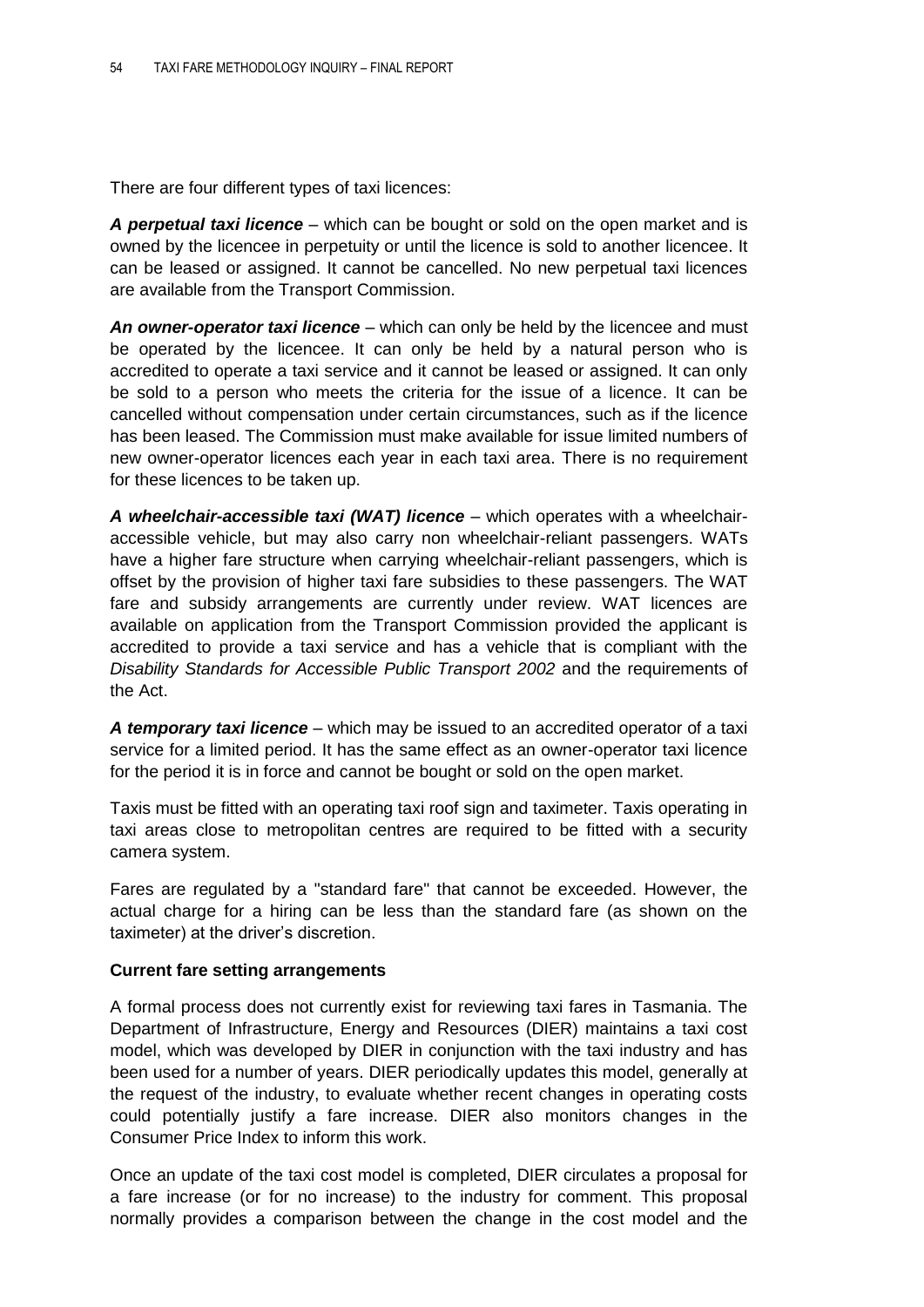change in the CPI since the last fare increase. Once industry comments have been received, DIER reviews its proposal and makes a recommendation to the Minister for Sustainable Transport in respect of a fare increase (or no increase). If the Minister approves a recommendation for an increase, this is given effect through amendments to the Taxi Industry Regulations.

#### **Scope of Inquiry**

As per section 44 of the TER Act, the Regulator is to inquire into and make recommendations on the most appropriate methodology for:

- 1. Setting maximum taxi fares in the Tasmanian taxi industry; and
- 2. Indexing taxi fares to ensure that, over time, fares reflect the actual cost increases facing the Tasmanian taxi industry.

In undertaking the inquiry, the Regulator is to consult with key stakeholders, industry and other persons it considers appropriate.

It is recognised that this consultation process will identify a number of issues that are already seen to be directly related to the setting of fares, in addition to a range of other issues which may also be advanced as having application to the setting and indexation of fares.

The Regulator, in undertaking the inquiry, is therefore to consider the following farerelated issues:

- methods for fare setting;
- the indexation of fares; and
- the relative weighting of fare related components,

together with any other matters relating to the setting and indexation of fares which may be raised during the course of the Inquiry.

The Regulator's Final Report should also recommend:

- the period over which fares are to be indexed (the indexation period); and
- the basis on which, and the process whereby, the methodology may be reviewed before the end of the indexation period eg. where there has been a material and unforeseen change in one or more of the components relevant to determining taxi fares (including defining the threshold for determining what is a material change).

Other than as noted above, in making its recommendations the Regulator is not required to consider the impact of its recommendations on stakeholders, as these are matters for the Transport Commission and the Government ie the Regulator's role is limited to providing advice on the most appropriate method of determining, and indexing, taxi fares.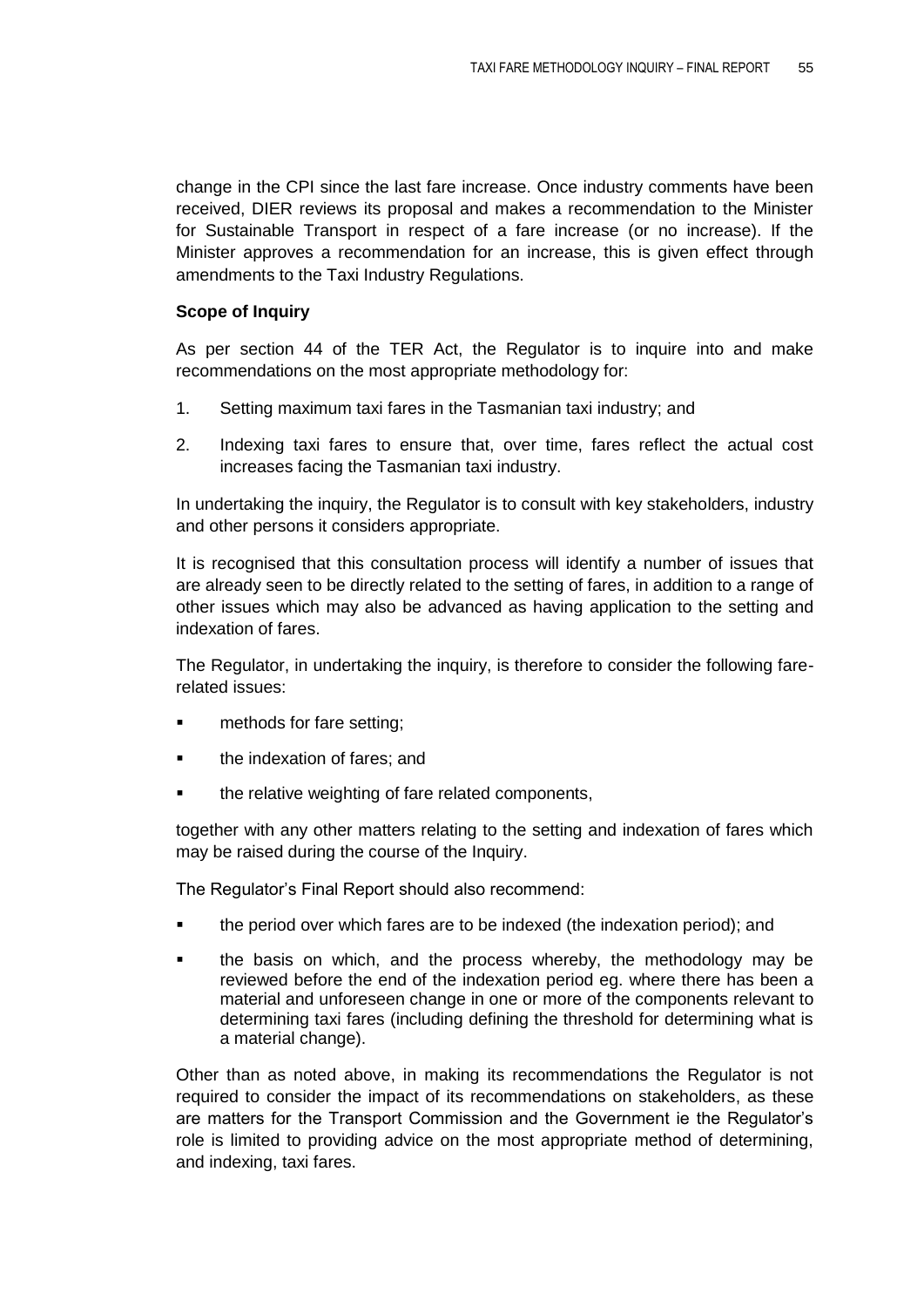#### **Inquiry methodology**

In accordance with section 45 of the Economic Regulator Act, the Regulator may conduct the Inquiry in such manner as it considers appropriate.

#### **Other reviews**

DIER is currently two conducting other reviews relating to taxi industry regulation, these being (i) WAT fares and subsidies; and (ii) the arrangements for the release of new taxi licences.

The WAT fare review is being undertaken in response to concerns that the higher fares charged to wheelchair-reliant people travelling in WATs are discriminatory, regardless of the mitigating effect of the higher fare subsidy paid to these passengers through the Government's Transport Access Scheme (TAS). DIER has consulted with people who use WATs, disability advocacy groups and WAT operators and drivers and is currently preparing a draft report and recommendations. While the quantum of WAT fares has been considered in this review, the main focus has been on the TAS subsidies provided to passengers.

The review of taxi licence release arrangements will enter a preliminary consultation phase in the near future. It will fulfil a commitment made by DIER at the time of the commencement of the Act in 2008 to review the new licensing arrangements after a suitable period of time. The taxi industry has expressed concern that the availability of new licences has had a significant effect on the earnings of existing operators and drivers. As a result, many industry participants would like to see the Government/Transport Commission stop releasing new taxi licences.

The outcomes from these two reviews are not expected to impact directly on the taxi fare inquiry.

#### **Date of Completion**

The Tasmanian Economic Regulator is to provide a Final Report to the Transport Commission, the Minister for Sustainable Transport and the Minister for Finance by 14 December 2012 (subsequently amended to 31 May 2013).

#### **Liability for the Costs of this Inquiry**

In accordance with section 44(4) of the Economic Regulator Act, the Transport Commission is liable to pay the costs of this inquiry.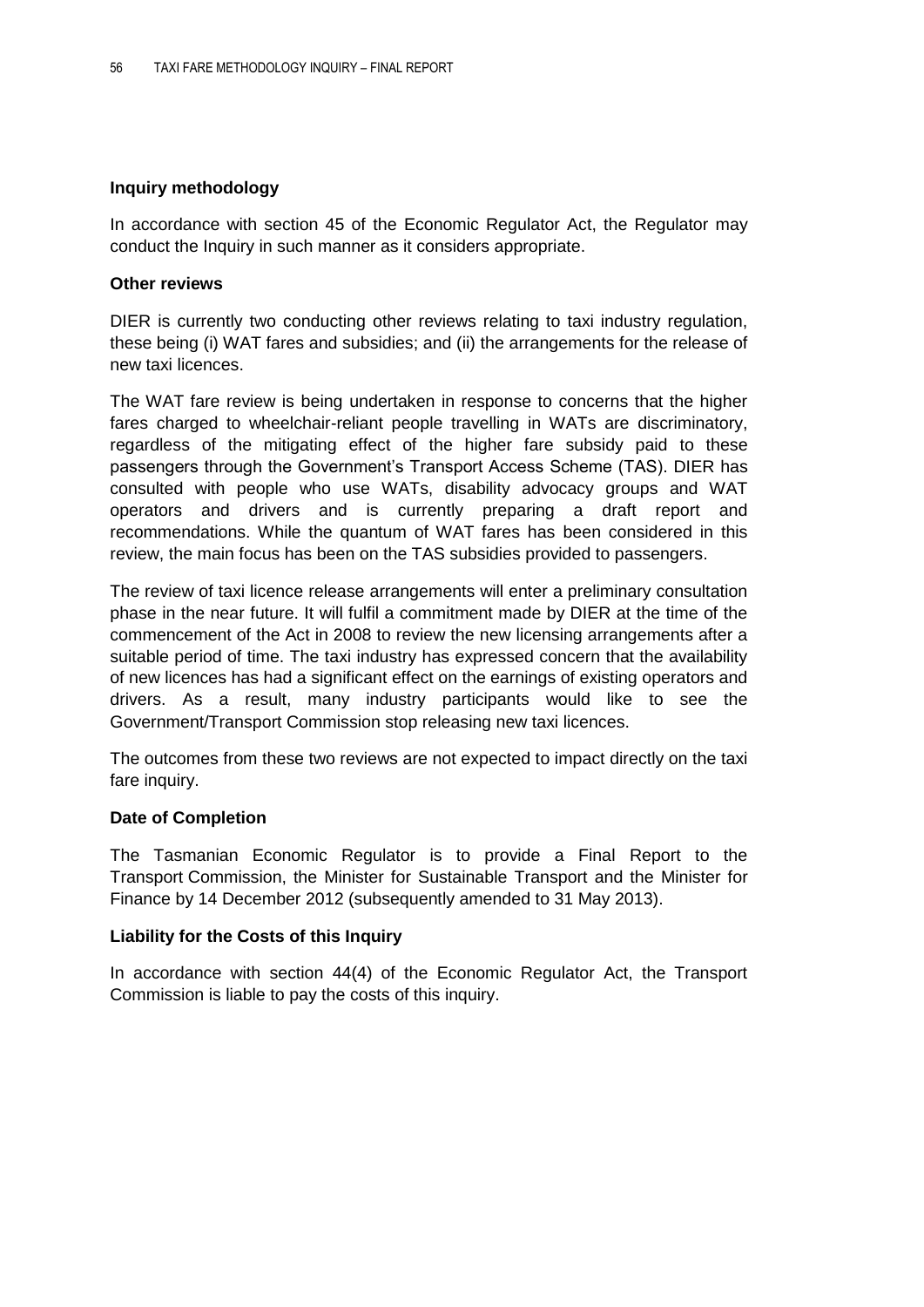<span id="page-66-0"></span>**9 APPENDIX B: TREATMENT OF PLATE LEASE COSTS IN VICTORIA AND NSW**

This appendix outlines the current proposals being discussed in both NSW and Victoria aimed at reducing the value of lease plates and their impact on fares.

## <span id="page-66-1"></span>**9.1 Treatment in NSW**

IPART is recently undertook a review of annual licences for Sydney on behalf of the NSW Department of Transport.

In its issues paper, IPART considered what might be classed as an unreasonable impact on existing licence holders. IPART noted that "We intend to compare licence owners' annual returns on licences with returns on other classes of financial assets (such as government bonds, property and shares) to see whether that may give us some guidance on 'normal' returns, and thus on 'reasonable' impacts."<sup>45</sup> In its issues paper IPART noted that:

- annual yields to licence holders from leasing a licence have been fairly stable at around 7.5 to 8 per cent per annum for the last ten years (the CIE estimate that the current return is approximately 7.8 per cent in Tasmania based on information collected from industry stakeholders); and
- total annual returns from leasing (lease plate revenue and capital growth) a licence have been around 12 to 14 per cent per annum and have been higher and more stable than returns offered by Australian shares.

In its draft report, IPART recommended increasing licence releases such that "income from perpetual licences could fall by 10 per cent."<sup>46</sup> This was also set "in the context of a possible reduction in licence lease costs of around 25 per cent over the next 5 years".<sup>47</sup> IPART also notes that "We think that an initial reduction in licence lease costs of 10 per cent provides an appropriate balance between improved affordability for operators and reduced income for licence owners".<sup>48</sup> In its final report, IPART changed the mix of its recommended licence releases, however the overall impact on licence lease costs was expected to be the same.<sup>49</sup>

<sup>&</sup>lt;sup>45</sup> IPART (2012) "Annual Taxi Licence Release for Sydney 2013/14 - Issues Paper", p.32.

 $46$  IPART (2012) "Annual Taxi Licence Release for Sydney 2013/14 – Draft Report", p.44.

 $47$  Ibid, p. 44.

 $48$  Ibid, p.4.

 $49$  See IPART (2013) "Annual Taxi Licence Release for Sydney 2013/14 – Final Report". Section 5.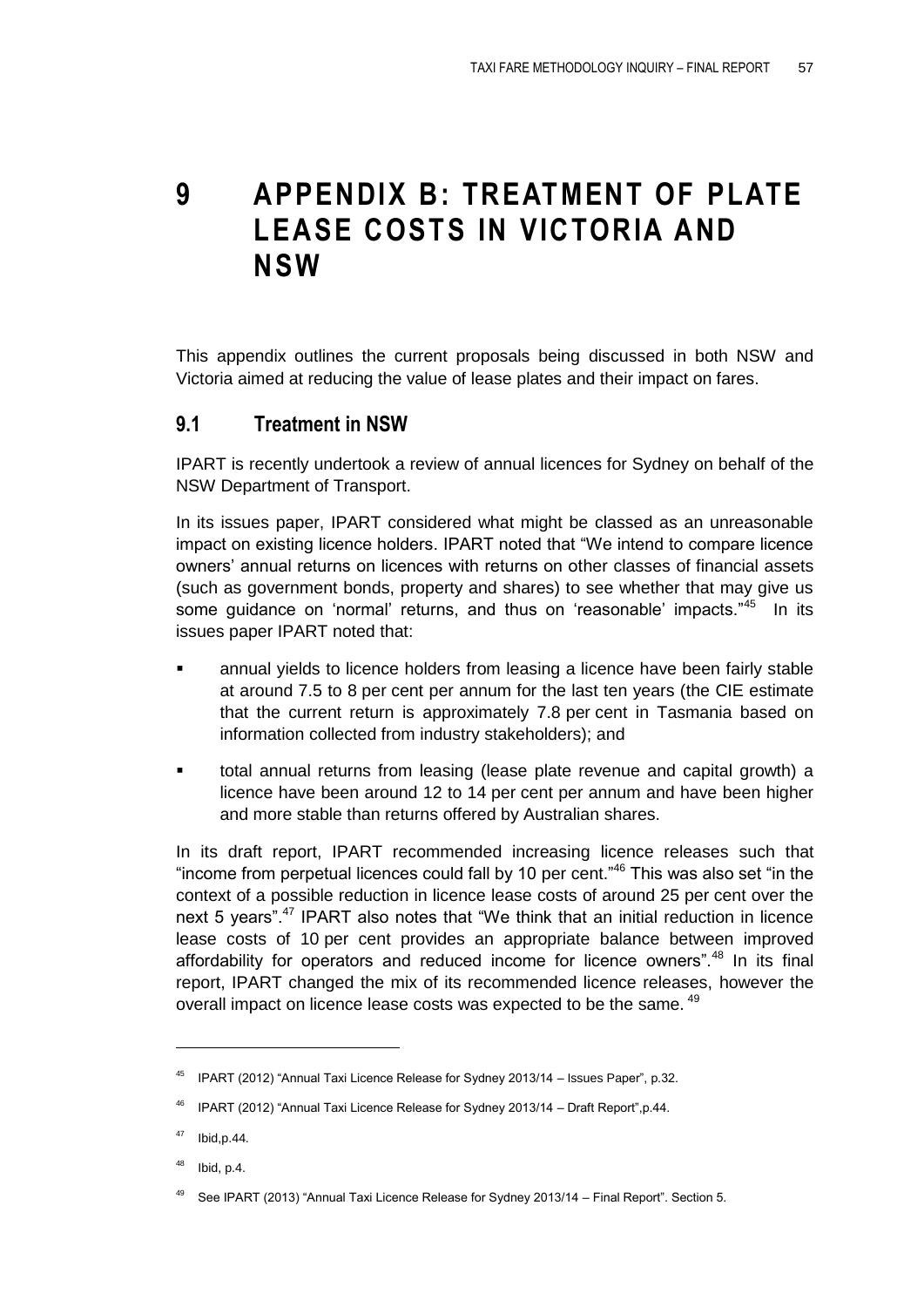In the short term this would not impact on fares directly, rather it is aimed to address waiting times in NSW and to induce more taxi trips from "latent demand". Latent demand may be defined as demand for taxi trips that is not met due to higher than optimal waiting times and higher fares.<sup>50</sup>

In terms of fares IPART noted that it would look more closely at fare issues when it conducts its 2013 fare review. Specifically, "Last year we set the licence lease cost inflator to zero, but we would like to reconsider this and other issues in our fare review, to ensure that the objective of downward pressure on fares is met". <sup>51</sup>

It is apparent that the NSW Government has not endorsed the recommendations of IPART's licence review. Most notably, whilst IPART recommended the release of an additional 225 unrestricted licences in 2013-14 the NSW Government plans to release only  $65.52$  This is slightly less than the number recommended by IPART to replace licences to be handed back or not renewed.<sup>53</sup> However, the NSW Government does plan to release an additional 280 peak available licences, which is 50 more than recommended by IPART which would appear to partly offset the reduction in unrestricted licences. That said, it is likely that the net impact would not have the same impact on licences values as IPART had intended.

Subsequent to this, IPART have recently released its draft report for its "2013 Review of taxi fares in NSW". IPART has recommended that taxi fares be reduced by one per cent from July 2013. Rather than use its Taxi Cost Index and deflate lease plates by a specified amount, IPART has used a broader market model of the Taxi Industry in Sydney to determine its recommendation and analyse the impact on stakeholders. This new taxi model was developed for IPART's licence release review, which IPART has used to consider the impact from the increase in the number of licences released and its fare recommendation. IPART considered that its Taxi Cost Index method was not achieving it aims and considered that the interaction of licence releases and fares need to be taken into account. <sup>54</sup> IPART consider that the one per cent reduction in fares (along with recommended changes to fare structure) will lead to a reduction in licence lease costs of approximately six per cent.<sup>55</sup>

## <span id="page-67-0"></span>**9.2 Treatment in Victoria**

In Victoria taxi fares were last reviewed in 2008 by the Essential Service Commission (ESC). In the 2008 review lease plates (known as assignment fees in Victoria) were included in the taxi cost model based on their value between 2000

 $\overline{a}$ 

 $50$  IPART (2012) "Annual Taxi Licence Release for Sydney 2013/14 - Issues Paper", p.2.

IPART (2012) "Annual Taxi Licence Release for Sydney 2013/14 - Draft Report", p.46.

<sup>52</sup> Se[e http://www.transport.nsw.gov.au/taxi-licence-release](http://www.transport.nsw.gov.au/taxi-licence-release)

<sup>53</sup> IPART (2012) "Annual Taxi Licence Release for Sydney 2013/14 - Final Report", p.1.

<sup>&</sup>lt;sup>54</sup> IPART (2013) "2013 Review of Taxi Fares in NSW - Draft Report", p.2.

 $55$  Ibid p.3.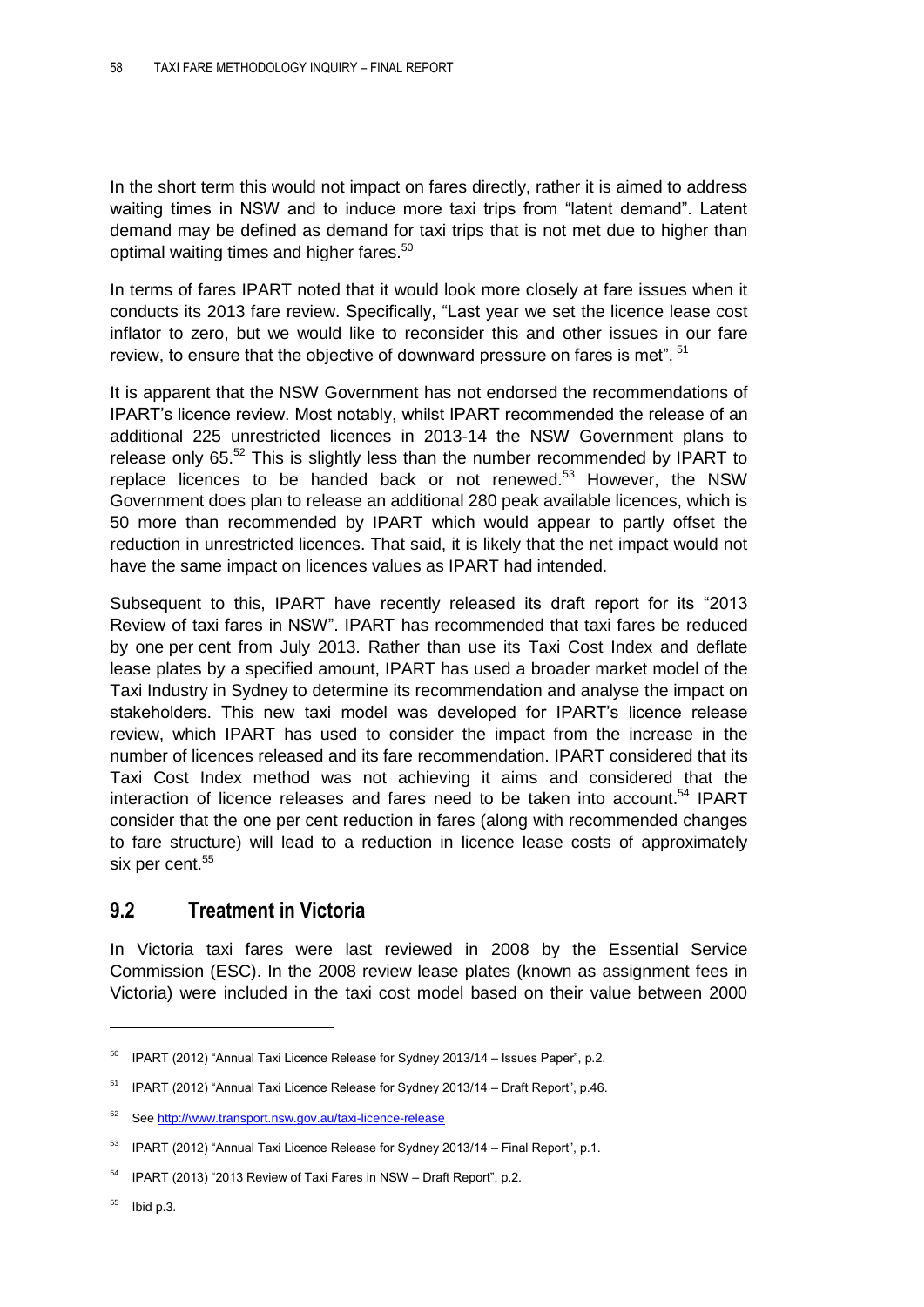and 2004. <sup>56</sup> This was in the context of determining fare adequacy, hence a lower than market price was used. The weight used in the model was subsequently recommended to inflate by CPI to retain its value in nominal terms. The Commission noted that "a base level assignment fee is included and indexed by CPI to ensure that the other cost items are not overrepresented"<sup>57</sup>.

The recent Victorian Taxi Inquiry gave particular attention to the value of lease plates in Victoria and considered the impact of its recommendations on lease plate owners and consumers. The inquiry considered the view of stakeholders particularly those that had purchased lease plates as an investment or viewed it as similar to their superannuation. The inquiry outlined its views that taxi licences are not an investment like a house because there is no physical aspect to them (unlike the land the house is built on). The value of taxi licences, similar to houses, is derived from their scarcity. However taxi licences are scarce due to limited government releases of those licences <sup>58</sup>

The Inquiry recommended releasing additional licences and reducing the reserve price of licence releases such that annual income from licence plates would fall to around \$20 000 per year in Melbourne. This is a reduction of over 30 per cent which is higher than that recommended by IPART in NSW, at least in the short term.

The Inquiry also noted that the "most substantial financial impact would be felt by licence owners who acquired their licences after 2006"... and suggested that "the Victorian Government consider providing tightly targeted assistance to licence holders who suffer significant financial difficulties as a consequence of the reforms".<sup>59</sup>

Finally, the Inquiry recommended that "A review of the taxi fare setting methodology should be commenced as soon as possible. The terms of reference should have regard to the views expressed by the Taxi Industry Inquiry on fare setting methodology, should take into account the differences in industry structure between the taxi industry and other utility industries regulated by the ESC, and should consider fare setting models that account for demand factors in a dynamic way.<sup> $60$ </sup>

The inquiry also responded to submissions suggesting that lease plate costs (assignment values) should be removed from the fare setting model to prevent consumers from underwriting licence values and eliminate the circularity that seems inherent in including payments to licence holders as a cost. The inquiry noted that fares are set by the regulator to recover efficient costs and thus removal would lead

 $56$  See ESC (2008) "Final Report Taxi Fare Review 2007-08", p.8.

 $57$  Ibid p.10.

See Section 3.2.2 of Taxi Service Commission (Victoria) (2012) "Customer First: Safety, Service, Choice – Taxi Industry Inquiry Final Summary Report", December 2012, for more information.

Taxi Service Commission (Victoria) (2012) "Customer First: Safety, Service, Choice – Taxi Industry Inquiry Final Summary Report", December 2012, p24.